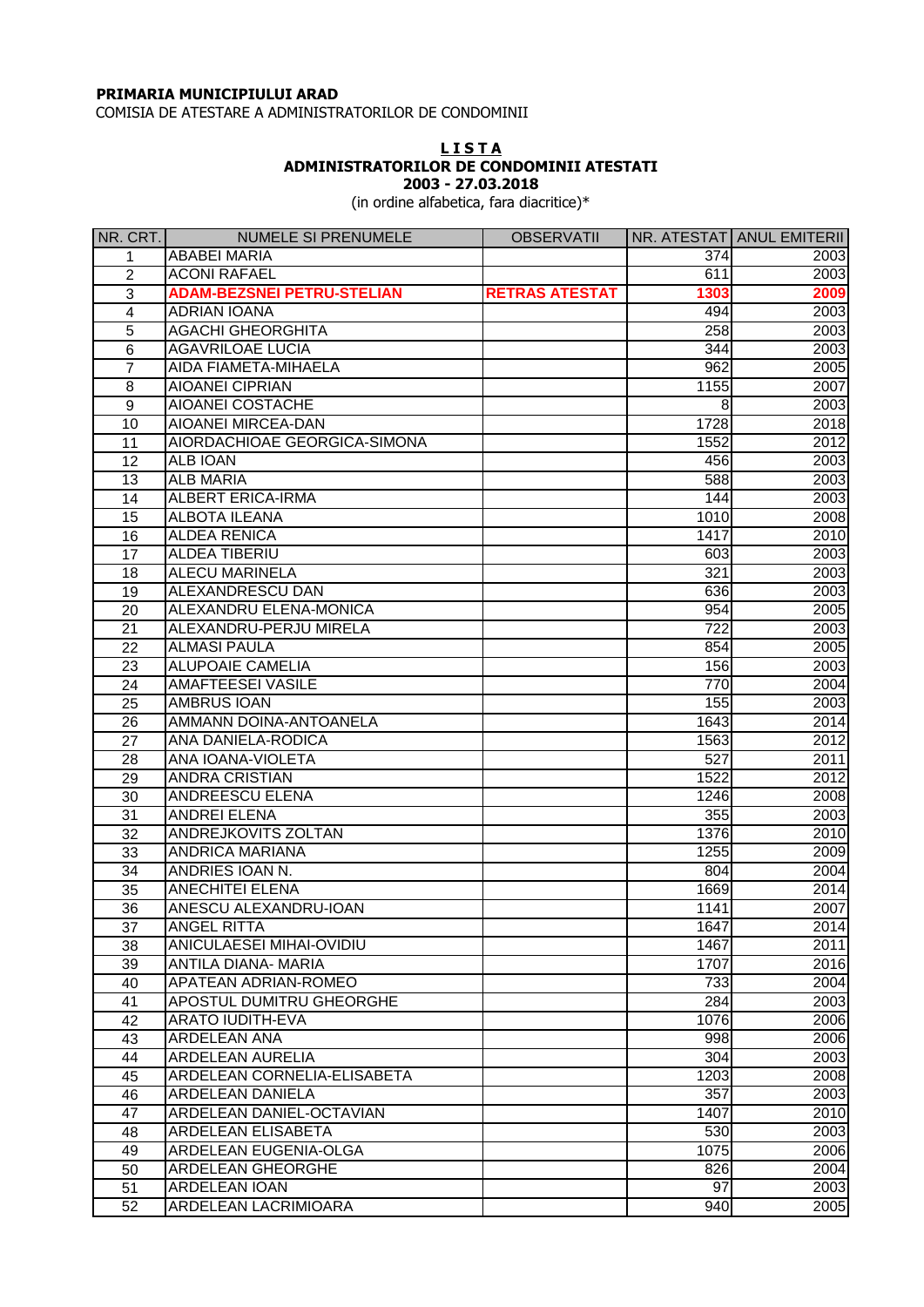| NR. CRT.              | <b>NUMELE SI PRENUMELE</b>         | <b>OBSERVATII</b>     |                  | NR. ATESTAT ANUL EMITERII |
|-----------------------|------------------------------------|-----------------------|------------------|---------------------------|
| 53                    | <b>ARDELEAN MARIA</b>              |                       | 1302             | 2009                      |
| 54                    | <b>ARDELEAN MARIA</b>              |                       | 1398             | 2012                      |
| 55                    | <b>ARDELEAN PAVEL</b>              |                       | 1099             | 2006                      |
| 56                    | <b>ARION ELENA</b>                 |                       | 958              | 2005                      |
| 57                    | <b>ARION VASILE</b>                |                       | 208              | 2003                      |
| 58                    | <b>ARSENOV OLGA</b>                |                       | 13               | 2003                      |
| 59                    | <b>ATANASIU CRISTIAN-DORIN</b>     |                       | 1289             | 2009                      |
| 60                    | <b>ATANASIU HORIA-MIHAI</b>        |                       | 100              | 2003                      |
| 61                    | ATANASOAEI VICTORIA MARIANA        |                       | 452              | 2003                      |
| 62                    | <b>ATIMUT VIOREL</b>               |                       | 191              | 2003                      |
| 63                    | <b>AVRAM FLORIAN</b>               |                       | 1069             | 2006                      |
| 64                    | <b>AVRAM MARIA</b>                 |                       | $\overline{277}$ | 2003                      |
| 65                    | <b>AVRAM MARINICA</b>              |                       | 902              | 2005                      |
| 66                    | <b>AZAMFIREI LUMINITA</b>          |                       | 880              | 2005                      |
| 67                    | <b>BABAU ROMULUS</b>               |                       | 1454             | 2011                      |
| 68                    | <b>BAC CALIN</b>                   |                       | 1399             | 2010                      |
| 69                    | <b>BACIS VASILE</b>                |                       | 1476             | 2011                      |
| 70                    | <b>BACIU FLORICA</b>               |                       | 1651             | $\overline{2}014$         |
| 71                    | <b>BACIU LAURENTIU</b>             |                       | 1611             | 2013                      |
| $\overline{72}$       | <b>BADAU AUREL</b>                 |                       | 1055             | 2006                      |
| 73                    | <b>BAGYINKA SILVIA</b>             |                       | 1542             | 2012                      |
| 74                    | <b>BALABAN MARIANA-RODICA</b>      |                       | 658              | 2003                      |
| 75                    | <b>BALAJ GHEORGHE</b>              |                       | 448              | 2003                      |
|                       | <b>BALAN IOAN</b>                  |                       | 795              | 2004                      |
| 76<br>$\overline{77}$ | <b>BALAS FLOARE</b>                |                       |                  |                           |
|                       | <b>BALINT ADRIANA LILIANA</b>      |                       | 20               | 2012                      |
| 78                    |                                    |                       | 692              | 2003                      |
| 79                    | <b>BALINT ANGELA</b>               |                       | 1388             | 2010                      |
| 80                    | <b>BALINT GHEORGHE</b>             |                       | 531              | 2003                      |
| 81                    | <b>BALINT MARIANA-SILVIA</b>       |                       | 1480             | 2011                      |
| 82                    | <b>BALINT OANA</b>                 |                       | 1286             | 2009                      |
| 83                    | <b>BALMOS CARMEN-GHEORGHINA</b>    |                       | 1318             | 2009                      |
| 84                    | <b>BALOG ANDREEA</b>               |                       | 907              | 2005                      |
| 85                    | <b>BALOG ANDREI</b>                |                       | 529              | 2003                      |
| 86                    | <b>BALOG STEFAN</b>                | <b>RETRAS ATESTAT</b> | 188              | 2003                      |
| 87                    | <b>BALTA VIOREL RAUL</b>           |                       | 824              | 2004                      |
| 88                    | <b>BAN ILIE</b>                    |                       | 313              | 2003                      |
| $\overline{89}$       | <b>BAN MARIOARA</b>                |                       | 375              | 2003                      |
| 90                    | <b>BANCIU IOANA</b>                |                       | 359              | 2003                      |
| 91                    | <b>BANEA IACOB</b>                 |                       | 135              | 2003                      |
| 92                    | <b>BAR CRISTINA-MARIETA</b>        |                       | 1533             | 2012                      |
| 93                    | <b>BARBATEI IOAN</b>               |                       | 523              | 2003                      |
| 94                    | <b>BARBICIOIU VANINA GEORGIANA</b> |                       | 511              | 2008                      |
| 95                    | <b>BARBU DIMITRIE</b>              |                       | 848              | 2005                      |
| 96                    | <b>BARBU MIRELA-RODICA</b>         |                       | 1680             | 2015                      |
| 97                    | <b>BARBU RODICA</b>                |                       | 514              | 2003                      |
| 98                    | <b>BARBU ZENA</b>                  |                       | 376              | 2003                      |
| 99                    | <b>BARBUSOIU CONSTANTIN</b>        |                       | 3                | 2003                      |
| 100                   | <b>BARDAN NICOLAE</b>              |                       | 371              | 2003                      |
| 101                   | <b>BARNA ILEANA</b>                |                       | 602              | 2003                      |
| 102                   | <b>BARNA LILIANA-LUCIA</b>         |                       | 1395             | 2010                      |
| 103                   | <b>BARNA MATILDA-ERNA</b>          |                       | 228              | 2003                      |
| 104                   | <b>BARNOAGA GINA-LILIANA</b>       |                       | 624              | 2003                      |
| 105                   | <b>BARTALIS JUDITH</b>             |                       | 1133             | 2007                      |
| 106                   | <b>BATANEANT MIHAELA</b>           |                       | 579              | 2003                      |
| 107                   | <b>BATEA AURICA-FLORICA</b>        |                       | 169              | 2003                      |
| 108                   | <b>BATINAS ANGELA</b>              |                       | 233              | 2003                      |
| 109                   | <b>BATRANA DOREL</b>               |                       | 609              | 2003                      |
| 110                   | <b>BATRANA MIHAI</b>               |                       | 45               | 2003                      |
| 111                   | <b>BATRIN IOAN</b>                 |                       | 1532             | 2012                      |
| 112                   | <b>BATRIN LUMINITA</b>             |                       | 774              | 2004                      |
|                       |                                    |                       |                  |                           |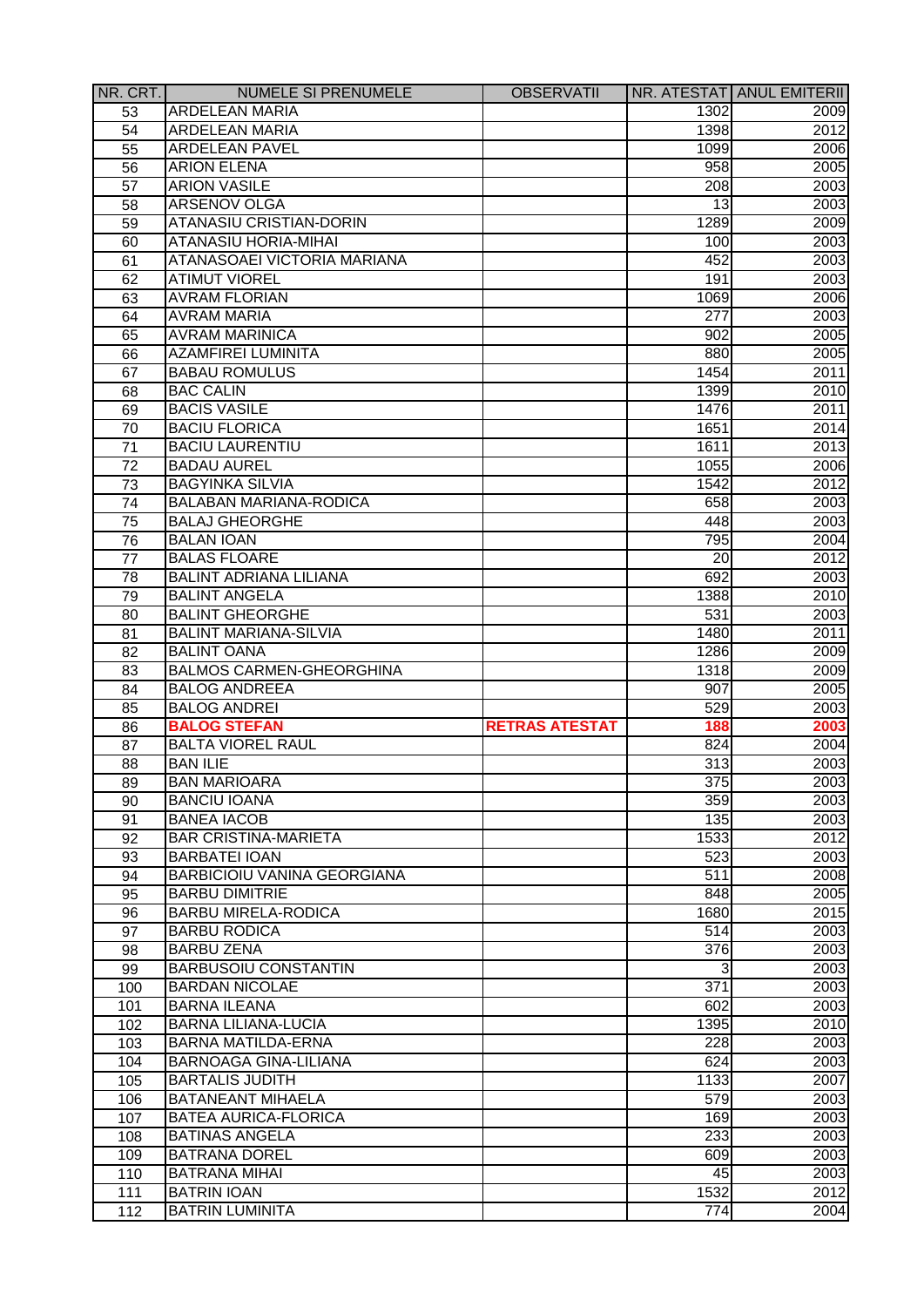| NR. CRT. | <b>NUMELE SI PRENUMELE</b>         | <b>OBSERVATII</b>     |      | NR. ATESTAT ANUL EMITERII |
|----------|------------------------------------|-----------------------|------|---------------------------|
| 113      | <b>BAYSAN IOLAN-ELENA</b>          |                       | 1260 | 2009                      |
| 114      | <b>BECE FLORENTINA</b>             |                       | 1632 | 2014                      |
| 115      | <b>BECHEANU LUCIAN</b>             |                       | 1093 | 2006                      |
| 116      | <b>BEDREAG FLOARE</b>              |                       | 1258 | 2009                      |
| 117      | <b>BEJAN RARES</b>                 |                       | 889  | 2005                      |
| 118      | <b>BEJAN-POPA DUMITRU</b>          |                       | 1615 | 2013                      |
| 119      | <b>BEJINARU LILIANA</b>            |                       | 1375 | 2010                      |
| 120      | <b>BELDEAN MARIA</b>               |                       | 569  | 2003                      |
| 121      | <b>BELE CARMEN-MIHAELA</b>         |                       | 86   | 2003                      |
| 122      | <b>BELEAN STELIAN</b>              |                       | 411  | 2003                      |
| 123      | <b>BELI DESIDERIU</b>              |                       | 726  | 2003                      |
| 124      | <b>BENE MARIOARA</b>               |                       | 479  | 2003                      |
| 125      | <b>BENEA OCTAVIANA-RALUCA</b>      |                       | 1555 | 2012                      |
| 126      | <b>BENEDEK IOAN</b>                |                       | 547  | 2003                      |
| 127      | <b>BENIUC FLOARE-EVA</b>           |                       | 166  | 2003                      |
| 128      | <b>BENKE CLARA-IMULA</b>           |                       | 933  | 2005                      |
| 129      | <b>BERAR DANIEL</b>                |                       | 21   | 2010                      |
| 130      | BERBECAR ADINA-GABRIELA            |                       | 1604 | 2013                      |
| 131      | <b>BERCEA VOICHITA-SIMONA</b>      |                       | 1663 | 2014                      |
| 132      | BERECZ GAVRIL-NORBERT              |                       | 1689 | 2015                      |
| 133      | <b>BERECZKI ILEANA</b>             |                       | 379  | 2003                      |
| 134      | <b>BERHECI CORINA-GABRIELA</b>     |                       | 1633 | 2014                      |
| 135      | <b>BETEA DARIUS</b>                |                       | 1505 | 2011                      |
|          | <b>BETEA FLOREA</b>                |                       | 390  | 2003                      |
| 136      | <b>BETEA GHEORGHE IOAN</b>         |                       | 343  | 2003                      |
| 137      | <b>BETEA PAVEL</b>                 |                       | 790  | 2004                      |
| 138      | <b>BIBART RALUCA-DELIA</b>         |                       |      |                           |
| 139      | <b>BICU IONEL-DORIN</b>            |                       | 1618 | 2013                      |
| 140      |                                    |                       | 98   | 2003                      |
| 141      | <b>BIGU CONSTANTIN</b>             |                       | 1516 | 2012                      |
| 142      | <b>BIKFOLVI RODICA</b>             |                       | 741  | 2004                      |
| 143      | <b>BILAN ALEXA</b>                 |                       | 206  | 2003                      |
| 144      | <b>BILIUZ ANGELA</b>               |                       | 1426 | 2010                      |
| 145      | <b>BIRINGER ECATERINA</b>          | <b>RETRAS ATESTAT</b> | 643  | 2003                      |
| 146      | <b>BIRIS DUMITRU</b>               |                       | 728  | 2003                      |
| 147      | <b>BIRLEAN MARIA</b>               |                       | 585  | 2003                      |
| 148      | <b>BIRLUTIU DAN</b>                |                       | 793  | 2004                      |
| 149      | <b>BIRSANESCU VIRGINIA-EUGENIA</b> |                       | 1050 | 2006                      |
| 150      | BIRTA MARGARETA-MELINDA            |                       | 1601 | 2013                      |
| 151      | <b>BISORCA SOFIA</b>               |                       | 324  | 2003                      |
| 152      | <b>BITANG DORIN-RADU</b>           |                       | 1535 | 2012                      |
| 153      | <b>BITANG OVIDIU</b>               |                       | 1326 | 2009                      |
| 154      | <b>BIVOLARU ADRIAN</b>             |                       | 1274 | 2009                      |
| 155      | <b>BIVOLARU STELA</b>              |                       | 260  | 2003                      |
| 156      | <b>BIZICHE ELENA</b>               |                       | 1224 | 2008                      |
| 157      | <b>BLAGA VASILE</b>                |                       | 4    | 2003                      |
| 158      | <b>BLAGE CAMELIA</b>               |                       | 622  | 2003                      |
| 159      | <b>BLAJ DORINA-EMILIA</b>          |                       | 1314 | 2009                      |
| 160      | <b>BLAJ MARIA</b>                  |                       | 786  | 2004                      |
| 161      | <b>BLAJOVICI FLORINA</b>           |                       | 555  | 2003                      |
| 162      | <b>BLEDEA AUREL</b>                |                       | 146  | 2003                      |
| 163      | <b>BOC MIHAI</b>                   |                       | 646  | 2003                      |
| 164      | <b>BOCANCEA CRISTIAN-GHEORGHE</b>  |                       | 1412 | 2010                      |
| 165      | <b>BOCANCEA GHEORGHE</b>           |                       | 68   | 2003                      |
| 166      | <b>BOCIORT MARINELA</b>            |                       | 1676 | 2014                      |
| 167      | <b>BOCSE ALINA-MIHAELA</b>         |                       | 1319 | 2009                      |
| 168      | <b>BODESCU ANTON-GABRIEL</b>       |                       | 435  | 2003                      |
| 169      | <b>BODOR ANCUTA</b>                |                       | 1367 | 2010                      |
| 170      | <b>BODRAN IOAN</b>                 |                       | 552  | 2003                      |
| 171      | <b>BOGAR ELISABETA-ELVIRA</b>      |                       | 1576 | 2013                      |
|          | <b>BOGDAN ANGELICA</b>             |                       | 963  | 2005                      |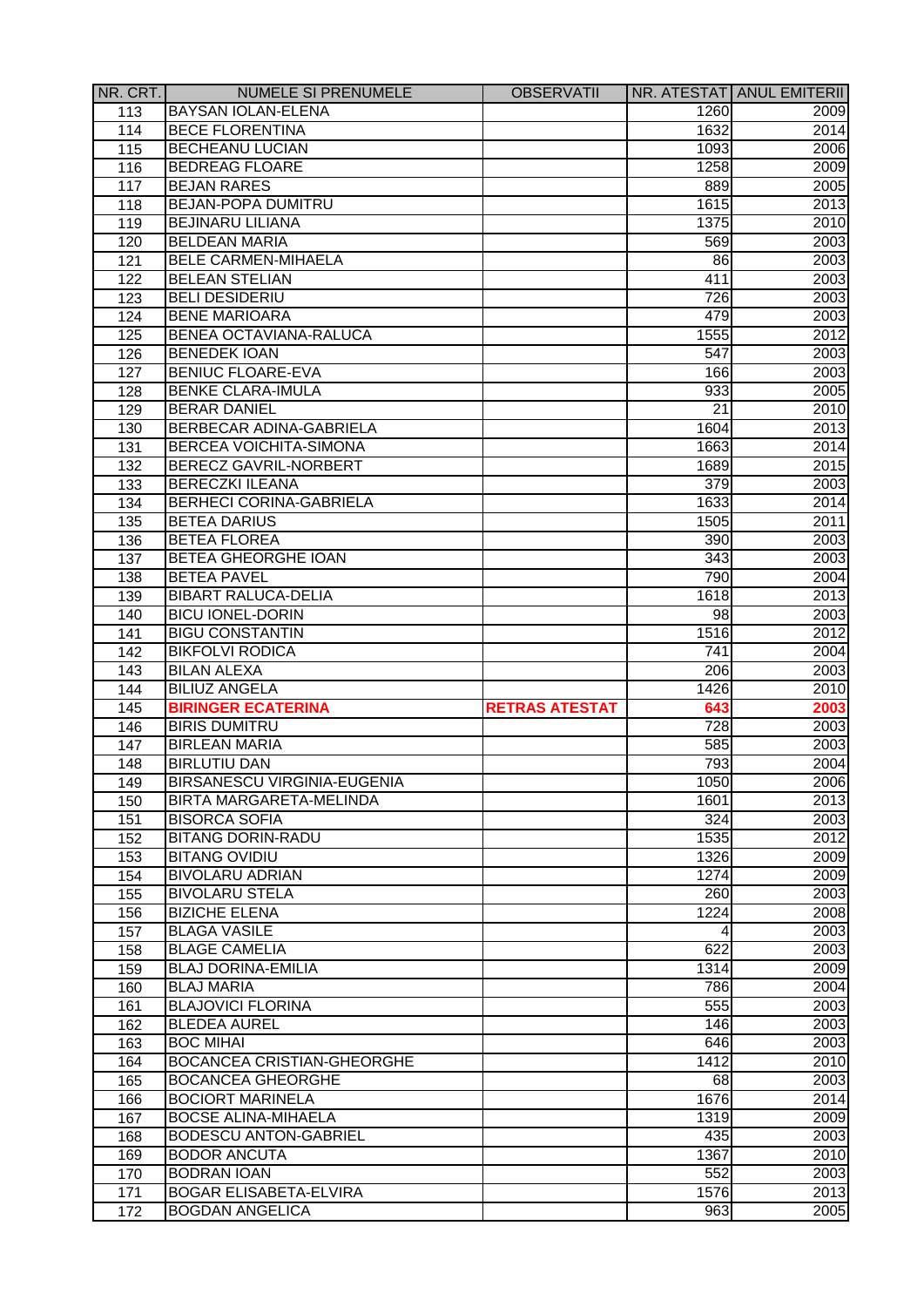| NR. CRT.         | <b>NUMELE SI PRENUMELE</b>                        | <b>OBSERVATII</b>     |                  | NR. ATESTAT ANUL EMITERII |
|------------------|---------------------------------------------------|-----------------------|------------------|---------------------------|
| 173              | <b>BOGDAN FLORICA</b>                             |                       | 481              | 2003                      |
| 174              | <b>BOGDAN GHEORGHE</b>                            |                       | 754              | 2004                      |
| 175              | <b>BOGDAN MARIA</b>                               |                       | 534              | 2003                      |
| 176              | <b>BOGDAN MIRCEA</b>                              |                       | 47               | 2003                      |
| 177              | <b>BOGHIAN DAN</b>                                |                       | 1120             | 2007                      |
| 178              | <b>BOGHICEVICI CLAUDIA</b>                        |                       | 1051             | 2006                      |
| 179              | <b>BOHM HEDWIG</b>                                |                       | 1386             | 2010                      |
| 180              | <b>BOICU GEORGE</b>                               |                       | 697              | 2014                      |
| 181              | <b>BOJI ELITA</b>                                 |                       | 124              | 2003                      |
| 182              | <b>BOJTE MIHAELA</b>                              |                       | 1438             | 2011                      |
| 183              | <b>BOLD JEANA</b>                                 |                       | 60               | 2003                      |
| 184              | <b>BOLDICA SEBASTIAN-VASILE</b>                   |                       | 516              | 2003                      |
| 185              | <b>BOLDOR GABRIELA</b>                            |                       | 582              | 2003                      |
| 186              | <b>BOLDOVICI OVIDIU-IOAN</b>                      |                       | 1645             | 2014                      |
| 187              | <b>BOLEACU TEODORA-MARIANA</b>                    |                       | 1374             | 2010                      |
| 188              | <b>BOLOS ANA</b>                                  |                       | 546              | 2007                      |
| 189              | <b>BONDIS PAULINA</b>                             |                       | 656              | 2007                      |
| 190              | <b>BONDIS STEFAN-IOAN</b>                         |                       | 1613             | 2013                      |
| 191              | <b>BORA DOINA-DORINA</b>                          |                       | 1152             | 2007                      |
| 192              | <b>BORA MARIA</b>                                 |                       | 65               | 2003                      |
| 193              | <b>BORAN ANDREEA-FLORINA</b>                      |                       | 1720             | 2017                      |
| 194              | <b>BORDEA IULIA-ADRIANA</b>                       |                       | 1305             | 2009                      |
| 195              | <b>BORDEA LIA-MARIA-FLOARE</b>                    | <b>RETRAS ATESTAT</b> | 139              | 2003                      |
| 196              | <b>BORDEI FLORIN</b>                              |                       | 1509             | 2011                      |
| 197              | <b>BORDOIU VALERICA</b>                           |                       | 1432             | 2010                      |
| 198              | <b>BORLAN VIORICA-MARIANA</b>                     |                       | 704              | 2003                      |
| 199              | <b>BORLOVANU DANIELA</b>                          |                       | 564              | 2011                      |
| 200              | <b>BORNEA IOAN</b>                                |                       | 51               | 2003                      |
| 201              | <b>BORNEA NICOLAE</b>                             |                       | 1550             | 2012                      |
| 202              | <b>BORONEANT ANGELIA</b>                          |                       | 397              | 2003                      |
| 203              | <b>BOROS MONICA</b>                               |                       | 1307             | 2009                      |
| 204              | <b>BORZA RODICA</b>                               |                       | 1699             | 2016                      |
| 205              | <b>BORZASI EUGEN-NICOLAE</b>                      |                       | 1694             | 2015                      |
| 206              | <b>BOSTAN ALEXANDRU ANDREI</b>                    |                       | 1548             | $\overline{2012}$         |
| 207              | <b>BOTA CORNEL-VASILE</b>                         |                       | 1282             | 2009                      |
| 208              | <b>BOTAS AURELIA</b>                              |                       | 409              | 2003                      |
| 209              | <b>BOTAS RADU</b>                                 |                       | 247              | 2003                      |
| 210              | <b>BOTOFAN LIDIE</b>                              |                       | $\overline{210}$ | 2003                      |
| 211              | <b>BOTOS IOAN</b>                                 |                       | 762              | 2004                      |
| 212              | <b>BOTOS IRINA</b>                                |                       | 116              | 2003                      |
| 213              | <b>BOUARU IOAN</b>                                |                       | 856              | 2005                      |
|                  |                                                   |                       | 897              |                           |
| 214              | <b>BOZGAN FLOREAN</b><br><b>BRAD NELI-AURELIA</b> |                       | 1039             | 2005<br>2006              |
| 215              | <b>BRADE EUGENIA-ANA</b>                          |                       | 976              | 2005                      |
| 216              | <b>BRADEAN ALIN NICOLAE</b>                       |                       | 642              | 2003                      |
| 217              | <b>BRAICA GEORGETA</b>                            |                       | 782              |                           |
| 218              |                                                   |                       |                  | 2004                      |
| 219              | <b>BRANDAS NICOLETA-DANIELA</b>                   |                       | 1178             | 2007                      |
| 220              | <b>BRANDUSE IULIANA</b>                           |                       | 538              | 2003                      |
| 221              | <b>BRANISCAN MARIA</b>                            |                       | 970              | 2005                      |
| 222              | <b>BRANUTIU DOINA</b>                             |                       | 1621             | 2013                      |
| 223              | <b>BRAUN ROBERT</b>                               |                       | 1579             | 2013                      |
| 224              | <b>BREABANU MIHAELA</b>                           |                       | 1580             | 2013                      |
| 225              | <b>BREHARU MARIUS-DORIN</b>                       |                       | 1110             | 2006                      |
| 226              | <b>BREJA MARIA-VIORICA</b>                        |                       | 1239             | 2008                      |
| $\overline{227}$ | <b>BREZAN OLGA VIOLETA</b>                        |                       | 185              | 2003                      |
| 228              | <b>BREZOIU MARIA</b>                              |                       | 997              | 2006                      |
| 229              | <b>BREZOVEAN VIOREL</b>                           |                       | 28               | 2003                      |
| 230              | <b>BRIA SORIN-DACIAN</b>                          |                       | 577              | 2003                      |
| 231              | <b>BRINZAS LAURA</b>                              |                       | 1328             | 2009                      |
| 232              | <b>BROSCATAN FLORIN</b>                           |                       | 1634             | 2014                      |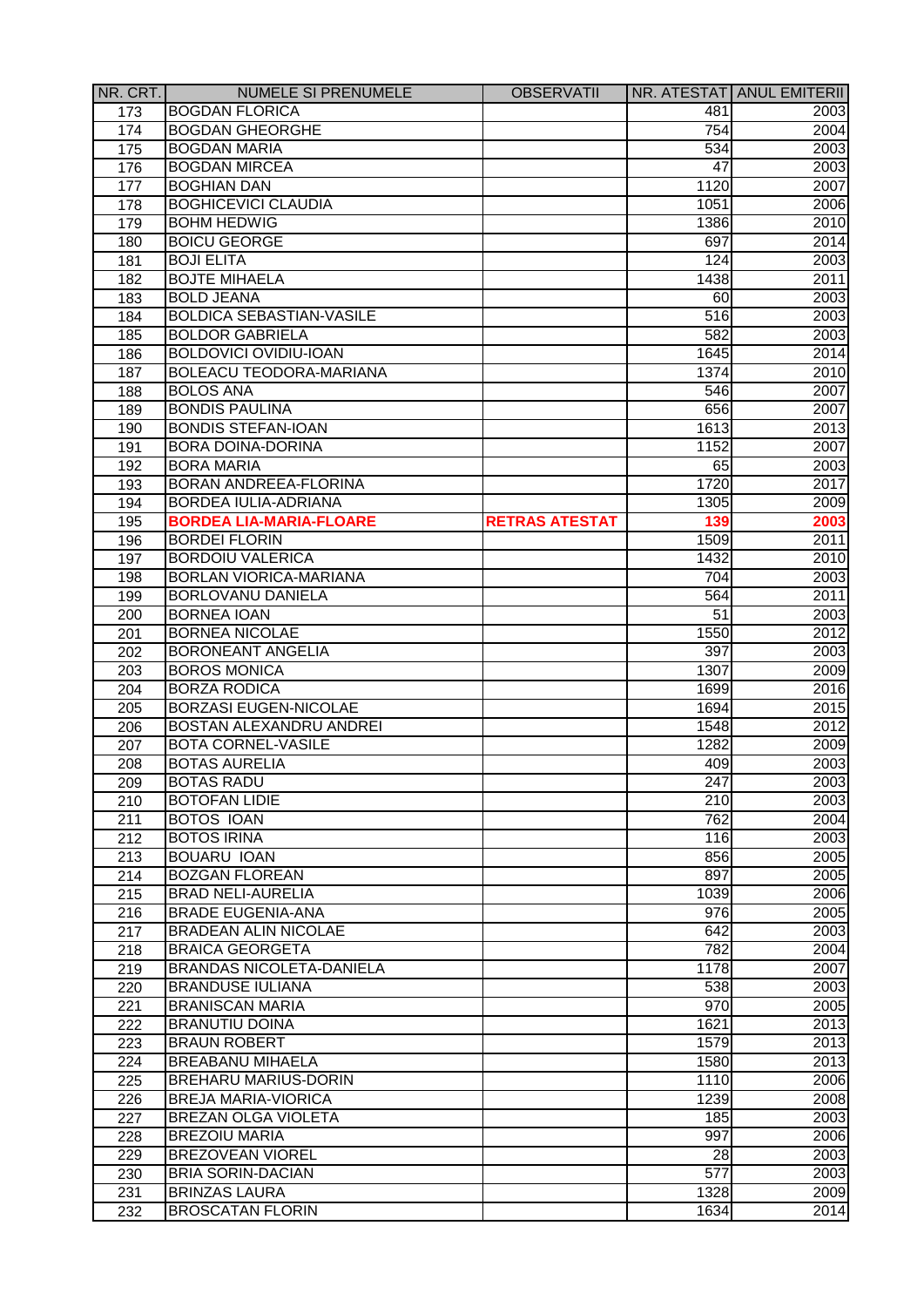| NR. CRT. | <b>NUMELE SI PRENUMELE</b>                            | <b>OBSERVATII</b>     |                  | NR. ATESTAT ANUL EMITERII |
|----------|-------------------------------------------------------|-----------------------|------------------|---------------------------|
| 233      | <b>BRUDARIU NELI-FLORINA</b>                          |                       | 510              | 2003                      |
| 234      | <b>BUCEVSCHI ADRIAN</b>                               |                       | 92               | 2006                      |
| 235      | <b>BUCIUMAN OLIMPIA</b>                               |                       | 996              | 2006                      |
| 236      | <b>BUCSA ROMAN</b>                                    |                       | 259              | 2003                      |
| 237      | <b>BUCUR CONSTANTIN-VASILE</b>                        |                       | 1425             | 2010                      |
| 238      | <b>BUCUR CRISTIAN</b>                                 |                       | 947              | 2005                      |
| 239      | <b>BUDA DUMITRU</b>                                   |                       | 901              | 2005                      |
| 240      | <b>BUDA VASILICA</b>                                  |                       | 1173             | 2008                      |
| 241      | <b>BUDAI MARIA</b>                                    |                       | 407              | 2003                      |
| 242      | <b>BUDAI MARIA-ANA</b>                                |                       | 317              | 2003                      |
| 243      | <b>BUDEA OCTAVIAN</b>                                 |                       | 291              | 2003                      |
| 244      | <b>BUD-POPA MARIANA-IULIANA</b>                       |                       | 1723             | 2017                      |
| 245      | <b>BUDUGAN ALINA-GRATIELA</b>                         |                       | 1603             | 2013                      |
| 246      | <b>BUGARIU CECILIA</b>                                |                       | 944              | 2005                      |
| 247      | <b>BUGARIU DRAGHINA</b>                               |                       | 209              | 2003                      |
| 248      | <b>BUGARIU ELENA</b>                                  |                       | 103              | 2003                      |
| 249      | <b>BUGARIU MARIA</b>                                  |                       | 713              | 2003                      |
| 250      | <b>BULBOACA ILIE GHEORGHE MARIAN</b>                  | <b>RETRAS ATESTAT</b> | 606              | 2003                      |
| 251      | <b>BULC CORNEL</b>                                    |                       | 159              | 2003                      |
| 252      | <b>BULCU IOLANDA</b>                                  |                       | 1261             | 2009                      |
| 253      | <b>BULE IOAN</b>                                      |                       | 1665             | 2014                      |
| 254      | <b>BULZAN GHEORGHE-OVIDIU</b>                         |                       | 1474             | 2011                      |
| 255      | <b>BUNA IOAN</b>                                      |                       | 64               | 2003                      |
| 256      | <b>BUNACIU AVRAM-VIOREL</b>                           |                       | 237              | 2003                      |
| 257      | <b>BUNACIU SERGIU</b>                                 |                       | 1534             | 2012                      |
| 258      | <b>BUNACIU VIOLETA</b>                                |                       | 1654             | 2014                      |
| 259      | <b>BUNDAS ELISABETA-DELEA</b>                         |                       | 1002             | 2006                      |
|          | <b>BURCA CIPRIAN-PETRU</b>                            |                       |                  | 2013                      |
| 260      | <b>BURCA CRISTIAN-NICUSOR</b>                         |                       | 1588<br>1423     | 2010                      |
| 261      | <b>BURCA DANIELA-OTILIA</b>                           |                       | 1585             |                           |
| 262      |                                                       |                       |                  | 2013                      |
| 263      | <b>BURCA VALENTIN</b><br><b>BURESCU MARIAN-FLORIN</b> |                       | 1507             | 2011                      |
| 264      |                                                       |                       | 1635             | 2014                      |
| 265      | BURUIAN LAURA-MARIANA                                 |                       | 1053             | 2006                      |
| 266      | <b>BURUIANA ELENA</b>                                 |                       | 325              | 2003                      |
| 267      | <b>BUTA BANAT-STEFAN</b>                              |                       | 1404             | 2010                      |
| 268      | <b>BUTAR AMBROSIE</b>                                 |                       | 919              | 2005                      |
| 269      | <b>BUTAR ELENA</b>                                    |                       | 847              | 2005                      |
| 270      | <b>BUTAR EUGEN</b>                                    |                       | 445              | 2003                      |
| 271      | <b>BUTAR TEODOR</b>                                   |                       | 739              | 2004                      |
| 272      | <b>BUTARIU ELIZA</b>                                  |                       | 200              | 2007                      |
| 273      | <b>BUTARU PETRONELA</b>                               |                       | 695              | 2003                      |
| 274      | <b>BUTEAN ANICA</b>                                   |                       | $\overline{213}$ | 2003                      |
| 275      | <b>BUTIU EVA</b>                                      |                       | $\overline{74}$  | 2003                      |
| 276      | <b>BUTURCA CORNEL</b>                                 |                       | 148              | 2003                      |
| 277      | <b>BUZILA ELENA</b>                                   |                       | 1205             | 2008                      |
| 278      | <b>CABA RAMONA</b>                                    |                       | 1384             | 2010                      |
| 279      | <b>CAIA MARIANA</b>                                   |                       | 1490             | 2011                      |
| 280      | <b>CALIN CORINA-EVELINA</b>                           |                       | 1658             | 2014                      |
| 281      | <b>CALIN NICU</b>                                     |                       | 688              | 2008                      |
| 282      | <b>CALUGARESCU GLICERIA</b>                           |                       | 768              | 2004                      |
| 283      | <b>CAMPIAN BRUNO-RAFAEL</b>                           |                       | 1470             | 2011                      |
| 284      | <b>CAMPIAN DANIELA-ANCUTA</b>                         |                       | 1372             | 2010                      |
| 285      | <b>CANDEA FLOARE</b>                                  |                       | 720              | 2003                      |
| 286      | <b>CAPATINA PETRE</b>                                 |                       | 55               | 2003                      |
| 287      | <b>CAPRAGIU VALER</b>                                 |                       | 802              | 2004                      |
| 288      | <b>CARABAS AURELIA</b>                                |                       | 472              | 2003                      |
| 289      | <b>CARAGATA NICOLAE MIHAIL</b>                        |                       | 1641             | 2014                      |
| 290      | <b>CARAUSAN IOAN</b>                                  |                       | 1100             | 2006                      |
| 291      | <b>CARJE SAMOIL</b>                                   |                       | 25               | 2006                      |
| 292      | <b>CECHICI ADRIANA-IRINA</b>                          |                       | 745              | 2004                      |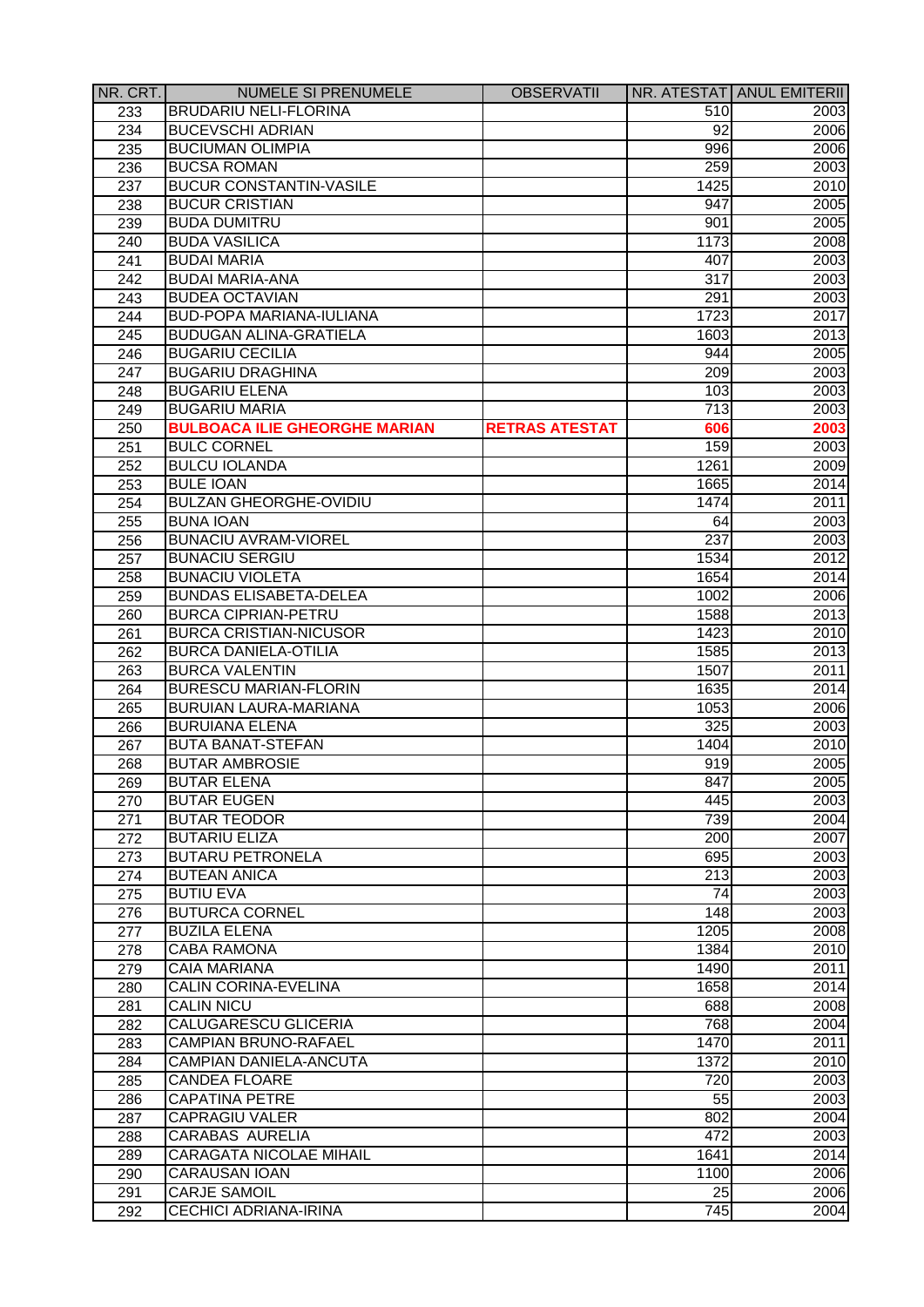| NR. CRT.         | <b>NUMELE SI PRENUMELE</b>     | <b>OBSERVATII</b>     |                  | NR. ATESTAT ANUL EMITERII |
|------------------|--------------------------------|-----------------------|------------------|---------------------------|
| 293              | <b>CEFAN VERONICA</b>          |                       | 1033             | 2006                      |
| 294              | <b>CERB DIANA</b>              |                       | 1691             | 2015                      |
| 295              | <b>CERB VETIAN</b>             |                       | 1419             | 2010                      |
| 296              | <b>CERB VETIAN-LAZAR</b>       |                       | 37               | 2003                      |
| 297              | <b>CHELSOI LEONTE</b>          |                       | 218              | 2003                      |
| 298              | <b>CHEPETAN MARIANA</b>        |                       | 912              | 2005                      |
| 299              | <b>CHEPTANARU FLORENTA</b>     |                       | 1485             | 2011                      |
| 300              | CHEPTANARU GHEORGHITA          |                       | 329              | 2003                      |
| 301              | <b>CHEPTANARU MARICICA</b>     |                       | 1584             | 2013                      |
| 302              | <b>CHESA DORINA</b>            |                       | 1149             | 2007                      |
| 303              | <b>CHIFOR MIHAITA</b>          |                       | 1481             | 2011                      |
| 304              | <b>CHINCIU ADRIANA</b>         |                       | 1008             | 2006                      |
| 305              | <b>CHIRIAN GHEORGHE</b>        |                       | 887              | 2005                      |
| 306              | <b>CHIS DAN ADRIAN</b>         |                       | 226              | 2003                      |
| 307              | CHISU ADRIANA-MARIA-TEODORA    |                       | 1346             | 2009                      |
| 308              | <b>CHITAC MARGARETA</b>        |                       | 843              | 2005                      |
| 309              | <b>CHITIBURU ELENA</b>         |                       | 287              | 2003                      |
| 310              | CHITIC ALEXANDRU-MIRCEA        |                       | 1273             | 2009                      |
|                  | <b>CHITIC IOAN-VISAN</b>       |                       |                  |                           |
| 311              |                                |                       | 362              | 2003                      |
| 312              | <b>CHIVARI ROZVITA</b>         |                       | 928              | 2005                      |
| 313              | <b>CHIVU ANISOARA</b>          |                       | 764              | 2004                      |
| 314              | CHIVU PUIU-IOAN                |                       | 1500             | 2011                      |
| 315              | <b>CIBIAN VOICHITA</b>         |                       | 1333             | 2009                      |
| 316              | <b>CICORTAS ESTERA-MARIA</b>   |                       | 1268             | 2009                      |
| 317              | CIGHIREAN DANIELA-SORINA       |                       | 1299             | 2009                      |
| 318              | CIMPEANU GEORGIANA-CRISTINA    |                       | 1702             | 2016                      |
| 319              | <b>CIMPOERU ION</b>            |                       | 1222             | 2009                      |
| 320              | <b>CIMPOIESU CRISTIAN</b>      |                       | 1228             | 2008                      |
| 321              | <b>CIMPOIESU SILVIA</b>        |                       | 681              | 2003                      |
| 322              | <b>CINCA ZVEZDANA</b>          |                       | 649              | 2003                      |
| 323              | <b>CINDEA MARIOARA</b>         |                       | 1712             | 2017                      |
| 324              | <b>CIOARA BOGDAN-ADRIAN</b>    |                       | 1597             | 2013                      |
| 325              | <b>CIOARA FLORIAN</b>          |                       | 1511             | 2011                      |
| 326              | <b>CIOARCA CORINA</b>          |                       | 1405             | 2010                      |
| 327              | CIOBANU ANCA-DELIA             |                       | 657              | 2003                      |
| 328              | <b>CIORNEI CORNEL</b>          |                       | 633              | 2003                      |
| 329              | <b>CIOS DIMITRIE-IOAN</b>      |                       | 1297             | 2009                      |
| 330              | <b>CIRIN PETRU</b>             |                       | 1295             | 2009                      |
| 331              | <b>CIRJA MONICA-CORNELIA</b>   |                       | 1301             | 2009                      |
| 332              | <b>CISMAS DAN-AUGUSTIN</b>     |                       | 953              | 2005                      |
| 333              | <b>CISMAS GETA</b>             |                       | 199              | 2003                      |
| 334              | <b>CISMAS IOAN-DANIEL</b>      |                       | $\overline{978}$ | 2005                      |
| 335              | <b>CISMAS OTILIA MINA</b>      |                       | 979              | 2005                      |
| 336              | <b>CISMAS TUDORA</b>           |                       | 102              | 2011                      |
| 337              | <b>CISMASIU PAVEL</b>          |                       | 1202             | 2008                      |
| 338              | <b>CISTELECAN ISAILA</b>       |                       | 274              | 2003                      |
| 339              | <b>CIUCLEA DELIA</b>           |                       | 1546             | 2012                      |
| 340              | <b>CIUL TIBERIU</b>            |                       | 936              | 2005                      |
| 341              | <b>CIULE AUREL</b>             |                       | 1252             | 2008                      |
| 342              | CIURDARU AURORA-CORNELIA       |                       | 1073             | 2006                      |
| 343              | <b>CIURDARU PAVEL</b>          |                       | 521              | 2003                      |
| 344              | <b>CIUREL CRISTINA-ESTELLA</b> |                       | 195              | 2006                      |
| 345              | <b>CIURESCU VICTOR</b>         |                       | 1461             | 2011                      |
| 346              | <b>CLEICI MARIA</b>            |                       | 253              | 2003                      |
| $\overline{347}$ | <b>CLEP LILIANA</b>            |                       | 1394             | 2010                      |
|                  | <b>CLITAN LACRAMIOARA</b>      |                       | 1609             | 2013                      |
| 348              |                                |                       |                  |                           |
| 349              | <b>COBZARIU AURELIA</b>        |                       | 266              | 2003                      |
| 350              | <b>COCIUBA SIMINA-CODRUTA</b>  | <b>RETRAS ATESTAT</b> | 1201             | 2008                      |
| 351              | <b>COCIUBAN GHEORGHE</b>       |                       | 1593             | 2013                      |
| 352              | <b>CODAU DANIELA</b>           |                       | 1362             | 2010                      |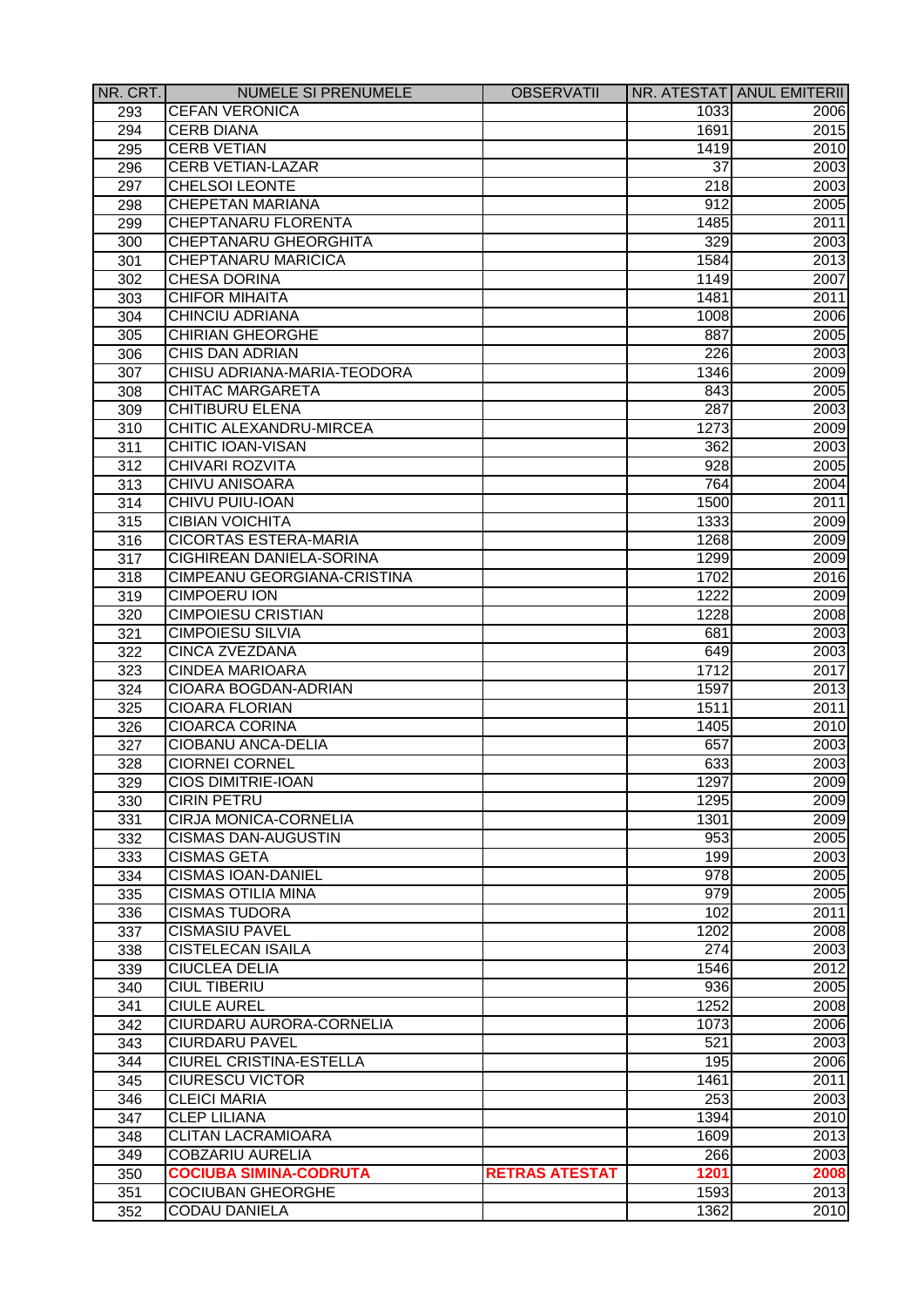| NR. CRT.        | <b>NUMELE SI PRENUMELE</b>           | <b>OBSERVATII</b>     |      | NR. ATESTAT ANUL EMITERII |
|-----------------|--------------------------------------|-----------------------|------|---------------------------|
| 353             | <b>CODOS SORIN-OVIDIU</b>            |                       | 1088 | 2006                      |
| 354             | <b>CODRESI FLOARE</b>                |                       | 422  | 2003                      |
| 355             | <b>COHAN COSMINA-OANA</b>            |                       | 1703 | 2016                      |
| 356             | <b>COHAN ELENA</b>                   |                       | 829  | 2004                      |
| 357             | <b>COHAN FELICIA</b>                 |                       | 198  | 2003                      |
| 358             | COJOCARIU IOAN                       |                       | 63   | 2003                      |
| 359             | COJOCARU LACRIMIOARA-ADINA           |                       | 1336 | 2009                      |
| 360             | <b>COMSA IOAN</b>                    |                       | 1038 | 2006                      |
| 361             | <b>CONDREA FLORICA-MARIANA</b>       | <b>RETRAS ATESTAT</b> | 451  | 2003                      |
| 362             | <b>CONDUR VASILE</b>                 |                       | 659  | 2003                      |
| 363             | CONOPAN STELA-MARIANA                |                       | 67   | 2003                      |
| 364             | <b>CONSTANTIN COSMIN LUCIAN</b>      |                       | 1668 | 2014                      |
| 365             | <b>CONSTANTIN ZAHA DORINA</b>        |                       | 541  | 2003                      |
| 366             | <b>CONSTANTINESCU AURELIA</b>        |                       | 1135 | 2007                      |
| 367             | <b>CORAS MARIA</b>                   |                       | 493  | 2011                      |
| 368             | <b>CORDOS IOAN</b>                   |                       | 87   | 2003                      |
| 369             | <b>CORDOVAN IRINA</b>                |                       | 377  | 2003                      |
| 370             | <b>CORETCHI MARINELA-SANDA</b>       |                       | 615  | 2003                      |
| 371             | <b>COROBAN FLORIN-ADRIAN</b>         |                       | 1446 | 2011                      |
| 372             | <b>COROIU ADRIAN</b>                 |                       | 690  | 2003                      |
| 373             | <b>COSMA EMERIC</b>                  |                       | 1243 | 2009                      |
| 374             | <b>COSMA MITICA</b>                  |                       | 400  | 2003                      |
| 375             | <b>COSMOIU MARIA</b>                 |                       | 840  | 2005                      |
| 376             | <b>COSTEA CONSTANTIN</b>             |                       | 1345 | 2009                      |
| 377             | <b>COSTESCU IOAN</b>                 |                       | 1034 | 2006                      |
| 378             | <b>COSTUT MARINEL</b>                |                       | 1369 | 2010                      |
| 379             | COTOVANU RODICA                      |                       | 1671 | 2014                      |
| 380             | <b>COTTA MARIA</b>                   |                       | 687  | 2003                      |
| 381             | <b>COTUNA TEODOR</b>                 |                       | 900  | 2005                      |
| 382             | COTUTIU CONSTANTIN                   |                       | 1127 | 2007                      |
| 383             | COTUTIU INGRID-BIANCA                |                       | 1409 | 2010                      |
| 384             | <b>COVACI IOAN</b>                   |                       | 1330 | 2009                      |
| 385             | <b>COVASALA ILEANA</b>               |                       | 693  | 2010                      |
| 386             | <b>COVASALA ILIE</b>                 |                       | 617  | 2003                      |
| 387             | <b>COVRIG DAN</b>                    |                       | 1429 | 2010                      |
| 388             | <b>COVRIG MARIA</b>                  |                       | 870  | 2005                      |
|                 | <b>COZMA SILVIA</b>                  |                       | 386  |                           |
| 389             | <b>CRACIUNOIU SORIN</b>              |                       | 282  | 2010<br>2003              |
| 390             | CRASMAREANU IOAN                     |                       | 1263 |                           |
| 391             | <b>CREFELEAN LENUTA</b>              |                       | 364  | 2009<br>2003              |
| 392             | <b>CRETIU MIHAELA</b>                |                       | 767  |                           |
| 393             |                                      |                       |      | 2004                      |
| 394             | CRETU SORIN ALEXANDRU                |                       | 475  | 2003                      |
| 395             | <b>CRISAN DANIEL-SORIN</b>           |                       | 1391 | 2010                      |
| 396             | <b>CRISAN EMANUELA</b>               |                       | 1144 | 2007                      |
| 397             | <b>CRISAN IOAN</b>                   | <b>RETRAS ATESTAT</b> | 968  | 2005                      |
| 398             | <b>CRISAN LIVIA</b>                  |                       | 549  | 2003                      |
| 399             | <b>CRISAN LOREDANA-LUMINITA</b>      |                       | 1351 | 2010                      |
| 400             | <b>CRISAN OCTAVIAN-FLORIAN</b>       |                       | 1715 | 2017                      |
| 401             | <b>CRISAN-ILISIE MARIANA-VIOLETA</b> |                       | 1591 | 2013                      |
| 402             | <b>CRISTA CARMENA-MARIA</b>          |                       | 812  | 2004                      |
| 403             | <b>CRISTEA ALEXANDRU</b>             |                       | 473  | 2003                      |
| 404             | <b>CRISTEA ANISOARA-VOICHITA</b>     |                       | 1259 | 2009                      |
| 405             | <b>CRISTEA MARIA</b>                 |                       | 222  | 2003                      |
| 40 <sub>6</sub> | <b>CRISTEA PETRU</b>                 |                       | 270  | 2003                      |
| 407             | <b>CRISTIAN VALENTIN</b>             |                       | 1572 | 2012                      |
| 408             | <b>CRISTINA ANA</b>                  |                       | 1631 | 2014                      |
| 409             | <b>CROITORU NICOLAE</b>              |                       | 115  | 2003                      |
| 410             | <b>CRUDU DAN VANEA</b>               |                       | 860  | 2005                      |
| 411             | <b>CSAKI ATTILA</b>                  |                       | 566  | 2003                      |
| 412             | <b>CSAKY EVA</b>                     |                       | 1145 | 2007                      |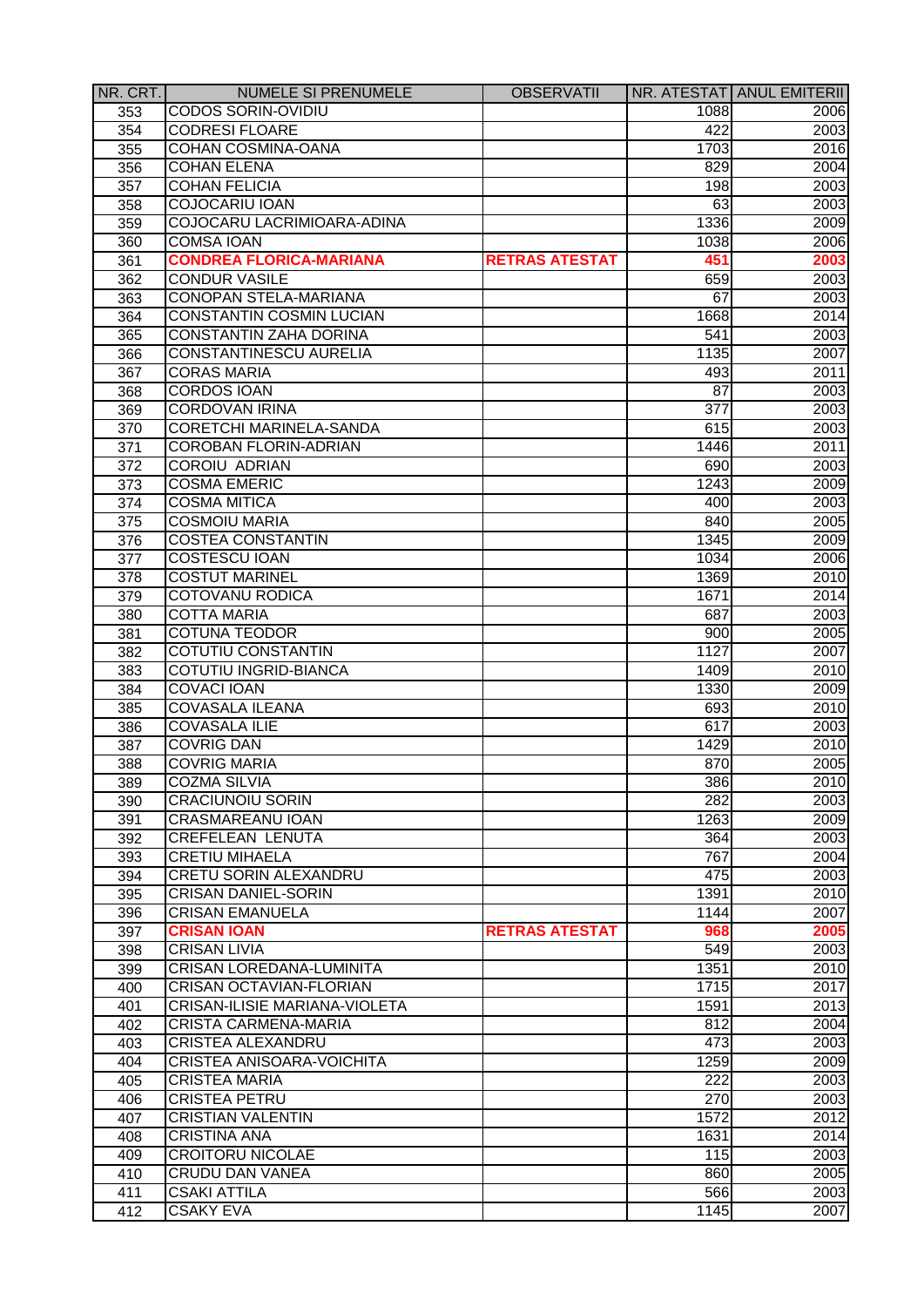| NR. CRT. | <b>NUMELE SI PRENUMELE</b>     | <b>OBSERVATII</b>     |                  | NR. ATESTAT ANUL EMITERII |
|----------|--------------------------------|-----------------------|------------------|---------------------------|
| 413      | <b>CSANYI CAROL</b>            |                       | 769              | 2004                      |
| 414      | <b>CSATLOS ELENA</b>           |                       | 294              | 2003                      |
| 415      | <b>CSICSEL IUDITA</b>          |                       | 43               | 2003                      |
| 416      | <b>CSIKI AURICA</b>            |                       | 1188             | 2009                      |
| 417      | <b>CUCU EMILIA</b>             |                       | 446              | 2003                      |
| 418      | <b>CUCU GABRIEL</b>            |                       | 311              | 2003                      |
| 419      | <b>CUPCEA DANA MARIA</b>       | <b>RETRAS ATESTAT</b> | 607              | 2003                      |
| 420      | <b>CURCANU ION</b>             |                       | 1400             | 2010                      |
| 421      | <b>CURESCU VASILE</b>          |                       | 1418             | 2010                      |
| 422      | <b>CURT HANE-LORE</b>          |                       | 884              | 2005                      |
| 423      | <b>CURTA MARIA</b>             |                       | $\overline{777}$ | 2004                      |
| 424      | <b>CUT GHEORGHE</b>            |                       | 356              | 2003                      |
| 425      | <b>CUTEAN COSTEL</b>           |                       | 470              | 2011                      |
| 426      | <b>DAGAU NICOLAE</b>           |                       | 168              | 2011                      |
| 427      | <b>DAIA TIBERIU-CONSTANTIN</b> |                       | 1523             | 2012                      |
| 428      | <b>DAJU VICTOR</b>             |                       | 1079             | 2006                      |
| 429      | <b>DALACSI VIORICA</b>         |                       | 551              | 2003                      |
| 430      | <b>DANCE ANGELICA</b>          |                       | 610              | 2003                      |
| 431      | DANILA LOREDANA-ADRIANA        |                       | 927              | 2005                      |
| 432      | <b>DARASTEAN DELIA</b>         |                       | 319              | 2003                      |
| 433      | DARAU MARIOARA                 |                       | 1212             | 2008                      |
| 434      | DASCAL IULIANA                 |                       | 336              | 2003                      |
| 435      | <b>DASCAU PAVEL</b>            |                       | 2                | 2003                      |
| 436      | <b>DAVID AMALIA</b>            |                       | 1031             | 2006                      |
| 437      | <b>DAVID LENUTA</b>            |                       | 858              | 2005                      |
|          | <b>DEAC FLORIAN</b>            |                       | 252              | 2003                      |
| 438      | <b>DEAC MARIUS-LUCIAN</b>      |                       |                  |                           |
| 439      |                                |                       | 1596             | 2013                      |
| 440      | <b>DEGERATU MARIA</b>          |                       | 825              | 2004                      |
| 441      | DEHELEAN CORNEL                |                       | 322              | 2009                      |
| 442      | DEKANY EDITA-LAURA             |                       | 1298             | 2009                      |
| 443      | <b>DEMA MIHAELA</b>            |                       | 512              | 2003                      |
| 444      | <b>DEMIAN SORINA RAMONA</b>    | <b>RETRAS ATESTAT</b> | 921              | 2005                      |
| 445      | <b>DEMSEA STEFANIA</b>         |                       | 914              | 2005                      |
| 446      | <b>DERSCANU FLORICA</b>        |                       | 651              | 2003                      |
| 447      | <b>DIACONESCU ELENA</b>        |                       | 482              | 2003                      |
| 448      | <b>DIHEL ELENA</b>             |                       | 1196             | 2008                      |
| 449      | <b>DIHEL VOICHITA</b>          |                       | 1052             | 2006                      |
| 450      | <b>DIMITROVICI SILVIA</b>      |                       | 150              | 2003                      |
| 451      | <b>DINCEA LUCIAN</b>           |                       | 1136             | 2007                      |
| 452      | <b>DINES MARIUS-NICOLAE</b>    |                       | 190              | 2003                      |
| 453      | <b>DINU I. NICOLAE</b>         |                       | 314              | 2003                      |
| 454      | DIOSZEGI-BONDAR MAGDALENA      |                       | 348              | 2003                      |
| 455      | <b>DIRLEA DORINA-CARMEN</b>    |                       | 1582             | 2013                      |
| 456      | <b>DIRLEA SILVIA</b>           |                       | 543              | 2003                      |
| 457      | <b>DIRLEA TEODOR</b>           |                       | 1047             | 2006                      |
| 458      | <b>DOBRE AURELIA</b>           |                       | 571              | 2003                      |
| 459      | <b>DOBREI IOAN</b>             |                       | 176              | 2003                      |
| 460      | <b>DOBROTA CLAUDIU</b>         |                       | 1114             | 2007                      |
| 461      | <b>DOGOJIE GEORGINA</b>        |                       | 772              | 2004                      |
| 462      | <b>DOKOLI ROZALIA</b>          |                       | 1177             | 2007                      |
| 463      | <b>DOLHA VIOREL-DANUT</b>      |                       | 105              | 2003                      |
| 464      | <b>DOLOG LIVIA-MARIOARA</b>    |                       | 813              | 2004                      |
| 465      | <b>DON ELENA</b>               |                       | 498              | 2003                      |
| 466      | <b>DORHA DANIELA-VIORICA</b>   |                       | 1249             | 2008                      |
| 467      | <b>DRAGAN IOAN</b>             |                       | 81               | 2003                      |
| 468      | <b>DRAGAN MARIA</b>            |                       | $\overline{113}$ | 2003                      |
| 469      | <b>DRAGAN PETRU</b>            |                       | $\overline{203}$ | 2003                      |
| 470      | <b>DRAGAN SILVIA</b>           |                       | 6                | 2003                      |
| 471      | <b>DRAGHICIU MARIA</b>         |                       | 196              | 2003                      |
| 472      | <b>DRAGILA LETITIA</b>         |                       | 867              | 2005                      |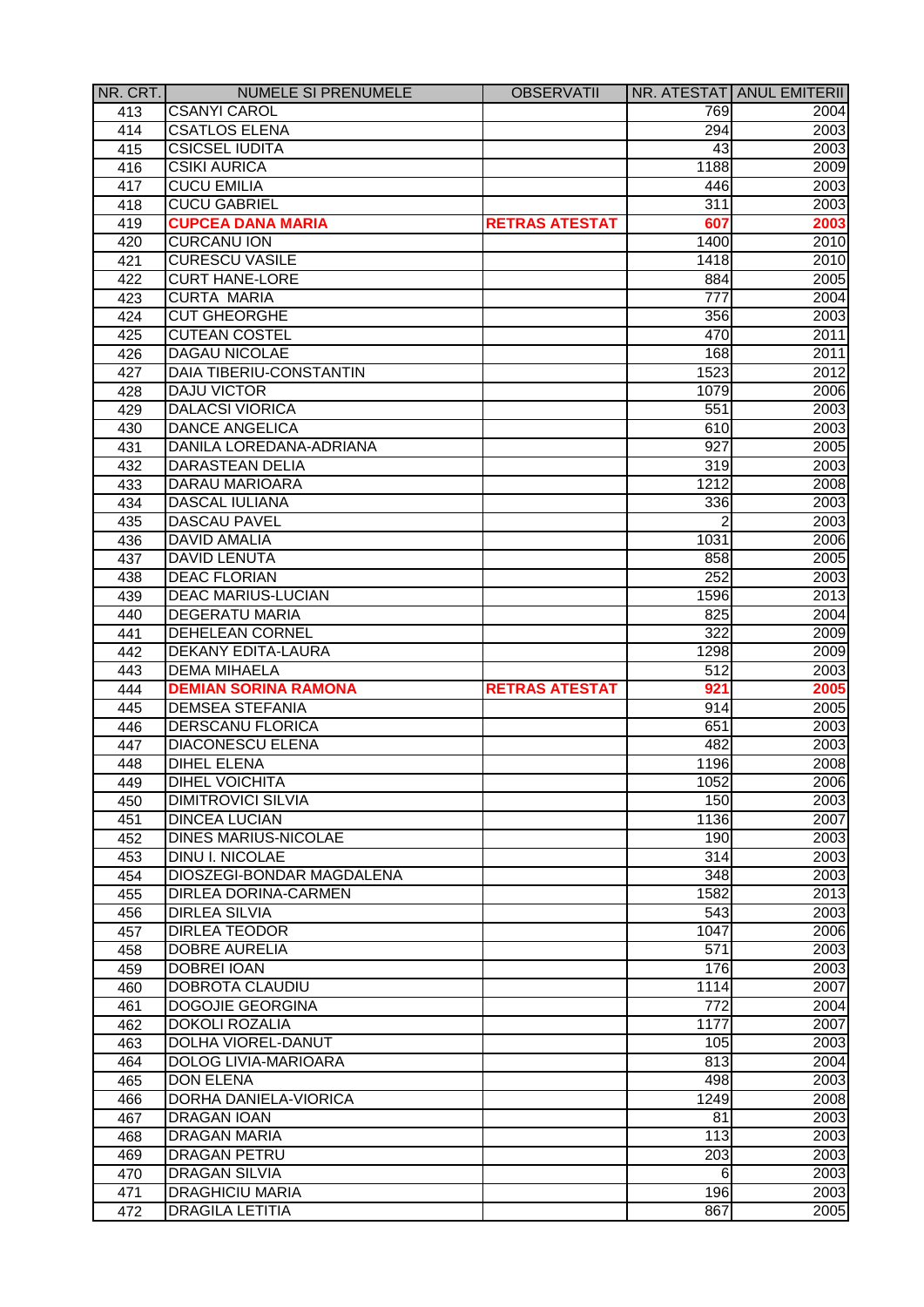| NR. CRT. | <b>NUMELE SI PRENUMELE</b>       | <b>OBSERVATII</b>     |      | NR. ATESTAT ANUL EMITERII |
|----------|----------------------------------|-----------------------|------|---------------------------|
| 473      | <b>DRAGOI NICOLAE</b>            |                       | 592  | 2003                      |
| 474      | <b>DRAGOS DOREL</b>              |                       | 275  | 2003                      |
| 475      | DRAGOS MARCEL-DAN                |                       | 1464 | 2011                      |
| 476      | <b>DRAGOS PAVEL</b>              |                       | 352  | 2003                      |
| 477      | <b>DRAGOS RADU</b>               |                       | 916  | 2005                      |
| 478      | <b>DRAGOS SILVIA</b>             |                       | 915  | 2005                      |
| 479      | <b>DRAGOS TRAIAN</b>             |                       | 575  | 2003                      |
| 480      | <b>DRAGUESCU MARIA</b>           |                       | 562  | 2003                      |
| 481      | <b>DRAGULESCU ANTONIU</b>        |                       | 992  | 2006                      |
| 482      | <b>DRANCA NECULAI-SORIN</b>      |                       | 1683 | 2015                      |
| 483      | DRILA MARIANA-LILIANA            |                       | 1097 | 2006                      |
| 484      | DRINC DANIELA-OANA               |                       | 56   | 2003                      |
| 485      | <b>DRONCA RODICA</b>             |                       | 1512 | 2011                      |
| 486      | DUBAT DANIELA-ANGELA             |                       | 678  | 2003                      |
| 487      | <b>DUCA GHEORGHE</b>             |                       | 805  | 2004                      |
| 488      | <b>DUDAS GHEORGHE</b>            |                       | 943  | 2005                      |
| 489      | <b>DUGHENIUC FLORIN</b>          |                       | 1478 | 2011                      |
|          | <b>DUGULESCU CLAUDIA-MARIANA</b> |                       | 1251 |                           |
| 490      |                                  |                       |      | 2008                      |
| 491      | <b>DUMA CRISTINA-AURELIA</b>     |                       | 1357 | 2010                      |
| 492      | <b>DUMA IOAN</b>                 |                       | 536  | 2003                      |
| 493      | <b>DUMICI ANA</b>                |                       | 318  | 2003                      |
| 494      | <b>DUMITRACHE TONI</b>           |                       | 339  | 2003                      |
| 495      | <b>DUMITRESCU ANA</b>            |                       | 281  | 2003                      |
| 496      | <b>DUMITRESCU MARIETA</b>        |                       | 1451 | 2011                      |
| 497      | DUMITRESCU VERGINICA-ADRIANA     |                       | 1085 | 2006                      |
| 498      | <b>DUMITRU IOAN</b>              |                       | 119  | 2003                      |
| 499      | <b>DURAN DORINA</b>              |                       | 250  | 2003                      |
| 500      | <b>DURNEA GHEORGHE</b>           |                       | 604  | 2003                      |
| 501      | <b>DURNEA RADU</b>               |                       | 1165 | 2007                      |
| 502      | <b>DUSAN GHEORGHE</b>            |                       | 361  | 2003                      |
| 503      | <b>DUTU RADU</b>                 |                       | 133  | 2003                      |
| 504      | <b>EFFLER MARIOARA</b>           |                       | 1213 | 2008                      |
| 505      | <b>EFTIMIE FLORIN</b>            |                       | 347  | 2003                      |
| 506      | <b>ENACHE MONICA</b>             |                       | 1179 | 2007                      |
| 507      | <b>ENE ANCA-DANIELA</b>          |                       | 1639 | 2014                      |
| 508      | <b>EPURE CONSTANTA</b>           |                       | 896  | 2005                      |
| 509      | <b>ESNICAN FLAVIUS-SEBASTIAN</b> |                       | 1027 | 2006                      |
| 510      | <b>FAGADAR DUMITRU</b>           |                       | 1161 | 2007                      |
| 511      | <b>FAGARAS LUCIAN</b>            |                       | 425  | 2003                      |
| 512      | <b>FALAMAS VALER</b>             |                       | 474  | 2003                      |
| 513      | <b>FANTAZIU IOAN</b>             |                       | 293  | 2003                      |
| 514      | <b>FARCAS ANA-GYONGYI</b>        |                       | 108  | 2003                      |
| 515      | <b>FARCASIU IOAN</b>             |                       | 1414 | 2010                      |
| 516      | <b>FARCUT NICOLAE</b>            |                       | 1036 | 2006                      |
| 517      | <b>FARCUTIU VERONICA</b>         |                       | 814  | 2004                      |
|          | <b>FARKAS CAMELIA</b>            |                       | 402  | 2003                      |
| 518      | <b>FARKAS GHEORGHINA</b>         |                       |      |                           |
| 519      |                                  |                       | 130  | 2003                      |
| 520      | <b>FAT VASILICA</b>              |                       | 737  | 2004                      |
| 521      | FAULHABER-SFARAILA ADRIAN-MARIUS |                       | 1121 | 2007                      |
| 522      | FAULHABER-SFARAILA VIORICA-LIVIA |                       | 1122 | 2007                      |
| 523      | <b>FAUR CLAUDIU-GABRIEL</b>      |                       | 1312 | 2009                      |
| 524      | <b>FAUR FELICIA</b>              |                       | 1313 | 2009                      |
| 525      | <b>FAUR IOAN</b>                 | <b>RETRAS ATESTAT</b> | 59   | 2003                      |
| 526      | <b>FAUR IOAN-GHEORGHE</b>        |                       | 1086 | 2006                      |
| 527      | <b>FAUR LIVIU</b>                |                       | 1192 | 2008                      |
| 528      | <b>FELEA REGHINA</b>             |                       | 1653 | 2014                      |
| 529      | <b>FERENT ILEANA</b>             |                       | 729  | 2003                      |
| 530      | <b>FERESTEAN AURELIA</b>         |                       | 731  | 2004                      |
| 531      | <b>FERSETA ANCA</b>              |                       | 1311 | 2009                      |
| 532      | FERSETA BOGDAN-ALEXANDRU         |                       | 1448 | 2011                      |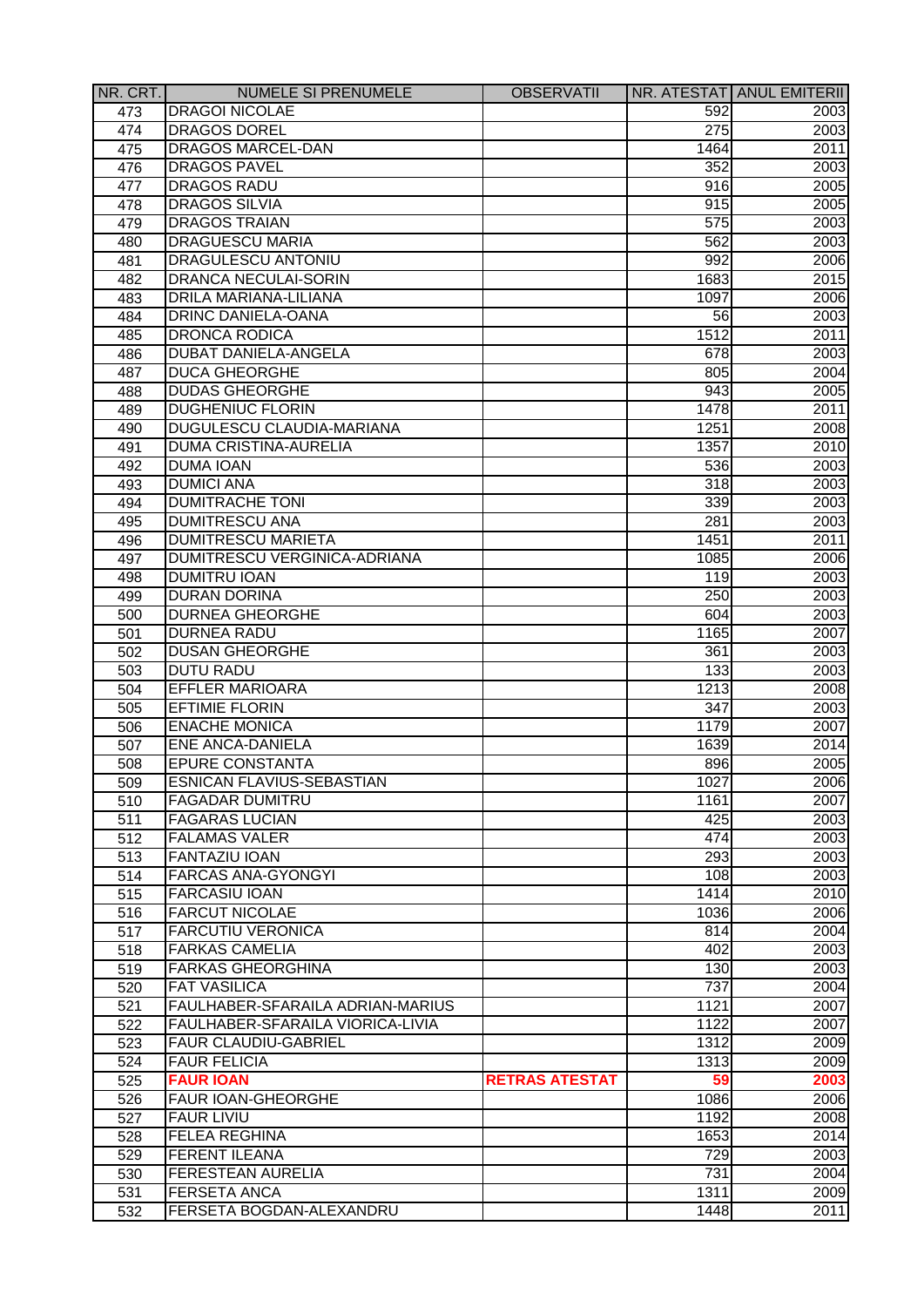| NR. CRT. | <b>NUMELE SI PRENUMELE</b>         | <b>OBSERVATII</b> |                  | NR. ATESTAT ANUL EMITERII |
|----------|------------------------------------|-------------------|------------------|---------------------------|
| 533      | <b>FICA VIOLETA</b>                |                   | 965              | 2005                      |
| 534      | <b>FIERARU CERAZELA</b>            |                   | 367              | 2003                      |
| 535      | <b>FILCESCU LIDIA</b>              |                   | 323              | 2003                      |
| 536      | <b>FILIP ANA</b>                   |                   | 689              | 2003                      |
| 537      | <b>FILIPAS DANIELA-CRISTINA</b>    |                   | 1401             | 2010                      |
| 538      | FILIPAS SOREL PAUL                 |                   | 245              | 2003                      |
| 539      | <b>FINTINAR ELENA</b>              |                   | 987              | 2005                      |
| 540      | <b>FLOAREA AUGUSTINA</b>           |                   | 1729             | 2018                      |
| 541      | <b>FLOAREA GHEORGHE</b>            |                   | 680              | 2003                      |
| 542      | <b>FLOCA TATIANA</b>               |                   | 1556             | 2012                      |
| 543      | <b>FLONTA VIORICA</b>              |                   | 1265             | 2009                      |
| 544      | <b>FLORE IOAN</b>                  |                   | 771              | 2004                      |
| 545      | FLORE RALUCA-GABRIELA              |                   | 1608             | 2013                      |
| 546      | FLORIAN MARIA-ANGELA               |                   | 111              | 2003                      |
| 547      | <b>FLORIAN STEFAN-CRISTIAN</b>     |                   | 1430             | 2010                      |
| 548      | <b>FLORINCAS GELU</b>              |                   | 674              | 2003                      |
| 549      | <b>FLORIS MARIUTA</b>              |                   | 442              | 2003                      |
| 550      | <b>FLUERAS FLORIN</b>              |                   | 447              | 2003                      |
| 551      | <b>FLUERAS MARIOARA</b>            |                   | 54               | 2003                      |
| 552      | <b>FLUTUR RODICA</b>               |                   | 883              | 2005                      |
| 553      | FODOR ARCADIE-GHEORGHE-COLOMAN     |                   | 748              | 2004                      |
| 554      | <b>FODOR CONSTANTA-MIHAELA</b>     |                   | 756              | 2004                      |
| 555      | <b>FODOR MARIOARA</b>              |                   | 1396             | 2010                      |
| 556      | <b>FOLDENYI GABRIELLA</b>          |                   | 1660             | 2014                      |
| 557      | <b>FOLTEAN MARIA</b>               |                   | 1130             | 2007                      |
| 558      | FOLTEAN NATALIA-IOANA              |                   | 952              | 2005                      |
| 559      | <b>FOLTIC-COSTEA FLORIN</b>        |                   | 1332             | 2009                      |
| 560      | FORT ADRIAN-GABRIEL                |                   | 1041             | 2006                      |
| 561      | <b>FOTA ADRIAN</b>                 |                   | 1607             | 2013                      |
| 562      | <b>FRISS-PANIAN NADIA-VICTORIA</b> |                   | 851              | 2005                      |
| 563      | <b>FUGATA ANGELICA</b>             |                   | 823              | 2004                      |
| 564      | <b>FULIAS ANA</b>                  |                   | 292              | 2003                      |
| 565      | FULOP-STEFAN VIORICA               |                   | 392              | 2003                      |
| 566      | <b>FURCA TEODORA</b>               |                   | 865              | 2005                      |
| 567      | <b>FURDE GHEORGHE</b>              |                   | 204              | 2003                      |
| 568      | <b>FURDE SORIN</b>                 |                   | 234              | 2003                      |
| 569      | <b>GABOR LILI</b>                  |                   | 1020             | 2006                      |
| 570      | <b>GABOR TIBERIU</b>               |                   | 396              | 2003                      |
| 571      | <b>GABORAS EVA</b>                 |                   | 1124             | 2007                      |
| 572      | <b>GAGA REGHINA-DOINA</b>          |                   | 173              | 2003                      |
| 573      | <b>GAICEAN LIDIA</b>               |                   | $\overline{742}$ | 2004                      |
| 574      | <b>GAICEAN LIVIU-ALEXANDRU</b>     |                   | $\overline{82}$  | 2003                      |
| 575      | <b>GAL FLOAREA</b>                 |                   | 369              | 2003                      |
| 576      | <b>GAL IOSIF</b>                   |                   | 104              | 2003                      |
| 577      | <b>GAL NORBERT-ALEXANDRU</b>       |                   | 670              | 2003                      |
| 578      | GALEA-MULLER DANIEL-FLORIN         |                   | 1349             | 2009                      |
| 579      | <b>GALFI ANDREI</b>                |                   | 1334             | 2009                      |
| 580      | <b>GALFI IOANA</b>                 |                   | 904              | 2005                      |
| 581      | <b>GANDAC CONSTANTIN</b>           |                   | 1056             | 2006                      |
| 582      | <b>GANGU PERSIDA</b>               |                   | 673              | 2003                      |
| 583      | <b>GARZI MONICA-LAURA</b>          |                   | 1646             | 2014                      |
| 584      | <b>GASPAR ALEXANDRU</b>            |                   | 644              | 2006                      |
| 585      | <b>GASPAR MARIA</b>                |                   | 1718             | 2017                      |
| 586      | <b>GASPAR RUDOLF-ALEXANDRU</b>     |                   | 645              | 2006                      |
| 587      | <b>GAVAGIUC COSMIN</b>             |                   | 629              | 2003                      |
| 588      | <b>GAVAZIUC DORICA</b>             |                   | 221              | 2003                      |
| 589      | <b>GAVAZIUC VOICHITA</b>           |                   | 1119             | 2007                      |
| 590      | <b>GAVRILAS SIMONA</b>             |                   | 1486             | 2011                      |
| 591      | <b>GAVRIS ANGELICA</b>             |                   | 1193             | 2008                      |
| 592      | <b>GAZDARU MARIA</b>               |                   | 295              | 2012                      |
|          |                                    |                   |                  |                           |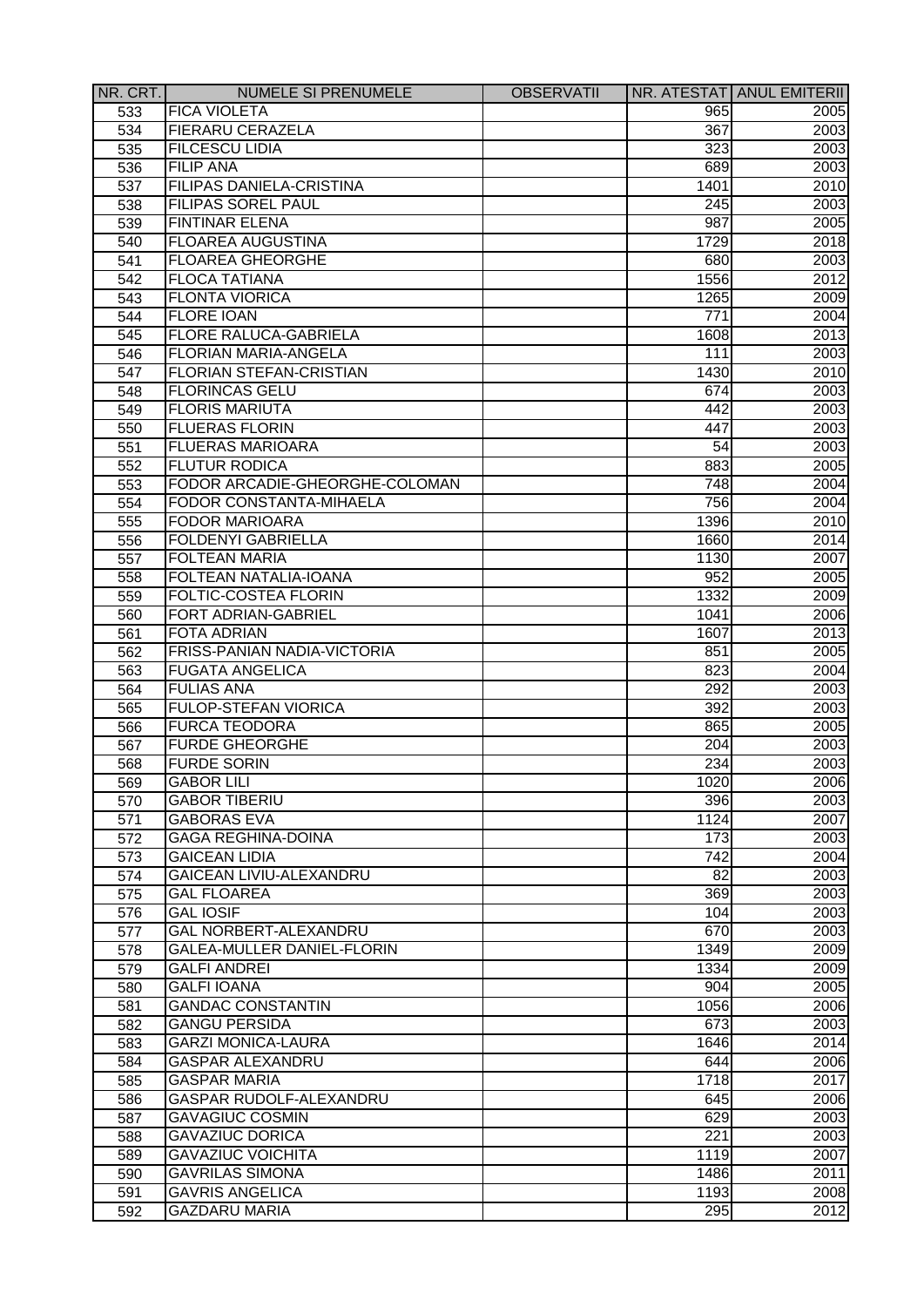| NR. CRT. | <b>NUMELE SI PRENUMELE</b>     | <b>OBSERVATII</b> |                 | NR. ATESTAT ANUL EMITERII |
|----------|--------------------------------|-------------------|-----------------|---------------------------|
| 593      | <b>GHEORGHE EMANUEL-MIHAIL</b> |                   | 1554            | 2012                      |
| 594      | <b>GHEORGHITA EVA</b>          |                   | 460             | 2003                      |
| 595      | <b>GHERMAN ANAMARIA</b>        |                   | 1541            | 2012                      |
| 596      | <b>GHERMAN DOREL-ILIE</b>      |                   | 1463            | 2011                      |
| 597      | <b>GHERMAN MONICA DORINA</b>   |                   | 1025            | 2006                      |
| 598      | <b>GHILE AVRAM-GAVRIL</b>      |                   | 1455            | 2011                      |
| 599      | GHINCEVA GEORGETA-ANA          |                   | 738             | 2004                      |
| 600      | <b>GHINEA ANTONETA</b>         |                   | 248             | 2003                      |
| 601      | <b>GHITA TUDOR</b>             |                   | 1211            | 2008                      |
| 602      | <b>GINGA PAVEL-VASILE</b>      |                   | 1365            | 2010                      |
| 603      | <b>GIURGIU LIVIU</b>           |                   | 685             | 2003                      |
| 604      | <b>GIURGIU ADRIAN</b>          |                   | 15              | 2003                      |
| 605      | <b>GIURGIU DANA CORNELIA</b>   |                   | 251             | 2003                      |
| 606      | <b>GLIGOR CLAUDIA</b>          |                   | 1700            | 2016                      |
| 607      | <b>GLIGOR COSMIN-LUCIAN</b>    |                   | 1484            | 2011                      |
| 608      | <b>GLIGOR IOAN</b>             |                   | 1506            | 2011                      |
| 609      | <b>GOCZO ADOLBERT</b>          |                   | 526             | 2003                      |
| 610      | <b>GODEANU ROZALIA</b>         |                   | 280             | 2003                      |
| 611      | <b>GOILA FLORICA</b>           |                   | 262             | 2003                      |
|          | <b>GOLDIS IOAN-VASILE</b>      |                   | 401             |                           |
| 612      | <b>GOLDIS LILIANA</b>          |                   | 1267            | 2008<br>2009              |
| 613      |                                |                   |                 |                           |
| 614      | <b>GOMBAR MIHAI</b>            |                   | 846             | 2005                      |
| 615      | <b>GOMBOS CARMEN-ELEONORA</b>  |                   | 1600            | 2013                      |
| 616      | <b>GOMBOS IOAN</b>             |                   | 483             | 2003                      |
| 617      | <b>GORGAN AURELIA</b>          |                   | 1181            | 2008                      |
| 618      | <b>GORGAN DAMIN-VICTOR</b>     |                   | 1377            | 2010                      |
| 619      | <b>GORNIC STELA</b>            |                   | 719             | 2003                      |
| 620      | <b>GORON ANA-MONICA</b>        |                   | 1704            | 2016                      |
| 621      | <b>GORZO STEFAN</b>            |                   | 637             | 2003                      |
| 622      | GOVOREANU NICOLETA-CARMEN      |                   | 1453            | 2011                      |
| 623      | <b>GRADINARIU MARCELA</b>      |                   | 1416            | 2010                      |
| 624      | <b>GRAT IOAN</b>               |                   | 959             | 2005                      |
| 625      | <b>GREC IOAN</b>               |                   | 1109            | 2006                      |
| 626      | <b>GREPCEA IOAN LIVIU</b>      |                   | 717             | 2003                      |
| 627      | <b>GRESKO LUCIA</b>            |                   | 842             | 2005                      |
| 628      | <b>GRIGORE ALEXANDRU-IOAN</b>  |                   | 1733            | 2018                      |
| 629      | <b>GRIGORE ELENA</b>           |                   | 1015            | 2006                      |
| 630      | <b>GRIGORE MARIA</b>           |                   | 172             | 2003                      |
| 631      | <b>GRIGORE RITA-ALEXANDRA</b>  |                   | 1734            | 2018                      |
| 632      | <b>GRIGORICIUC IOSIF</b>       |                   | 441             | 2003                      |
| 633      | <b>GRIGORICIUC RAMONA</b>      |                   | 1578            | 2013                      |
| 634      | <b>GROZA ADRIAN</b>            |                   | 524             | 2003                      |
| 635      | <b>GROZA MARIA</b>             |                   | 1003            | 2006                      |
| 636      | <b>GRUIE RADU</b>              |                   | 821             | 2004                      |
| 637      | <b>GUBACSIK SOFIA</b>          |                   | 705             | 2003                      |
| 638      | <b>GUIU VIORICA</b>            |                   | 207             | 2003                      |
| 639      | <b>GUJA DANIELA</b>            |                   | 941             | 2005                      |
| 640      | <b>GULES SORIN</b>             |                   | 1169            | 2007                      |
| 641      | <b>GULYAS IULIA-PARASCHIVA</b> |                   | 373             | 2003                      |
| 642      | <b>GURBAN MARINELA</b>         |                   | 669             | 2003                      |
| 643      | <b>GUTTMANN IOAN-GHEORGHE</b>  |                   | 1244            | 2008                      |
| 644      | <b>GUTU DANIEL-IONEL</b>       |                   | 893             | 2005                      |
| 645      | <b>GYURE ELISABETA</b>         |                   | 1186            | 2008                      |
| 646      | <b>GYURICZA SEBASTIAN</b>      |                   | 395             | 2003                      |
| 647      | <b>HAICA DAN TIBERIU</b>       |                   | 696             | 2003                      |
| 648      | <b>HAIDU RODICA</b>            |                   | 714             | 2003                      |
| 649      | <b>HAIDUC GENOVEVA</b>         |                   | 430             | 2011                      |
| 650      | <b>HAIDUC RADU-IUSTIN</b>      |                   | 429             | 2009                      |
| 651      | <b>HAJAS IULIU</b>             |                   | $\overline{11}$ | 2011                      |
| 652      | <b>HALANGAU FLORICA</b>        |                   | 1320            | 2009                      |
|          |                                |                   |                 |                           |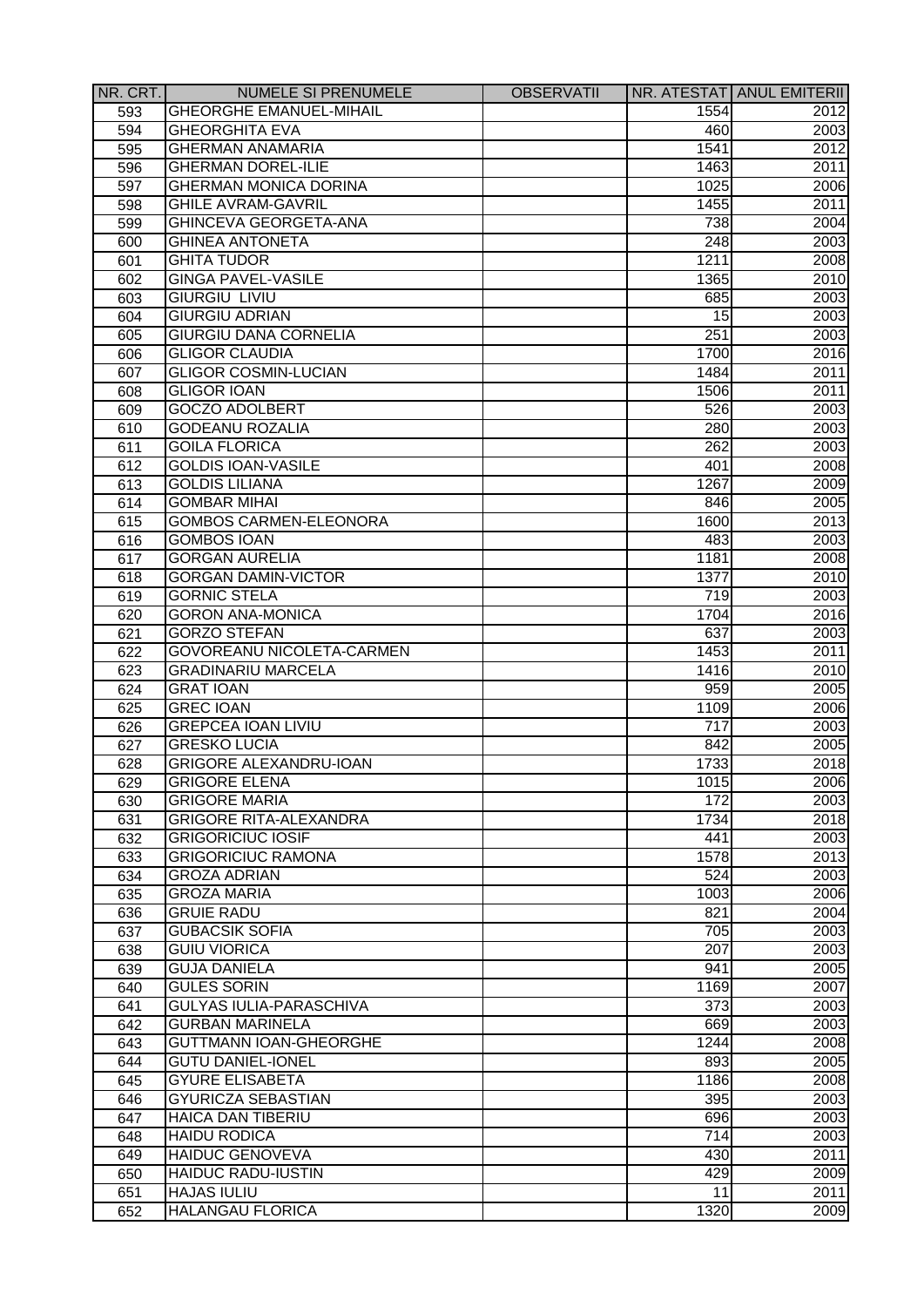| NR. CRT.         | <b>NUMELE SI PRENUMELE</b>                                 | <b>OBSERVATII</b>     |                  | NR. ATESTAT ANUL EMITERII |
|------------------|------------------------------------------------------------|-----------------------|------------------|---------------------------|
| 653              | <b>HALIC IOSIF</b>                                         |                       | 485              | 2003                      |
| 654              | <b>HALIC SALONICA-ANA</b>                                  |                       | 1413             | 2010                      |
| 655              | HALMAGEAN CLAUDIA-FLORINA                                  |                       | 1498             | 2011                      |
| 656              | <b>HALMAGEAN LETITIA</b>                                   |                       | 1710             | 2016                      |
| 657              | HANGANU NICOLETA MIHAELA ANDREEA                           |                       | 528              | 2003                      |
| 658              | HANTIU ADRIAN-IOAN                                         |                       | 1492             | 2011                      |
| 659              | <b>HARDUT FLORICA</b>                                      |                       | 818              | 2004                      |
| 660              | <b>HARDUT RUSALIM</b>                                      |                       | 214              | 2003                      |
| 661              | HARTMANN EDMOND                                            |                       | 803              | 2004                      |
| 662              | <b>HASCA IOAN</b>                                          |                       | 125              | 2003                      |
| 663              | <b>HATEGAN IREN</b>                                        |                       | 945              | 2005                      |
| 664              | <b>HAVRAN IZABELLA</b>                                     |                       | 1587             | 2013                      |
| 665              | <b>HEDEAN IOAN</b>                                         |                       | 1361             | 2010                      |
| 666              | <b>HEDEAN LUCIA-LIVIA</b>                                  |                       | 1022             | 2006                      |
| 667              | <b>HENEGARU ICA</b>                                        |                       | 1544             | 2012                      |
| 668              | <b>HERBEI ANCA-LINDA</b>                                   |                       | 1659             | 2014                      |
| 669              | <b>HERBEI DANIELA</b>                                      |                       | 1496             | 2011                      |
| 670              | <b>HERBEI DOINA</b>                                        |                       | 88               | 2003                      |
| 671              | <b>HERCZOG LIANA-MARIOARA</b>                              |                       | 1368             | 2010                      |
| 672              | <b>HEREDEU LUCIA SILVIA</b>                                |                       | 299              | 2012                      |
| 673              | <b>HERLE FLORICA</b>                                       |                       | 876              | 2005                      |
| 674              | <b>HERLO FLORICA</b>                                       |                       | 702              | 2003                      |
| 675              | <b>HERMAN AUREL</b>                                        |                       | 525              | 2003                      |
| 676              | <b>HERMAN CRISTIAN-CORNELIU</b>                            |                       | 1644             | 2014                      |
| 677              | <b>HERMAN MARIANA</b>                                      |                       | 1310             | 2009                      |
| 678              | <b>HETEA MARCELA</b>                                       |                       | 1390             | 2010                      |
| 679              | <b>HEVESI ELENA-MARIA</b>                                  |                       | 877              | 2005                      |
| 680              | <b>HEVESI LADISLAU</b>                                     |                       | 255              | 2006                      |
|                  | <b>HLOUZEK PETRU-CAROL</b>                                 |                       | 186              | 2003                      |
| 681              | <b>HODAGEU FLORICA</b>                                     |                       |                  |                           |
| 682              | <b>HODAJEU SORIN</b>                                       | <b>RETRAS ATESTAT</b> | 597<br>1521      | 2003<br>2012              |
| 683              | <b>HODIS ELENA</b>                                         |                       |                  |                           |
| 684              |                                                            |                       | 730              | 2003                      |
| 685              | <b>HOLENCIUC FELICIA MARIANA</b><br><b>HOMOROGAN LIDIA</b> |                       | 1197             | 2008                      |
| 686              | <b>HOMOROGAN VASILE</b>                                    |                       | 1681             | 2015                      |
| 687              |                                                            |                       | 578              | 2003                      |
| 688              | HORGA TANIA-ANDALUZIA                                      |                       | 1515             | 2012                      |
| 689              | <b>HORNEA GHEORGHE</b>                                     |                       | $\overline{9}$   | 2003                      |
| 690              | HORVATH ANA-MAGDA                                          |                       | 586              | 2003                      |
| 691              | <b>HORVATH ANGELICA</b>                                    |                       | 1293             | 2009                      |
| 692              | <b>HORVATH EVA</b>                                         |                       | 1356             | 2010                      |
| 693              | <b>HORVATH LUDOVIC</b>                                     |                       | 416              | 2003                      |
| 694              | <b>HOSSU RUCSANDRA</b>                                     |                       | $\overline{574}$ | 2003                      |
| 695              | <b>HOSU GAVRIL</b>                                         |                       | 831              | 2004                      |
| 696              | HOTARAN VALERIA MARIA                                      |                       | 338              | 2003                      |
| 697              | <b>HOZAS VIOREL</b>                                        |                       | 1586             | 2013                      |
| 698              | <b>HULUBAN MARIOARA</b>                                    |                       | 535              | 2003                      |
| 699              | <b>HULUBINA ELENA</b>                                      |                       | 1000             | 2006                      |
| 700              | <b>HUMMEL VIOREL</b>                                       |                       | 129              | 2003                      |
| 701              | <b>HUSU SAVU</b>                                           |                       | 417              | 2003                      |
| 702              | <b>HUTANU DANA</b>                                         |                       | 926              | 2005                      |
| 703              | <b>HUTU LUCICA</b>                                         |                       | 787              | 2004                      |
| 704              | <b>IACOB GLIGOR-MIRCEA</b>                                 |                       | 1483             | 2011                      |
| 705              | <b>IAKAB ISABELLA</b>                                      |                       | 1082             | 2006                      |
| 706              | <b>IANCU DANIELA-MARIANA</b>                               |                       | 986              | 2005                      |
| 707              | <b>IANKO LADISLAU</b>                                      |                       | 140              | 2003                      |
| 708              | <b>ICHIM VASILE</b>                                        |                       | 107              | 2011                      |
| 709              | <b>IENCI CRISTIAN-GHEORGHE</b>                             |                       | 1337             | 2009                      |
| 710              | <b>IENCI VOICHITA</b>                                      |                       | 1294             | 2009                      |
| 711              | <b>IERCAN MARIA LENUTA</b>                                 |                       | 532              | 2003                      |
| $\overline{712}$ | <b>IFRIM MARIA</b>                                         |                       | 285              | 2007                      |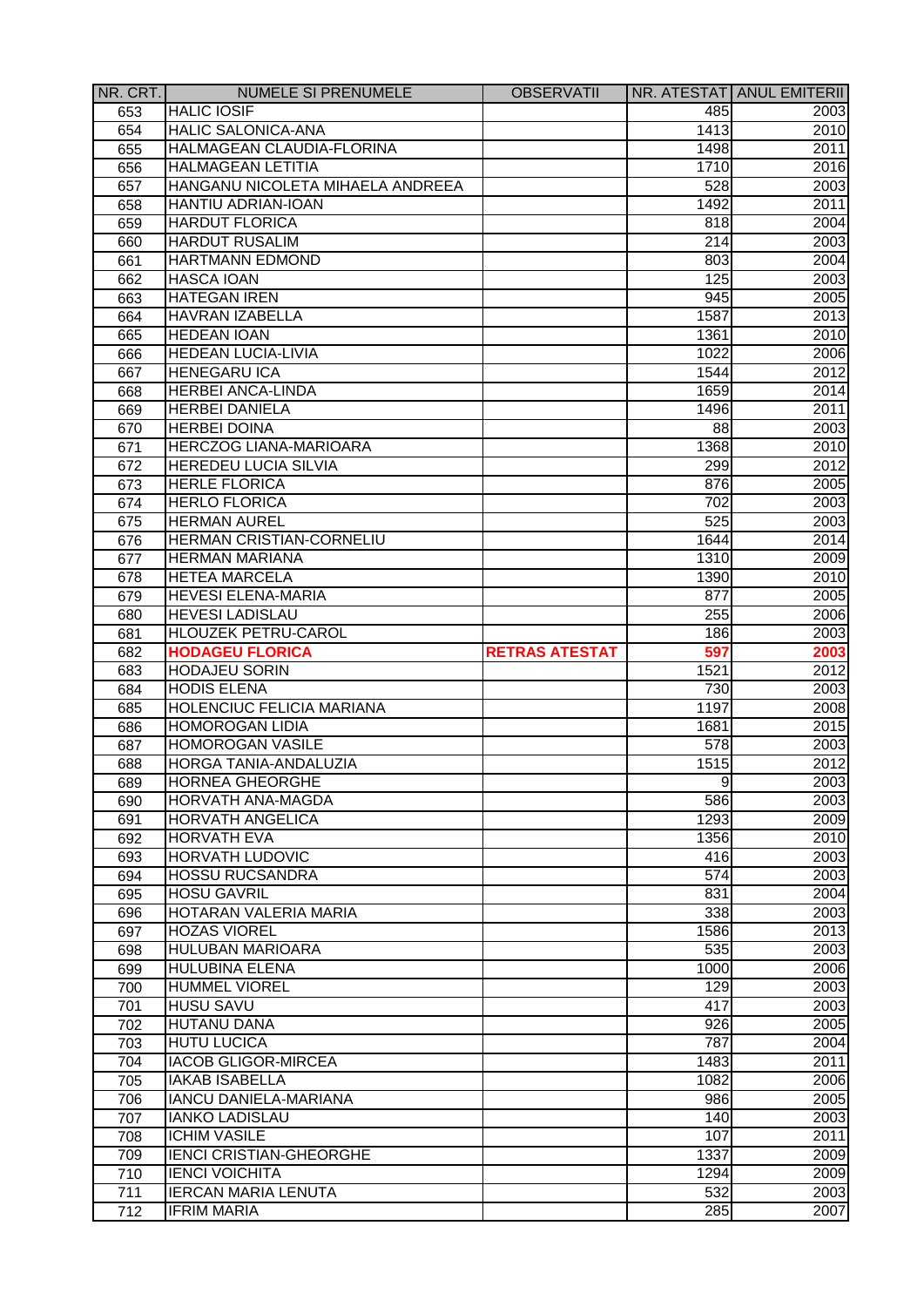| NR. CRT.         | <b>NUMELE SI PRENUMELE</b>                      | <b>OBSERVATII</b> |                 | NR. ATESTAT ANUL EMITERII |
|------------------|-------------------------------------------------|-------------------|-----------------|---------------------------|
| 713              | <b>IGNAT SOFIA</b>                              |                   | 439             | 2003                      |
| 714              | <b>ILCAU EUGENIA</b>                            |                   | 18              | 2003                      |
| 715              | <b>ILE ADELINA-IULIA</b>                        |                   | 1717            | 2017                      |
| 716              | <b>ILEA MARIA</b>                               |                   | 10              | 2003                      |
| 717              | <b>ILICA DUMITRU</b>                            |                   | 157             | 2003                      |
| 718              | <b>ILICA MARIA</b>                              |                   | 504             | 2003                      |
| 719              | <b>ILICA OVIDIU-DUMITRU</b>                     |                   | 1531            | 2012                      |
| 720              | <b>ILICA PETRU</b>                              |                   | 165             | 2003                      |
| 721              | <b>ILIE GELU-IULIAN</b>                         |                   | 1518            | 2012                      |
| 722              | <b>ILIE LIVIA</b>                               |                   | 378             | 2003                      |
| 723              | <b>ILLES ALINA-MARIANA</b>                      |                   | 1520            | 2012                      |
| 724              | <b>ILLES CSABA-MIHAI</b>                        |                   | 1204            | 2008                      |
| 725              | <b>ILLES GABRIEL-CRISTIAN</b>                   |                   | 1371            | 2010                      |
| 726              | <b>ILLES SUSANA</b>                             |                   | 775             | 2004                      |
| 727              | <b>IMBARUS DOINA LETITIA</b>                    |                   | 432             | 2003                      |
| 728              | INCICAU ADRIAN-COSMIN-CODRUT                    |                   | 468             | 2013                      |
| 729              | <b>INCICAU MARIA</b>                            |                   | 183             | 2003                      |
| 730              | <b>INISEL AURELIA</b>                           |                   | 26              | 2003                      |
| 731              | <b>IOAN NICUSOR</b>                             |                   | $\overline{72}$ | 2003                      |
| 732              | <b>IOANAS AUREL</b>                             |                   | 189             | 2003                      |
| 733              | <b>IOJA CAMELIA</b>                             |                   | 1087            | 2006                      |
| 734              | <b>ION ADRIAN</b>                               |                   | 985             | 2005                      |
| 735              | <b>IONESCU ADELA</b>                            |                   | 261             | 2003                      |
| 736              | <b>IONICA GHEORGHE</b>                          |                   | 1472            | 2011                      |
| 737              | <b>IORDAN ANCUTA</b>                            |                   | 1673            | 2014                      |
| 738              | <b>IOSIF IULIANA-MARIOARA</b>                   |                   | 1061            | 2006                      |
| 739              | <b>IOSIF VIRGINIA</b>                           |                   | 19              | 2011                      |
| 740              | <b>IOV GHEORGHE</b>                             |                   | 760             | 2004                      |
| 741              | <b>IOV VASILE</b>                               |                   | 1104            | 2006                      |
| 742              | <b>IOVA GHEORGHE-FLORIN</b>                     |                   | 1383            | 2010                      |
|                  | <b>IOVAN MARIA</b>                              |                   | 34              |                           |
| 743<br>744       | <b>IOVUTA DANA-IOANA</b>                        |                   | 1457            | 2003<br>2011              |
|                  |                                                 |                   |                 |                           |
| 745              | IRIMIA VALERIA-CRISTINA<br><b>ISDRAILA PAUL</b> |                   | 1366            | 2010                      |
| 746              | <b>ISFAN ALINA-MIHAELA</b>                      |                   | 1343            | 2009<br>2012              |
| 747              |                                                 |                   | 1574            |                           |
| 748              | <b>ISTOC PETRU AUREL</b>                        |                   | 557             | 2003                      |
| 749              | <b>IUHASZ ALEXANDRU</b>                         |                   | 995             | 2006                      |
| 750              | <b>IUHASZ FRANCISC</b>                          |                   | 393             | 2003                      |
| 751              | <b>IUHASZ IOAN</b>                              |                   | 423             | 2003                      |
| 752              | <b>IUHASZ VIORICA</b>                           |                   | 598             | 2003                      |
| 753              | <b>IVAN IOVU</b>                                |                   | 1210            | 2008                      |
| 754              | <b>IVANESEI ELENA</b>                           |                   | 477             | 2003                      |
| 755              | <b>IZBASA ELENA VOICHITA</b>                    |                   | 691             | 2003                      |
| 756              | <b>JALONSCHI LAVINIA-CLAUDIA</b>                |                   | 1551            | 2012                      |
| 757              | <b>JEMNA MIHAELA-DELIA</b>                      |                   | 1287            | 2009                      |
| 758              | <b>JIGOVAN STELA</b>                            |                   | 215             | 2003                      |
| 759              | <b>JORS DOINITA</b>                             |                   | 809             | 2004                      |
| 760              | <b>JUCOTENSCHI HORTENSIA STEFANIA</b>           |                   | 1724            | 2017                      |
| 761              | <b>JUNC MARIUS-ROMEO</b>                        |                   | 881             | 2005                      |
| 762              | <b>JURCA FLORENTINA</b>                         |                   | 1652            | 2014                      |
| 763              | <b>JURCA MIRELA-VALENTINA</b>                   |                   | 761             | 2004                      |
| 764              | <b>JURCUT CONSTANTIN</b>                        |                   | 833             | 2004                      |
| 765              | <b>JURJ MARIA</b>                               |                   | 406             | 2003                      |
| 766              | <b>JURJ MARIUS</b>                              |                   | 1348            | 2009                      |
| 767              | <b>JURMA CIPRIAN</b>                            |                   | 1108            | 2006                      |
| 768              | <b>JURMA MARIUS-MARCEL</b>                      |                   | 1575            | 2013                      |
| 769              | <b>KALNACOV RAFAEL</b>                          |                   | 240             | 2003                      |
| 770              | <b>KANTOR EUGEN</b>                             |                   | 616             | 2003                      |
| 771              | <b>KASA VIORICA</b>                             |                   | 1148            | 2007                      |
| $\overline{772}$ | <b>KATONA AGNETA-ELENA</b>                      |                   | 66              | 2003                      |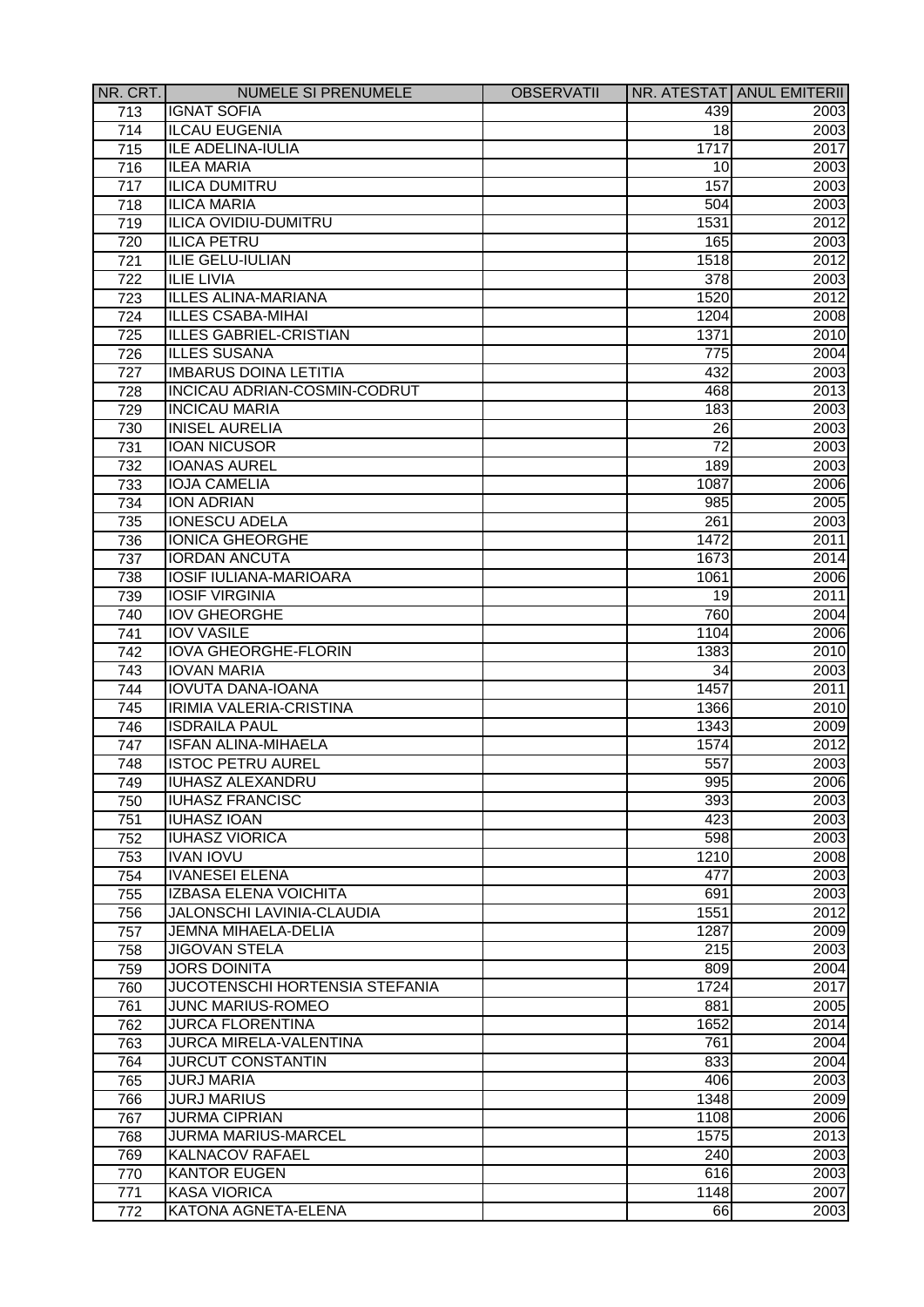| NR. CRT. | <b>NUMELE SI PRENUMELE</b>     | <b>OBSERVATII</b>     |      | NR. ATESTAT ANUL EMITERII |
|----------|--------------------------------|-----------------------|------|---------------------------|
| 773      | KATONA VOICHITA-LENUTA         |                       | 1730 | 2018                      |
| 774      | <b>KELEMEN MIKLOS</b>          |                       | 244  | 2003                      |
| 775      | <b>KENST EUGEN-ADALBERT</b>    |                       | 30   | 2003                      |
| 776      | <b>KIRSCH ANA</b>              |                       | 591  | 2008                      |
| 777      | <b>KISS ANDREA</b>             |                       | 1540 | 2012                      |
| 778      | <b>KISS DANA</b>               |                       | 839  | 2004                      |
| 779      | <b>KISS ESTERA</b>             |                       | 1714 | 2017                      |
| 780      | KISS MARINELA- DANIELA         |                       | 1434 | 2010                      |
| 781      | <b>KISS TATIANA</b>            |                       | 404  | 2003                      |
| 782      | <b>KLEIN ELISABETA</b>         |                       | 837  | 2004                      |
| 783      | KOMLODI ALEXANDRU              |                       | 664  | 2003                      |
| 784      | <b>KONCZ MARGARETA</b>         |                       | 75   | 2003                      |
| 785      | <b>KORCSOG VIOREL-LADISLAU</b> |                       | 1035 | 2006                      |
| 786      | <b>KOVACS CECILIA-LENUTA</b>   |                       | 1393 | 2010                      |
| 787      | <b>KOVACS ELISABETA</b>        |                       | 913  | 2005                      |
| 788      | <b>KOVACS IREN</b>             |                       | 710  | 2003                      |
| 789      | <b>KOVACS ROZALIA</b>          |                       | 1080 | 2006                      |
| 790      | <b>KOZAK ANA</b>               |                       | 301  | 2003                      |
| 791      | <b>KRISTA ELISABETA</b>        |                       | 744  | 2004                      |
| 792      | <b>KUN GAVRIL</b>              |                       | 796  | 2004                      |
| 793      | KUN HAJNALKA-ESTERA            |                       | 663  | 2003                      |
| 794      | LACATIS IOAN-AUREL             |                       | 1488 | 2011                      |
| 795      | <b>LACATIS PAVEL</b>           |                       | 1441 | 2011                      |
| 796      | LACSAN-BEDELEAN STEFAN         |                       | 224  | 2009                      |
| 797      | LALUCIU ANDREI SILVIU          |                       | 1529 | 2012                      |
| 798      | LANCRANGEAN RALUCA-IULIANA     |                       | 869  | 2005                      |
| 799      | <b>LANGO CRISTIAN VASILE</b>   |                       | 1650 | 2014                      |
| 800      | <b>LASCA MARIA EDIT</b>        |                       | 832  | 2004                      |
| 801      | LASCAU LUCIAN PETRU            |                       | 613  | 2003                      |
| 802      | <b>LASCOVICI VIOREL</b>        |                       | 412  | 2003                      |
| 803      | <b>LASCU GAVRIL</b>            |                       | 967  | 2005                      |
| 804      | <b>LASCU IOAN</b>              |                       | 920  | 2005                      |
| 805      | <b>LASZLO VASILE</b>           |                       | 109  | 2003                      |
| 806      | <b>LAZAR ANA</b>               |                       | 120  | 2003                      |
| 807      | LAZAR EUNICE-ADRIANA           |                       | 1291 | 2009                      |
| 808      | <b>LAZAR IOAN</b>              |                       | 1564 | 2012                      |
| 809      | <b>LAZAR IOANA</b>             |                       | 630  | 2003                      |
| 810      | <b>LAZURCA ZAMFIRA</b>         | <b>RETRAS ATESTAT</b> | 158  | 2007                      |
| 811      | <b>LEAHU CORNEL</b>            |                       | 660  | 2003                      |
| 812      | <b>LEFTER MARIA</b>            |                       | 991  | 2006                      |
| 813      | <b>LEHENEA IOAN</b>            |                       | 1229 | 2008                      |
| 814      | LENARDT GABRIELA-KARLA         |                       | 192  | 2003                      |
| 815      | <b>LES LINA</b>                |                       | 1194 | 2008                      |
| 816      | <b>LESANU SIMONA</b>           |                       | 1411 | 2010                      |
| 817      | <b>LESCUDEAN IOAN</b>          |                       | 491  | 2003                      |
| 818      | LEUCEA ALEXANDRU               |                       | 570  | 2011                      |
| 819      | <b>LEUCEA LUCRETIA</b>         |                       | 778  | 2004                      |
| 820      | <b>LEUCUTA DELIA</b>           |                       | 1146 | 2007                      |
| 821      | LEUCUTIA ALEXANDRU             |                       | 1622 | 2013                      |
| 822      | <b>LEVAI ILDIKO</b>            |                       | 1068 | 2006                      |
| 823      | <b>LEVARDA IOAN-DAN</b>        |                       | 593  | 2003                      |
| 824      | <b>LIGA ROXANA-CLAUDIA</b>     |                       | 1482 | 2011                      |
| 825      | <b>LILE FLORIAN</b>            |                       | 1199 | 2008                      |
| 826      | <b>LINGURAR CLAUDIA</b>        |                       | 1162 | 2007                      |
| 827      | <b>LOBONT MIHAELA</b>          |                       | 201  | 2003                      |
| 828      | <b>LOBONT RITA VERONICA</b>    |                       | 320  | 2003                      |
| 829      | <b>LUBECK DELIA</b>            |                       | 160  | 2003                      |
| 830      | <b>LUCA CORNELIA</b>           |                       | 360  | 2003                      |
| 831      | <b>LUCA PETRU ADRIAN</b>       |                       | 990  | 2006                      |
| 832      | <b>LUCACI CARMEN-ALINA</b>     |                       | 1539 | 2012                      |
|          |                                |                       |      |                           |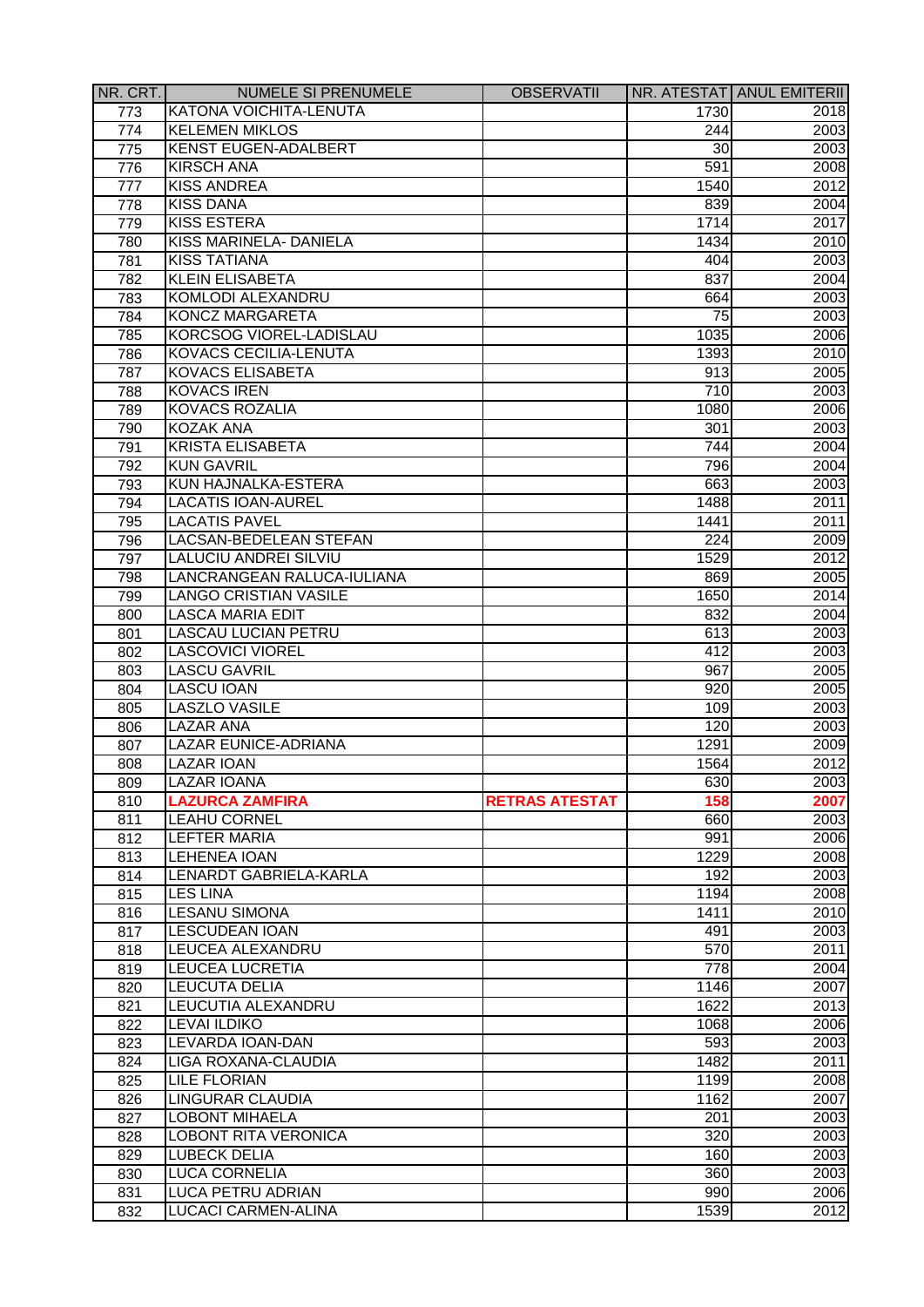| NR. CRT.   | <b>NUMELE SI PRENUMELE</b>                                      | <b>OBSERVATII</b> |              | NR. ATESTAT ANUL EMITERII |
|------------|-----------------------------------------------------------------|-------------------|--------------|---------------------------|
| 833        | LUCACI DACIANA-MARIANA                                          |                   | 1566         | 2012                      |
| 834        | <b>LUCACI MARIA</b>                                             |                   | 1338         | 2009                      |
| 835        | <b>LUCACI NICOLAE</b>                                           |                   | 1373         | 2010                      |
| 836        | LUCACI PECICAN MARIA ROZALIA                                    |                   | 1013         | 2006                      |
| 837        | LUCACI-PECICAN CIPRIAN-IOAN                                     |                   | 1513         | 2011                      |
| 838        | <b>LUCACIU MARIUS PETRISOR</b>                                  |                   | 766          | 2004                      |
| 839        | LUCEA MARIA-AURICA                                              |                   | 1466         | 2011                      |
| 840        | <b>LUKACS MARIA</b>                                             |                   | 1131         | 2007                      |
| 841        | <b>LULAS IOSIF</b>                                              |                   | 1475         | 2011                      |
| 842        | <b>LULAS MARIA</b>                                              |                   | 305          | 2003                      |
| 843        | <b>LUNCAN FLORICA</b>                                           |                   | 342          | 2003                      |
| 844        | <b>LUNCAN LENUTA</b>                                            |                   | 1066         | 2006                      |
| 845        | <b>LUNG FERENT MARIA</b>                                        |                   | 911          | 2005                      |
| 846        | <b>LUNGU ION</b>                                                |                   | 807          | 2004                      |
| 847        | <b>LUNGU IONEL</b>                                              |                   | 495          | 2003                      |
| 848        | <b>LUNGU MARIA</b>                                              |                   | 457          | 2003                      |
| 849        | <b>LUNGU MINA</b>                                               |                   | 458          | 2003                      |
| 850        | <b>LUPAN GHEORGHE</b>                                           |                   | 136          | 2003                      |
| 851        | LUPASCU ALEXANDRU-COSTIN                                        |                   | 1288         | 2009                      |
| 852        | <b>LUPEA ROBERT-MIHAI</b>                                       |                   | 1331         | 2009                      |
| 853        | <b>LUPSE DORINA</b>                                             |                   | 62           | 2003                      |
| 854        | <b>LUTA PETRU</b>                                               |                   | 1640         | 2014                      |
| 855        | <b>MACAVEI LENUTA</b>                                           |                   | 1062         | 2006                      |
| 856        | <b>MACINIC RODICA</b>                                           |                   | 638          | 2003                      |
| 857        | <b>MADROANE IONEL</b>                                           |                   | 286          | 2007                      |
| 858        | <b>MAFTEI ANA</b>                                               |                   | 838          | 2004                      |
| 859        | MAGARGIU OVIDIU-GHEORGHE                                        |                   | 950          | 2005                      |
|            | <b>MAGDIN MARIA</b>                                             |                   | 223          | 2003                      |
| 860<br>861 | <b>MAIER VIORICA</b>                                            |                   | 501          | 2003                      |
| 862        | <b>MALITA OTILIA</b>                                            |                   | 1666         | 2014                      |
| 863        | <b>MANDRU VICTORIA</b>                                          |                   | 701          | 2003                      |
| 864        | <b>MANEA VASILICA</b>                                           |                   | 143          | 2011                      |
|            | <b>MANGA MARGARETA</b>                                          |                   | 676          | 2003                      |
| 865        | <b>MANGA SILVIA</b>                                             |                   | 490          | 2003                      |
| 866<br>867 | MANGUT CODRUTA IOANA                                            |                   | 895          | 2005                      |
|            | <b>MARC SIMONA CRINA</b>                                        |                   | 1517         | 2012                      |
| 868        | <b>MARCOI ALINA-STEFANIA</b>                                    |                   | 1158         | 2007                      |
| 869        |                                                                 |                   |              | 2003                      |
| 870        | <b>MARCU MARIANA-NICOLETA</b><br>MARCULESCU MONICA              |                   | 503<br>1214  |                           |
| 871        | MARES MIRCEA-GABRIEL                                            |                   | 1465         | 2008<br>2011              |
| 872        | MARGEA CALIN-MIRCEA                                             |                   |              | 2015                      |
| 873        | <b>MARHELKA MARCELA</b>                                         |                   | 1684         |                           |
| 874        | <b>MARHELKA MARIA</b>                                           |                   | 290          | 2003<br>2007              |
| 875        | <b>MARIAN CORNELIA-SABINA</b>                                   |                   | 1150<br>1257 |                           |
| 876        | <b>MARIES MARIA-MIORITA</b>                                     |                   |              | 2009                      |
| 877        | MARINCOVITS ELISABETA                                           |                   | 1084<br>671  | 2006<br>2003              |
| 878        | <b>MARINESCU MARIA</b>                                          |                   | 418          | 2003                      |
| 879        |                                                                 |                   |              |                           |
| 880        | <b>MARIS GABRIEL-COSMIN</b><br><b>MARIS GHEORGHINA-CORNELIA</b> |                   | 1254<br>1198 | 2009<br>2008              |
| 881        |                                                                 |                   |              |                           |
| 882        | <b>MARIS PETRU</b>                                              |                   | 332          | 2003                      |
| 883        | <b>MARIS PETRU</b>                                              |                   | 1116         | 2007                      |
| 884        | <b>MARISCA SOFIA</b>                                            |                   | 632          | 2003                      |
| 885        | <b>MARNEA CORNEL</b>                                            |                   | 497          | 2003                      |
| 886        | <b>MARTON DANILA</b>                                            |                   | 309          | 2003                      |
| 887        | <b>MATACHI GEORGETA</b>                                         |                   | 1363         | 2010                      |
| 888        | <b>MATEA STELIAN-MARIUS</b>                                     |                   | 1250         | 2008                      |
| 889        | <b>MATEIU MARGARETA</b>                                         |                   | 414          | 2003                      |
| 890        | <b>MATES PAUL</b>                                               |                   | 1493         | 2011                      |
| 891        | <b>MATEUT ADELA-MARIA</b>                                       |                   | 76           | 2003                      |
| 892        | <b>MATEUT AURICA</b>                                            |                   | 1719         | 2017                      |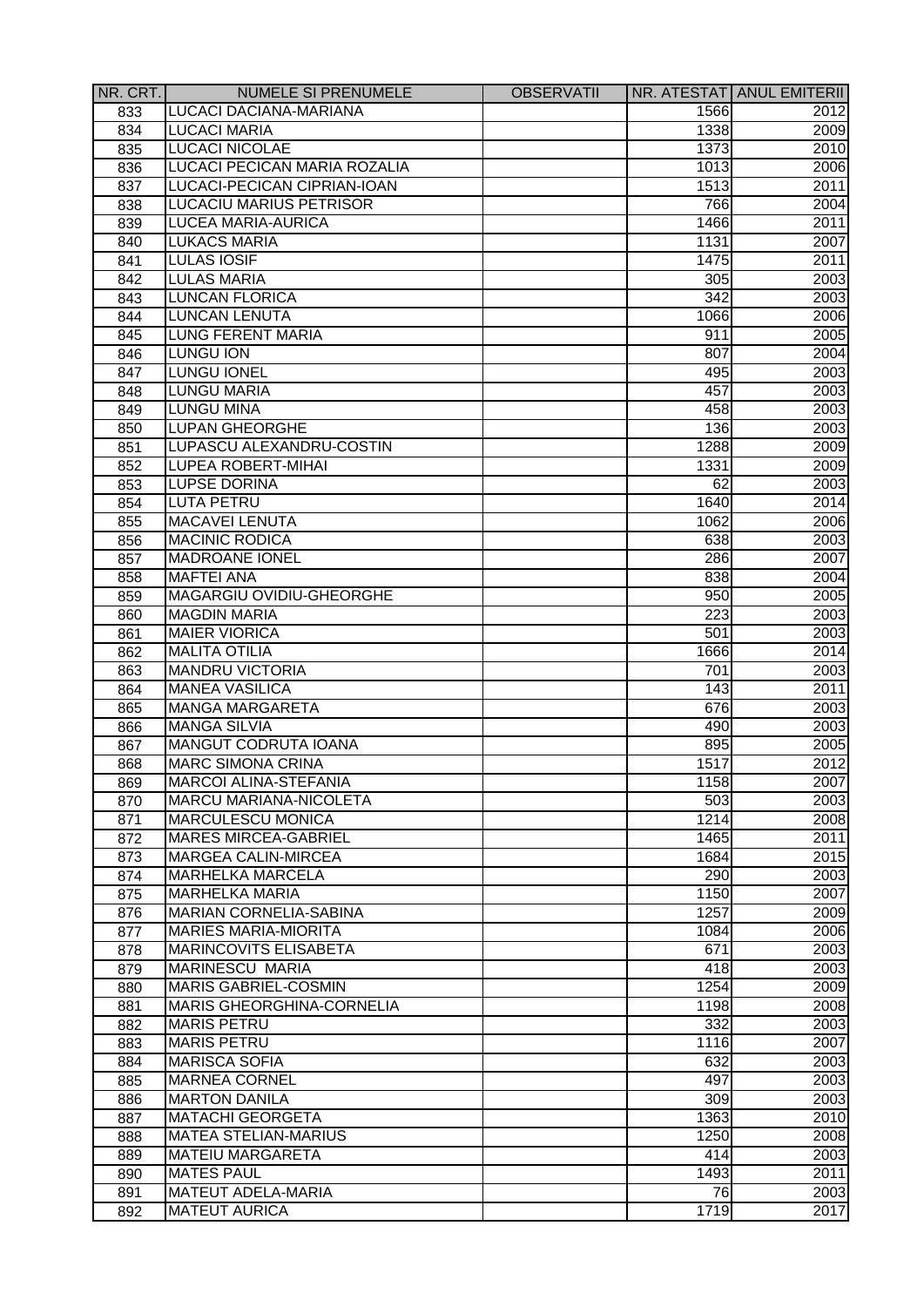| NR. CRT.   | <b>NUMELE SI PRENUMELE</b>    | <b>OBSERVATII</b>     |                  | NR. ATESTAT ANUL EMITERII |
|------------|-------------------------------|-----------------------|------------------|---------------------------|
| 893        | <b>MATEUT JANINA</b>          |                       | 1456             | 2011                      |
| 894        | <b>MATISAN MARIOARA</b>       |                       | 489              | 2003                      |
| 895        | <b>MATRAS LUIZA</b>           |                       | 679              | 2003                      |
| 896        | <b>MATYUGA MARIA</b>          |                       | 29               | 2003                      |
| 897        | <b>MAXIM DIMITRIE</b>         |                       | 462              | 2003                      |
| 898        | <b>MAXIM FLORIN-ADRIAN</b>    |                       | 95               | 2003                      |
| 899        | MAXIM MARIANA-GEORGETA        |                       | 1227             | 2008                      |
| 900        | <b>MAXINAN ANA</b>            |                       | 1054             | 2006                      |
| 901        | <b>MECHENICI DANIEL</b>       |                       | 898              | 2005                      |
| 902        | <b>MEHES ILDIKO-CSILLA</b>    |                       | 179              | 2003                      |
| 903        | <b>MEILA NICU</b>             |                       | 177              | 2003                      |
| 904        | <b>MEMETE HORTENZIA</b>       |                       | 1083             | 2006                      |
| 905        | <b>MERA EVA</b>               |                       | 567              | 2003                      |
| 906        | <b>MERCEA IOAN</b>            |                       | 384              | 2003                      |
| 907        | <b>MERCEA LIVIA ANGELICA</b>  |                       | 438              | 2003                      |
| 908        | <b>MERCEA RAMONA</b>          |                       | 1128             | 2007                      |
| 909        | <b>MERMEZAN PETRU</b>         | <b>RETRAS ATESTAT</b> | 225              | 2003                      |
| 910        | <b>MESAROS DOINA RODICA</b>   |                       | 283              | 2003                      |
| 911        | MEZEA RADU-NICOLAE            |                       | 590              | 2003                      |
| 912        | <b>MIC FLORICA</b>            |                       | 558              | 2003                      |
| 913        | <b>MICOROI GHEORGHE</b>       |                       | 1118             | 2007                      |
| 914        | <b>MICOTA VIOREL-GHEORGHE</b> |                       | 123              | 2003                      |
| 915        | MICU (PETRU) VERONICA         |                       | 835              | 2004                      |
| 916        | MICULA MONA-GIANINA           |                       | 1479             | 2011                      |
| 917        | MICZIG ANDREI-MIHAI           |                       | 1231             | 2008                      |
| 918        | MICZIG LUCIA-MIRELA           |                       | 1230             | 2010                      |
| 919        | <b>MIHAI IOAN</b>             |                       | 878              | 2005                      |
| 920        | <b>MIHAILESCU GEORGETA</b>    |                       | 1215             | 2008                      |
| 921        | MIHAILOV LUMINITA-CODRUTA     |                       | 1285             | 2009                      |
| 922        | MIHAILOVICI HORIA-DUMITRU     |                       | 1672             | 2014                      |
| 923        | MIHALI MARGARETA              |                       | 315              | 2003                      |
| 924        | <b>MIHALY AURELIA</b>         | <b>RETRAS ATESTAT</b> | 740              | 2004                      |
| 925        | <b>MIHELE FLORIAN</b>         |                       | 399              | 2003                      |
| 926        | <b>MIHES CORNELIA</b>         |                       | 1648             | 2014                      |
| 927        | <b>MIHUT DANIELA</b>          |                       | 1017             | 2006                      |
| 928        | <b>MIHUT MARIA</b>            |                       | 505              | 2003                      |
| 929        | MIHUT STELIAN-DIMITRIE        |                       | 46               | 2003                      |
| 930        | <b>MIHUT TEODOR</b>           |                       | 844              | 2005                      |
| 931        | <b>MIKES LUDOVIC</b>          |                       | $\overline{773}$ | 2004                      |
| 932        | <b>MIKO EMERIC</b>            |                       | 765              | 2004                      |
| 933        | <b>MILAS GHEORGHE</b>         |                       | 683              | 2003                      |
|            | MILAS DORI-ADRIANA            |                       | 467              | 2003                      |
| 934        | <b>MILAS ELISAVETA</b>        |                       | 576              | 2003                      |
| 935        | <b>MILIAN CONSTANTIN</b>      |                       | 1176             | 2007                      |
| 936        | <b>MILIAN ELENA</b>           |                       | 1175             | 2007                      |
| 937<br>938 | <b>MILIN LILIANA</b>          |                       | 1091             | 2006                      |
|            | <b>MIRESCU MARIAN</b>         |                       | 1725             | 2017                      |
| 939        |                               |                       |                  |                           |
| 940        | <b>MIRICA COSMIN</b>          |                       | 1549             | 2012                      |
| 941        | MIRNEA CATALIN-FLORIAN        |                       | 1408             | 2010                      |
| 942        | <b>MIRON LUCRETIA</b>         |                       | 171              | 2011                      |
| 943        | <b>MISTOR CAROLINA</b>        |                       | 484              | 2003                      |
| 944        | <b>MITRE DORU</b>             |                       | 827              | 2004                      |
| 945        | <b>MIU LUMINITA</b>           |                       | 1545             | 2012                      |
| 946        | <b>MLADIN ALINA-FLORICA</b>   |                       | 1132             | 2007                      |
| 947        | <b>MOCA FLOREA</b>            |                       | 389              | 2006                      |
| 948        | MOCANU RAMONA-GABRIELA        |                       | 922              | 2005                      |
| 949        | <b>MOCRJITCHI VIORICA</b>     |                       | 1037             | 2006                      |
| 950        | <b>MOCUTA ANA</b>             |                       | 431              | 2003                      |
| 951        | <b>MOCUTA DOREL</b>           |                       | 1536             | 2012                      |
| 952        | <b>MOGA FLOAREA</b>           |                       | 1219             | 2008                      |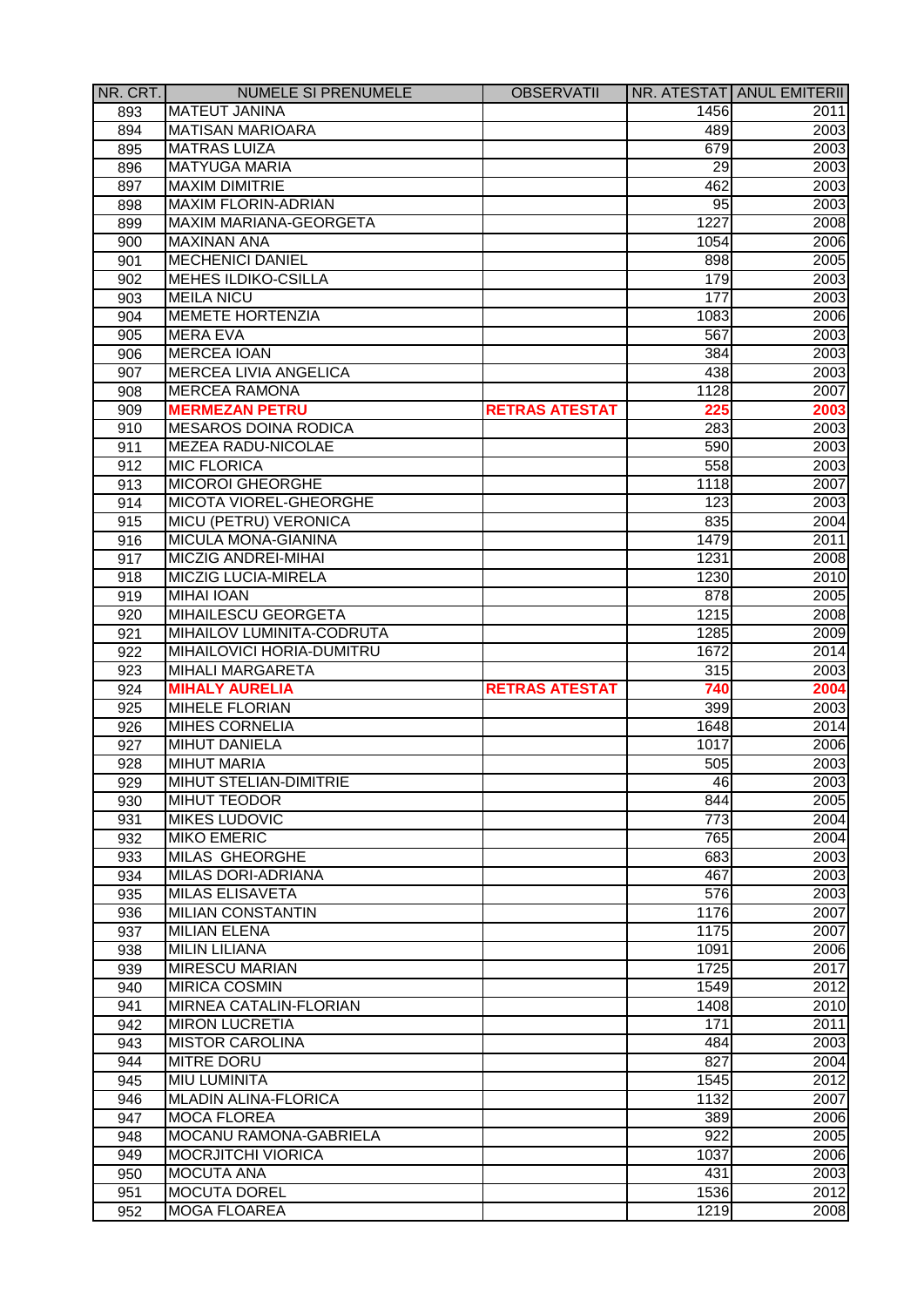| NR. CRT. | <b>NUMELE SI PRENUMELE</b>    | <b>OBSERVATII</b>     |                  | NR. ATESTAT ANUL EMITERII |
|----------|-------------------------------|-----------------------|------------------|---------------------------|
| 953      | <b>MOGA NICOLETA</b>          |                       | 513              | 2003                      |
| 954      | MOISA CIPRIAN-DORU            |                       | 852              | 2005                      |
| 955      | <b>MOISA EMILIA</b>           |                       | 614              | 2003                      |
| 956      | <b>MOISA GHEORGHE</b>         |                       | 1137             | 2007                      |
| 957      | MOLDOVAN MIREL-FLORIN         |                       | 1245             | 2008                      |
| 958      | MOLDOVAN OLTEA-ANUTA          |                       | 788              | 2004                      |
| 959      | MOLDOVAN TRAIAN               |                       | 298              | 2003                      |
| 960      | MOLDOVAN VIORICA              |                       | 78               | 2003                      |
| 961      | <b>MOLNAR ALEXANDRU</b>       |                       | 127              | 2003                      |
| 962      | <b>MOMAC ELENA-LUCIA</b>      |                       | 391              | 2003                      |
| 963      | <b>MONORANU MIHAI</b>         |                       | 1159             | 2007                      |
| 964      | <b>MORAR ALINA</b>            |                       | 628              | 2003                      |
| 965      | <b>MORAR GABRIELA OTILIA</b>  |                       | 1614             | 2013                      |
| 966      | <b>MORAR ILISCA</b>           |                       | 1431             | 2010                      |
| 967      | <b>MORAR VASILE</b>           |                       | 517              | 2003                      |
| 968      | <b>MORARIU NICOLAE</b>        |                       | 1151             | 2007                      |
| 969      | <b>MORARU FELICIA</b>         |                       | 1491             | 2011                      |
| 970      | <b>MORARU MARIN</b>           |                       | 653              | 2003                      |
| 971      | <b>MORARU RODICA</b>          |                       | 413              | 2003                      |
| 972      | <b>MOROSTES VASILE IUSTIN</b> | <b>RETRAS ATESTAT</b> | 1059             | 2006                      |
| 973      | <b>MOROVAN SILVIU-EUGEN</b>   |                       | 888              | 2005                      |
|          | <b>MOT ALIN-MARIUS</b>        |                       | 14               | 2003                      |
| 974      |                               |                       |                  |                           |
| 975      | <b>MOT AURELIA</b>            |                       | 1060             | 2006                      |
| 976      | <b>MOT BOGDAN</b>             |                       | 684              | 2003                      |
| 977      | <b>MOT CORNEL</b>             |                       | 99               | 2003                      |
| 978      | <b>MOT DAN</b>                |                       | 1599             | 2013                      |
| 979      | <b>MOT GHEORGHE</b>           |                       | 1473             | 2011                      |
| 980      | MOT MELINDA-ILIANA            |                       | 1269             | 2009                      |
| 981      | <b>MOT VALERIU-LUCIAN</b>     |                       | 141              | 2003                      |
| 982      | <b>MOT VERONICA GEORGINA</b>  |                       | 808              | 2004                      |
| 983      | <b>MOTIU IOAN-IANCU</b>       | <b>RETRAS ATESTAT</b> | 36               | 2003                      |
| 984      | <b>MOZA MARIANA</b>           |                       | 568              | 2003                      |
| 985      | MUICA-MAGDA TEODOR            |                       | 1629             | 2014                      |
| 986      | MULLER MARINELA-DANIELA       |                       | 830              | 2004                      |
| 987      | MUNTEAN BIANCA-ELENA          |                       | 1278             | 2009                      |
| 988      | <b>MUNTEANU EUGENIA</b>       |                       | 229              | 2003                      |
| 989      | <b>MURAR FLORICA</b>          |                       | 174              | 2003                      |
| 990      | <b>MURESAN VALER</b>          |                       | 436              | 2003                      |
| 991      | MURESAN AUREL                 |                       | 175              | 2003                      |
| 992      | <b>MURESAN ELENA-VETUTA</b>   |                       | 1471             | 2011                      |
| 993      | MURESAN GHERASIM              |                       | 48               | 2003                      |
| 994      | <b>MURESAN IOAN</b>           |                       | $\overline{718}$ | 2003                      |
| 995      | MURESAN RAZVAN-IOAN           |                       | 1200             | 2008                      |
| 996      | <b>MURESAN SOFIA</b>          |                       | 1497             | 2011                      |
| 997      | MURG LILIANA-PERSIDA          |                       | 1233             | 2008                      |
| 998      | <b>MURGU IOAN</b>             |                       | 256              | 2003                      |
| 999      | <b>MUSTEA MIRELA-ADINA</b>    |                       | 864              | 2005                      |
| 1000     | <b>NACHE ALINA</b>            |                       | 882              | 2005                      |
| 1001     | <b>NADASAN DONATELA</b>       | <b>RETRAS ATESTAT</b> | 114              | 2003                      |
| 1002     | <b>NADASAN GEORGETA-ANCA</b>  |                       | 1112             | 2006                      |
| 1003     | NADIU ALEXANDRA-LORENA        |                       | 1292             | 2009                      |
| 1004     | <b>NAGHI FLORINA VERONICA</b> |                       | 594              | 2003                      |
| 1005     | <b>NAGY ELISABETA-MARIA</b>   |                       | 96               | 2003                      |
| 1006     | NAGY FLORENTINA-MIHAELA       |                       | 1300             | 2009                      |
| 1007     | <b>NAGY MARIA CARMEN</b>      |                       | 1690             | 2015                      |
| 1008     | <b>NAGY OLIVER</b>            |                       | 1686             | 2015                      |
| 1009     | <b>NAGY SZABOLCS</b>          |                       | 1594             | 2013                      |
| 1010     | <b>NAN PETRISOR</b>           |                       | 496              | 2003                      |
| 1011     | <b>NAN SILVIA-MONICA</b>      |                       | 1329             | 2009                      |
| 1012     | <b>NEAG DORIN</b>             |                       | 227              | 2007                      |
|          |                               |                       |                  |                           |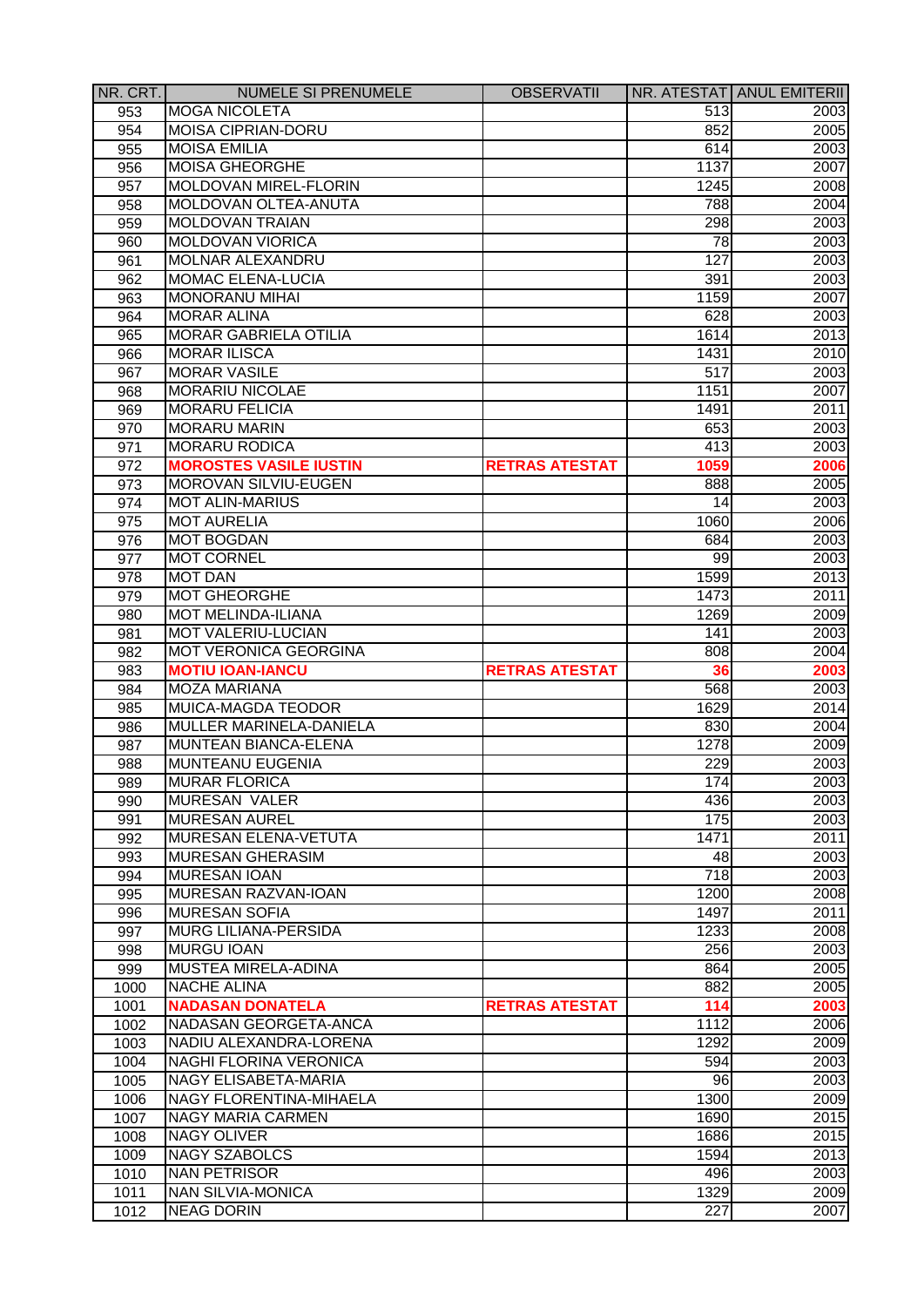| NR. CRT. | NUMELE SI PRENUMELE           | <b>OBSERVATII</b>     |                  | NR. ATESTAT ANUL EMITERII |
|----------|-------------------------------|-----------------------|------------------|---------------------------|
| 1013     | <b>NEAG SEBASTIAN-DORIN</b>   |                       | 1590             | 2013                      |
| 1014     | <b>NEAGU BRIGITTE-ANDREA</b>  |                       | 1281             | 2009                      |
| 1015     | <b>NEAGU MARIA</b>            |                       | 981              | 2005                      |
| 1016     | <b>NEAMT DORU-MAXIM</b>       |                       | 1379             | 2010                      |
| 1017     | <b>NEAMT FLORICA</b>          |                       | 1065             | 2006                      |
| 1018     | <b>NEAMT MIRCEA-SORIN</b>     |                       | 1381             | 2010                      |
| 1019     | <b>NEAMTU CRISTIAN</b>        |                       | 625              | 2003                      |
| 1020     | <b>NECHIFOR CRISTIAN</b>      |                       | 929              | 2005                      |
| 1021     | <b>NECSA-DAMACUS ELENA</b>    |                       | $\overline{2}17$ | 2003                      |
| 1022     | NEDELCU FLAVIUS-SORIN         |                       | 957              | 2005                      |
| 1023     | <b>NEDELCU IULIANA</b>        |                       | 1711             | 2017                      |
| 1024     | NEGRAU DOINA-STELA            |                       | 1102             | 2006                      |
| 1025     | <b>NEGREA COSMIN</b>          | <b>RETRAS ATESTAT</b> | 951              | 2005                      |
| 1026     | <b>NEGREA GHEORGHE</b>        |                       | 820              | 2004                      |
| 1027     | NEGREA TITI-MIRCEA            |                       | 1543             | 2013                      |
| 1028     | <b>NEGRU LILIANA</b>          |                       | 1058             | 2006                      |
| 1029     | NEGRUTIU IOAN                 |                       | 267              | 2003                      |
| 1030     | <b>NEGRUTIU SILVIU-FLORIN</b> |                       | 665              | 2003                      |
| 1031     | <b>NEMES LUCIA</b>            |                       | 450              | 2003                      |
| 1032     | <b>NEMETH IOSIF</b>           |                       | 1317             | 2009                      |
| 1033     | NEMTAU IULIANA                |                       | 1092             | 2006                      |
| 1034     | <b>NETIN MINA</b>             |                       | 263              | 2003                      |
| 1035     | NICHILCIUC SILVIEA            |                       | 131              | 2003                      |
| 1036     | NICOARA OVIDIU-SEPTIMIU       |                       | 1081             | 2006                      |
| 1037     | NICOLA PETRU                  |                       | 1138             | 2007                      |
| 1038     | NICOLAE ELENA-MONICA          |                       | 1565             | 2012                      |
| 1039     | NICOLAESCU ANDREI             |                       | 1248             | 2009                      |
| 1040     | NICOLAESCU DOINA              |                       | 859              | 2005                      |
| 1041     | NICOLESCU DANIELA             |                       | 734              | 2004                      |
| 1042     | <b>NICOLESCU VIORICA</b>      |                       | 520              | 2003                      |
| 1043     | NICULESCU CORNELIA-LUCIA      |                       | 563              | 2011                      |
| 1044     | <b>NIGA ALINA</b>             |                       | 783              | 2004                      |
| 1045     | <b>NIGA SINICA ELENA</b>      |                       | 934              | 2005                      |
| 1046     | <b>NISA RADIANA</b>           |                       | 486              | 2003                      |
| 1047     | <b>NISIOI GABRIELA</b>        |                       | 1553             | 2012                      |
|          | <b>NOEL ILEANA</b>            |                       | 672              | 2003                      |
| 1048     |                               |                       |                  |                           |
| 1049     | <b>NUTA ION</b>               |                       | 1067             | 2006                      |
| 1050     | <b>NUTIU DORIN-MARCEL</b>     |                       | 1353             | 2010                      |
| 1051     | <b>NUTIU EMILIA-MONICA</b>    |                       | 1354             | 2010                      |
| 1052     | OACHIS ANGELA-MARIA           |                       | $\overline{42}$  | 2003                      |
| 1053     | OANCE CARMEN-MIHAELA          |                       | 1642             | 2014                      |
| 1054     | <b>OCHIS MIHAELA</b>          |                       | 1147             | 2007                      |
| 1055     | <b>OCNEANU ELENA</b>          |                       | 350              | 2003                      |
| 1056     | <b>OLA COSMIN</b>             |                       | 1636             | 2014                      |
| 1057     | <b>OLAR STRATICA</b>          |                       | 1167             | 2007                      |
| 1058     | <b>OLARI DOINA</b>            |                       | 605              | 2003                      |
| 1059     | <b>OLARI IOAN MIRCEA</b>      |                       | 268              | 2003                      |
| 1060     | <b>OLARIU DACIANA-COSMINA</b> |                       | 1670             | 2014                      |
| 1061     | <b>OLARIU FLOARE</b>          |                       | 300              | 2003                      |
| 1062     | <b>OLTEANU FLORICA</b>        |                       | 1190             | 2008                      |
| 1063     | <b>ONEA DELIA</b>             |                       | 289              | 2006                      |
| 1064     | <b>ONET VASILE</b>            |                       | 694              | 2003                      |
| 1065     | <b>ONOFREI HORIA</b>          |                       | 50               | 2003                      |
| 1066     | <b>OPREA CARMEN-DELIA</b>     |                       | 1096             | 2006                      |
| 1067     | <b>OPREA CLAUDIA ANCA</b>     |                       | 1560             | 2012                      |
| 1068     | <b>OPRIN MIHAELA-CARMEN</b>   |                       | 1420             | 2010                      |
| 1069     | <b>OPRITESCU OVIDIU-DAN</b>   |                       | 1370             | 2010                      |
| 1070     | <b>ORDODI MARIA</b>           |                       | 918              | 2005                      |
| 1071     | <b>ORZ SOFIA</b>              |                       | 70               | 2003                      |
| 1072     | <b>OSTAFE NICOLETA</b>        |                       | 989              | 2005                      |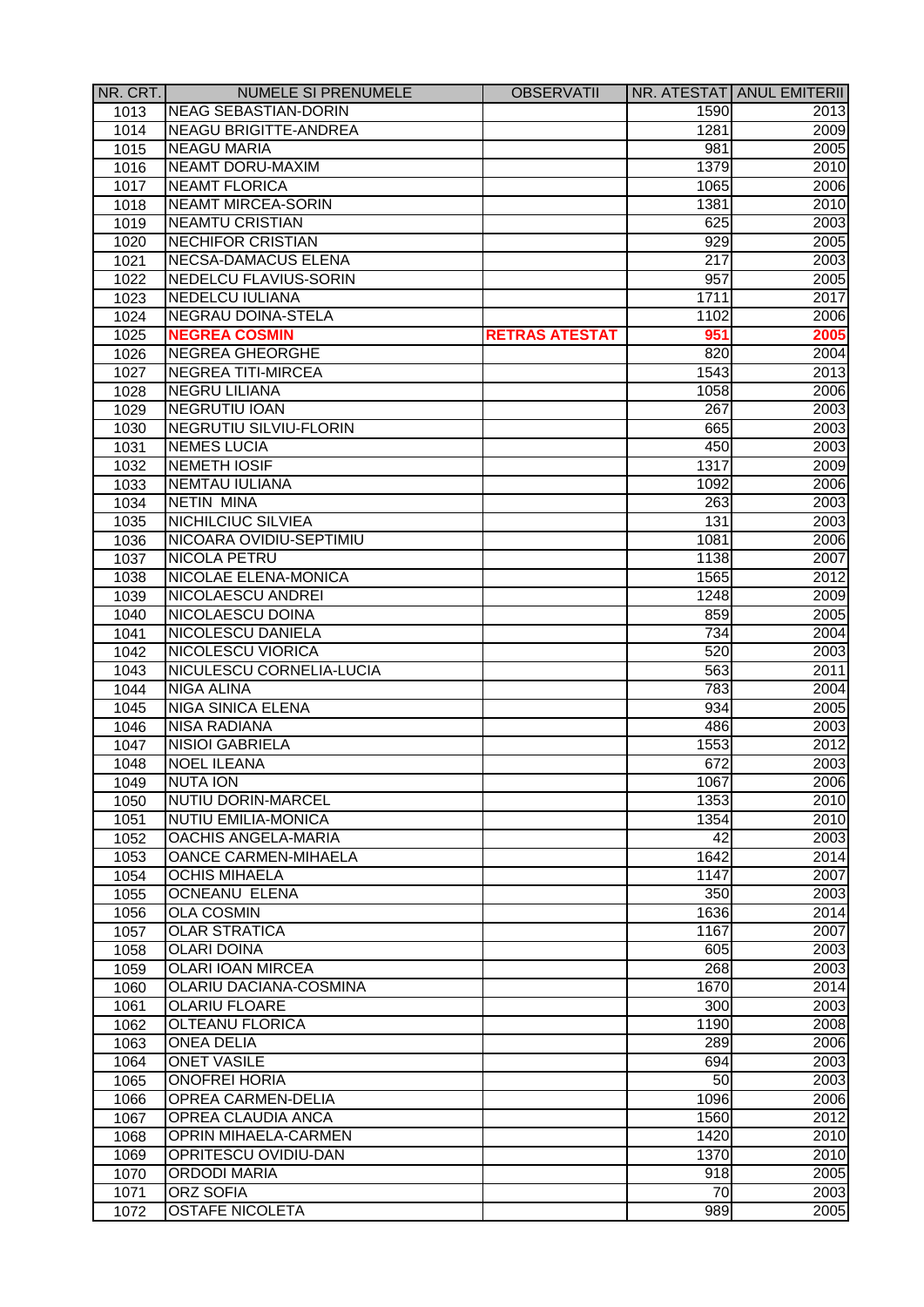| NR. CRT. | <b>NUMELE SI PRENUMELE</b> | <b>OBSERVATII</b>     |      | NR. ATESTAT ANUL EMITERII |
|----------|----------------------------|-----------------------|------|---------------------------|
| 1073     | <b>OSTAFI DANIEL</b>       |                       | 572  | 2003                      |
| 1074     | <b>OTLACAN PERSIDA</b>     |                       | 1163 | 2007                      |
| 1075     | <b>PAC DIMITRIE</b>        |                       | 101  | 2003                      |
| 1076     | <b>PADURARU GHEORGHE</b>   |                       | 544  | 2003                      |
| 1077     | <b>PADURARU TEOFIL</b>     |                       | 650  | 2003                      |
| 1078     | <b>PADURE ELENA</b>        |                       | 106  | 2003                      |
| 1079     | PADUREAN RODICA-DANA       |                       | 931  | 2005                      |
| 1080     | <b>PAGHICI ION</b>         |                       | 935  | 2005                      |
| 1081     | PAGUBA FLOARE              |                       | 1705 | 2016                      |
| 1082     | PAIN ILEANA-VETURIA        |                       | 662  | 2003                      |
| 1083     | <b>PAIN MIRIANA</b>        |                       | 955  | 2005                      |
| 1084     | <b>PAKO OSCAR</b>          |                       | 612  | 2003                      |
| 1085     | PALCU ALIN-SORIN           |                       | 618  | 2003                      |
| 1086     | PALCU STELUTA              |                       | 903  | 2005                      |
| 1087     | <b>PALL ECATERINA</b>      |                       | 241  | 2003                      |
| 1088     | <b>PANC MIHAELA</b>        |                       | 964  | 2005                      |
| 1089     | <b>PANC TRAIAN</b>         |                       | 711  | 2003                      |
| 1090     | <b>PANDA VICTOR</b>        |                       | 583  | 2003                      |
| 1091     | <b>PANDREA SIMONA</b>      |                       | 1439 | 2011                      |
| 1092     | PANEA LEONIDA-VASILE       |                       | 132  | 2003                      |
| 1093     | PANTEA EUGENIA             |                       | 368  | 2003                      |
| 1094     | <b>PANTEA MARIA</b>        |                       | 561  | 2011                      |
| 1095     | PANTELIMON IOAN-DUMITRU    |                       | 1682 | 2015                      |
| 1096     | PAP RODICA-FLORICA         |                       | 366  | 2003                      |
| 1097     | PARAIANU LUCIAN-DANIEL     |                       | 1437 | 2011                      |
| 1098     | PARAIANU MAGDALENA         |                       | 1436 | 2011                      |
| 1099     | PARLOJAN MONICA-LIVIA      |                       | 1078 | 2006                      |
| 1100     | <b>PARVU MIHAI</b>         |                       | 138  | 2003                      |
| 1101     | PARVU PARASCHIVA           |                       | 1143 | 2007                      |
| 1102     | <b>PASC ILDIKO</b>         |                       | 419  | 2003                      |
| 1103     | PASCA ALEXANDRU            |                       | 443  | 2003                      |
| 1104     | <b>PASCA CORINA</b>        |                       | 1504 | 2011                      |
| 1105     | <b>PASCA MARIA</b>         |                       | 518  | 2003                      |
| 1106     | PASCA NICOLAE              |                       | 424  | 2003                      |
| 1107     | PATEAN MARIUS DANIEL       |                       | 550  | 2003                      |
| 1108     | PATEAN TEODOR-PAVEL-MARIUS |                       | 80   | 2003                      |
| 1109     | PATRASCOIU RENATA          |                       | 278  | 2003                      |
| 1110     | <b>PATRASCU ANA</b>        | <b>RETRAS ATESTAT</b> | 476  | 2003                      |
| 1111     | PATRASCU FLORIN-CRISTIAN   |                       | 1410 | 2010                      |
| 1112     | PATROIU SABIN              |                       | 337  | 2003                      |
| 1113     | <b>PAUL SORIN-MARIUS</b>   |                       | 1667 | 2014                      |
| 1114     | PAULISAN CRISTIAN-SILVIU   |                       | 1275 | 2009                      |
| 1115     | PAULISAN ROMAN SORIN       |                       | 385  | 2010                      |
| 1116     | <b>PAULIUC DOINA</b>       |                       | 753  | 2004                      |
| 1117     | PAUNESCU MAGDALENA-MARCELA |                       | 1459 | 2011                      |
| 1118     | <b>PAUSAN CONSTANTIN</b>   |                       | 370  | 2003                      |
| 1119     | <b>PAVEL DANUT</b>         |                       | 488  | 2003                      |
| 1120     | <b>PAVEL EMILIA-CARMEN</b> |                       | 1525 | 2012                      |
| 1121     | <b>PECICAN ANA</b>         |                       | 626  | 2003                      |
| 1122     | <b>PELHES SIDA</b>         |                       | 469  | 2003                      |
| 1123     | <b>PELLE ILDIKO</b>        |                       | 1638 | 2014                      |
| 1124     | PENTZ ROBERT               |                       | 1462 | 2011                      |
| 1125     | PEREA TRAIAN CORNELIU      |                       | 178  | 2003                      |
| 1126     | <b>PERJU CATITA</b>        |                       | 1098 | 2006                      |
| 1127     | <b>PESCAR DANUTA</b>       |                       | 587  | 2003                      |
| 1128     | <b>PESCARIU RODICA</b>     |                       | 1444 | 2011                      |
| 1129     | <b>PETCU AUREL</b>         |                       | 239  | 2003                      |
| 1130     | PETCU MILORAD AUREL        |                       | 1208 | 2008                      |
| 1131     | PETER CORNELIU-VALENTIN    |                       | 1335 | 2009                      |
| 1132     | PETRASCIUC GHEORGHE        |                       | 1107 | 2006                      |
|          |                            |                       |      |                           |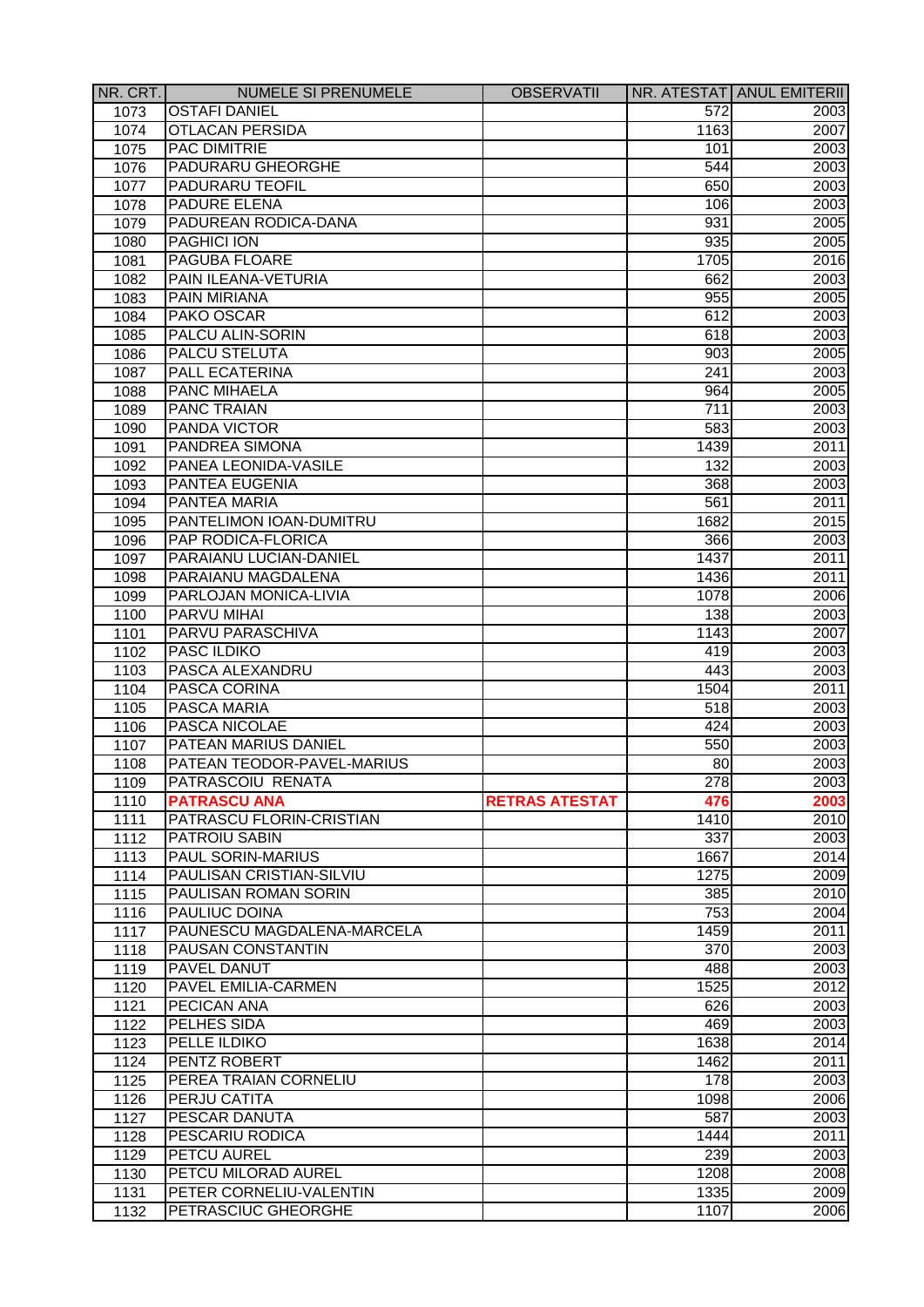| NR. CRT.     | <b>NUMELE SI PRENUMELE</b>           | <b>OBSERVATII</b>     |            | NR. ATESTAT ANUL EMITERII |
|--------------|--------------------------------------|-----------------------|------------|---------------------------|
| 1133         | <b>PETRESCU CORNELIUS</b>            |                       | 1675       | 2014                      |
| 1134         | PETRICA IOAN-CALIN                   |                       | 909        | 2005                      |
| 1135         | PETRICA MARIA                        |                       | 905        | 2005                      |
| 1136         | PETRISOR DORU-IOAN                   |                       | 703        | 2006                      |
| 1137         | PETRISOR TAMARA MARINA               |                       | 1573       | 2012                      |
| 1138         | <b>PETRUS LUCIA</b>                  |                       | 1023       | 2006                      |
| 1139         | <b>PINTEA CARMEN</b>                 |                       | 1044       | 2006                      |
| 1140         | PINTILIE FLORENTINA                  |                       | 1032       | 2006                      |
| 1141         | <b>PINTYE STEFAN</b>                 |                       | 1308       | 2009                      |
| 1142         | <b>PIRLEA NICOLAE</b>                |                       | 170        | 2003                      |
| 1143         | <b>PISLEAGA COSTEL</b>               |                       | 1624       | 2014                      |
| 1144         | PISTEA CRISTINA-ELENA                |                       | 1527       | 2012                      |
| 1145         | PITERMAN IULIAN-MIHAI                |                       | 1350       | 2009                      |
| 1146         | PLACINTAR AUREL                      |                       | 433        | 2003                      |
| 1147         | PLAMADEALA MARIANA                   |                       | 631        | 2003                      |
| 1148         | PLAPSA VIORICA-MARIOARA              |                       | 1617       | 2013                      |
| 1149         | <b>PLAVAN VALENTIN</b>               |                       | 1160       | 2007                      |
| 1150         | PLES SANDICA-ADINEL                  |                       | 499        | 2003                      |
| 1151         | PLIC ELEONORA-VALENTINA              |                       | 1706       | 2016                      |
| 1152         | POCNET CONSTANTIN                    |                       | 153        | 2003                      |
| 1153         | POCNET MARIA                         |                       | 151        | 2003                      |
| 1154         | PODARU DOINA                         |                       | 1206       | 2008                      |
| 1155         | PODEA FULVIA LAVINIA                 |                       | 573        | 2003                      |
| 1156         | POHACI LIVIA                         |                       | 1494       | 2011                      |
| 1157         | POLIS ALIN                           |                       | 984        | 2005                      |
| 1158         | <b>POLIS ERIKA</b>                   |                       | 584        | 2003                      |
| 1159         | <b>PONCU MARCEL</b>                  |                       | 1502       | 2011                      |
| 1160         | PONTA IOAN-NICOLAE                   |                       | 1347       | 2009                      |
| 1161         | <b>PONTA STELIAN</b>                 |                       | 33         | 2003                      |
| 1162         | POP DANIEL-STEFAN                    |                       | 1559       | 2012                      |
|              |                                      |                       |            |                           |
|              |                                      |                       |            |                           |
| 1163         | <b>POP EUGENIA</b>                   | <b>RETRAS ATESTAT</b> | 328        | 2003                      |
| 1164         | POPA ANGELA                          |                       | 857        | 2005                      |
| 1165         | <b>POPA AUREL</b>                    |                       | 939        | 2005                      |
| 1166         | POPA CRISTINA-EVA                    |                       | 1435       | 2010                      |
| 1167         | POPA DANIELA-ANGELA                  |                       | 1172       | 2007                      |
| 1168         | POPA DORINA                          |                       | 875        | 2005                      |
| 1169         | POPA FLORINA-ALINA                   |                       | 1678       |                           |
| 1170         | POPA LEON                            |                       | 1270       | 2009                      |
| 1171         | POPA MARGARETA                       |                       | 53         | 2003                      |
| 1172         | POPA MARIN-NICOLAE                   |                       | 750        | 2004                      |
| 1173         | POPA MIRELA-LUCIA                    |                       | 1620       | 2015<br>2013              |
| 1174         | POPA NICOLAE                         |                       | 420        | 2003                      |
| 1175         | POPA NICOLETA                        |                       | 415        | 2003                      |
| 1176         | POPA RODICA                          |                       | 960        | 2005                      |
| 1177         | POPA VASILE                          |                       | 326        | 2003                      |
| 1178         | <b>POPA VIRGIL</b>                   |                       | 539        | 2003                      |
| 1179         | POPA VIRGINIA                        |                       | 817        | 2004                      |
| 1180         | POPESCU ANA                          |                       | 1185       | 2008                      |
| 1181         | POPESCU DORU-GHEORGHE                |                       | 937        | 2005                      |
| 1182         | <b>POPESCU EUGEN</b>                 |                       | 118        | 2003                      |
| 1183         | POPESCU ION                          |                       | 892        | 2005                      |
| 1184         | POPESCU MIHAI                        |                       | 988        | 2005                      |
| 1185         | POPESCU RODICA-LILIA-MARIA           |                       | 181        | 2003                      |
| 1186         | POPIAN FLORICA                       |                       | 163        | 2003                      |
| 1187         | POPII CARMEN-CRISTINA                |                       | 1382       | 2010                      |
| 1188         | POPOVICI ANA                         |                       | 891        | 2005                      |
| 1189         | POPOVICI CARMEN-ANGELA               |                       | 890        | 2005                      |
| 1190         | PORTARU DORIN-SORIN                  |                       | 763        | 2004                      |
| 1191<br>1192 | <b>PRECUP IOAN</b><br>PREDA-MIC LENA |                       | 930<br>194 | 2005<br>2003              |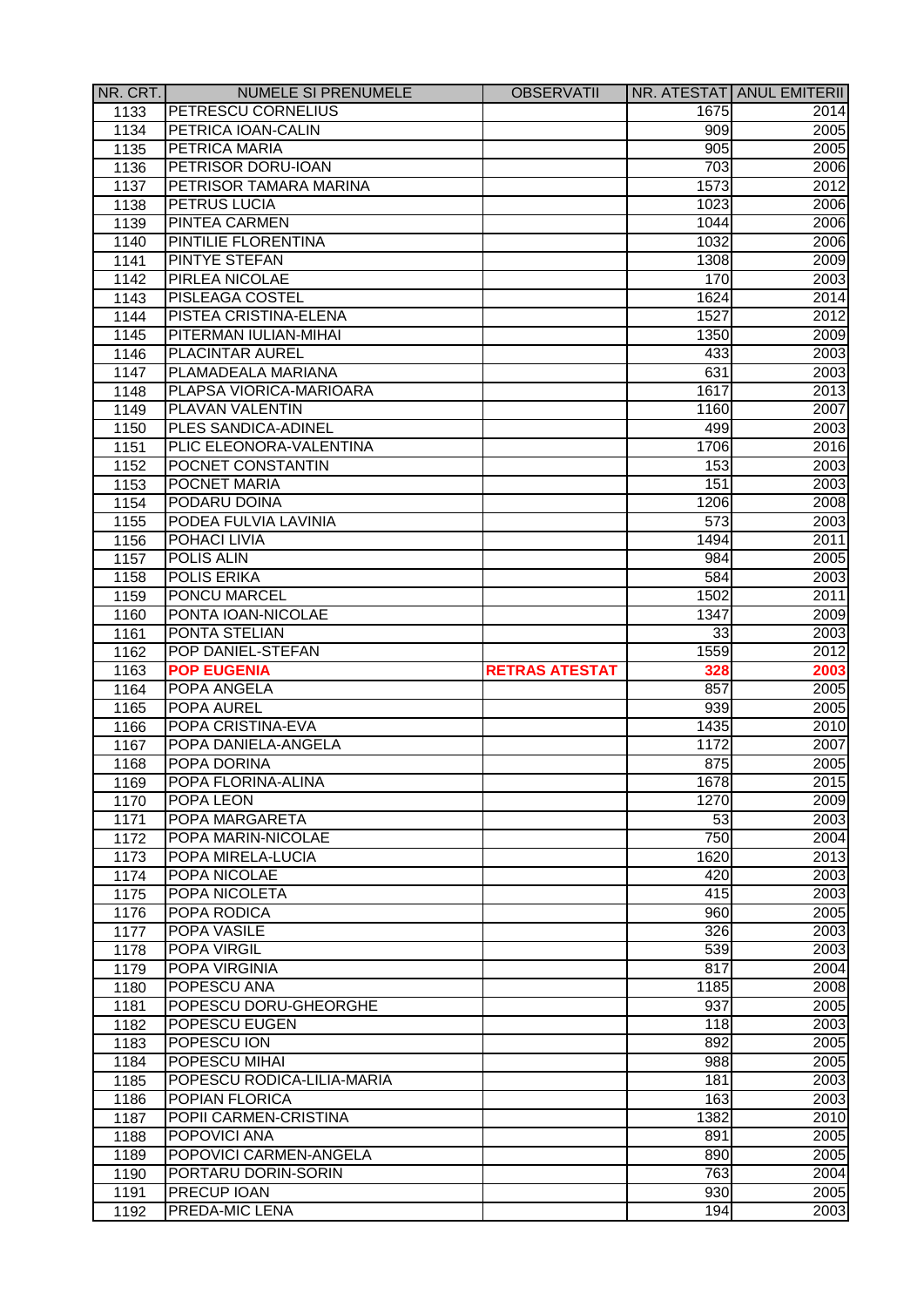| NR. CRT. | <b>NUMELE SI PRENUMELE</b>    | <b>OBSERVATII</b> |                 | NR. ATESTAT ANUL EMITERII |
|----------|-------------------------------|-------------------|-----------------|---------------------------|
| 1193     | <b>PREOTU SILVEA</b>          |                   | 49              | 2012                      |
| 1194     | PRODAN VIORICA                |                   | 506             | 2003                      |
| 1195     | PROHASZKA MARTA               |                   | 1589            | 2013                      |
| 1196     | PROTOPOPESCU LEIA             |                   | 1048            | 2006                      |
| 1197     | <b>PRUS MADLENA</b>           |                   | 382             | 2008                      |
| 1198     | PRUTEANU ANCA                 |                   | 1277            | 2009                      |
| 1199     | PUF TEODOR IOAN               |                   | 134             | 2003                      |
| 1200     | PUIE SIMONA-RALUCA            |                   | 925             | 2005                      |
| 1201     | PULEAC NICOLETA ADRIANA       |                   | 464             | 2003                      |
| 1202     | <b>PURAV CONSTANTIN</b>       |                   | 1378            | 2010                      |
| 1203     | PURAV MIRELA-ELENA            |                   | 961             | 2005                      |
| 1204     | PURCARIN FABIUS-ROMULUS       |                   | 137             | 2003                      |
| 1205     | <b>PURDII MIHAI-IOAN</b>      |                   | 1458            | 2011                      |
| 1206     | PURECE LOREDANA-FLORENTINA    |                   | 1225            | 2008                      |
| 1207     | PURZA ANGELICA-DOINA          |                   | 1662            | 2014                      |
| 1208     | <b>PUSA PETRU-ALIN</b>        |                   | 1716            | 2017                      |
| 1209     | <b>PUSCAS DORINA</b>          |                   | 1290            | 2009                      |
| 1210     | PUSCAU DANIELA                |                   | 1030            | 2006                      |
| 1211     | <b>PUSCAU LIVIU</b>           |                   | 735             | 2004                      |
| 1212     | PUSZTAI SZILARD CORNEL        |                   | 1625            | 2014                      |
| 1213     | <b>PUTICI GABRIELA-ERICA</b>  |                   | 1421            | 2010                      |
| 1214     | RACU CLAUDIU-MIHAI            |                   | 1530            | 2012                      |
| 1215     | <b>RAD GAVRIL</b>             |                   | 709             | 2003                      |
| 1216     | <b>RAD MARCELA</b>            |                   | 977             | 2005                      |
| 1217     | RADIN MARIANA MIHAELA         |                   | 365             | 2003                      |
| 1218     | <b>RADITA MARIA</b>           |                   | 620             | 2003                      |
| 1219     | <b>RADOI CONSTANTIN</b>       |                   | 634             | 2003                      |
| 1220     | RADU ADRIAN DORIN             |                   | 487             | 2003                      |
| 1221     | <b>RADU IOAN</b>              |                   | 1070            | 2006                      |
| 1222     | <b>RADULESCU AUREL</b>        |                   | 39              | 2003                      |
| 1223     | <b>RADUT AUREL STELIAN</b>    |                   | 1207            | 2008                      |
| 1224     | RAETCHI CLAUDIA-ANA           |                   | 1571            | 2012                      |
| 1225     | RAEVSCHI IOAN-STEFAN          |                   | 785             | 2004                      |
| 1226     | <b>RAICSEK ELENA</b>          |                   | 427             | 2003                      |
| 1227     | RANGU NICOLAE                 |                   | 1057            | 2006                      |
| 1228     | <b>RAPAS IOAN</b>             |                   | 715             | 2003                      |
| 1229     | <b>RAPSIGAN IOAN</b>          |                   | 405             | 2003                      |
| 1230     | <b>RARAU MARIA</b>            |                   | $\overline{77}$ | 2009                      |
|          | RARINCA IOAN                  |                   | 410             | 2003                      |
| 1231     | RASCA IOAN                    |                   | 757             | 2004                      |
| 1232     | <b>RASCU ANA</b>              |                   |                 | 2005                      |
| 1233     |                               |                   | 873             |                           |
| 1234     | <b>RASINAR TEODOR</b>         |                   | 969             | 2005                      |
| 1235     | <b>RASINAR TEODOR</b>         |                   | 1171            | 2007                      |
| 1236     | <b>RAT DAN-COSMIN</b>         |                   | 152             | 2003                      |
| 1237     | <b>RAT ELENA</b>              |                   | 677             | 2003                      |
| 1238     | <b>RAT RAMONA-VALERICA</b>    |                   | 747             | 2004                      |
| 1239     | RATA SIMONA-ANGELICA          |                   | 1339            | 2009                      |
| 1240     | <b>RATHOTI MAGDALENA</b>      |                   | 1450            | 2011                      |
| 1241     | RATIU LIA-LUCIA-STELA         |                   | 147             | 2003                      |
| 1242     | <b>RATIU MARIA</b>            |                   | 708             | 2006                      |
| 1243     | RATIU VICTORIA-MIHAELA        |                   | 1679            | 2015                      |
| 1244     | RAVEANU ELENA                 |                   | 1692            | 2015                      |
| 1245     | <b>RAZAILA PETRU</b>          |                   | 899             | 2005                      |
| 1246     | <b>REDES DIANA-ADELA</b>      |                   | 1616            | 2013                      |
| 1247     | <b>REDIS MIHAI</b>            |                   | 1045            | 2006                      |
| 1248     | <b>REDIS ROXANA-MARIA</b>     |                   | 1698            | 2016                      |
| 1249     | <b>REINICZ ANGELA-GIANINA</b> |                   | 956             | 2005                      |
| 1250     | <b>RISTA NICOLAE IONEL</b>    |                   | 1046            | 2006                      |
| 1251     | <b>RIZEA NICOLETA</b>         |                   | 667             | 2003                      |
| 1252     | <b>ROATIS MARIA</b>           |                   | 908             | 2005                      |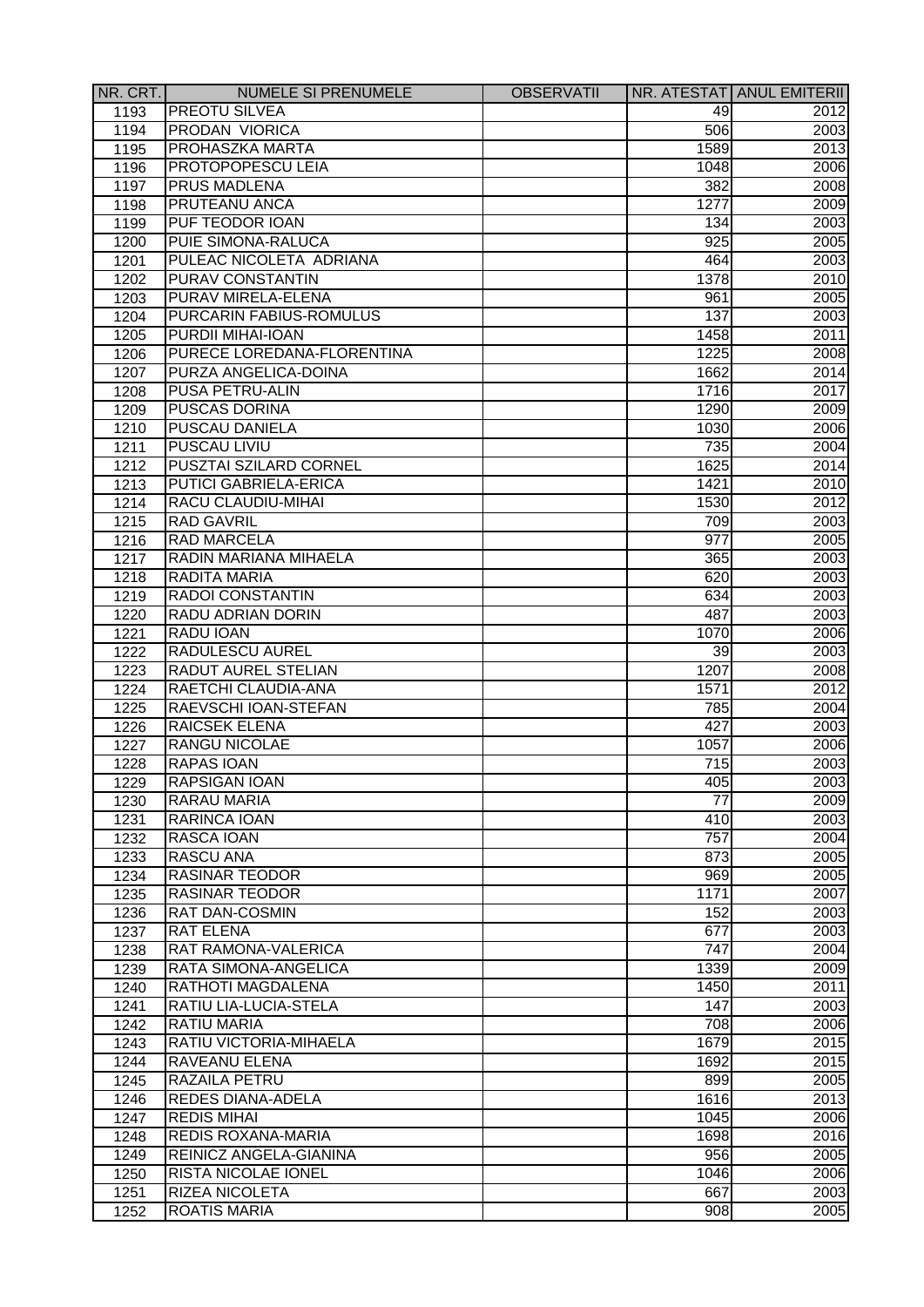| NR. CRT.     | <b>NUMELE SI PRENUMELE</b>      | <b>OBSERVATII</b>     |                  | NR. ATESTAT ANUL EMITERII |
|--------------|---------------------------------|-----------------------|------------------|---------------------------|
| 1253         | <b>ROBA SIMONA</b>              |                       | 1240             | 2008                      |
| 1254         | ROHOSKA MIHAI                   |                       | 236              | 2003                      |
| 1255         | <b>ROMAN ANGELA</b>             |                       | 872              | 2005                      |
| 1256         | <b>ROMAN TERENTE</b>            |                       | 333              | 2003                      |
| 1257         | <b>ROMAN TRAIAN</b>             |                       | 836              | 2004                      |
| 1258         | <b>ROMAN VIOREL</b>             |                       | 1709             | 2016                      |
| 1259         | <b>RONCOV ANCA</b>              |                       | 1443             | 2011                      |
| 1260         | ROSCA ALEXANDRINA               |                       | 727              | 2003                      |
| 1261         | ROSCA NICOLAE                   |                       | 1014             | 2006                      |
| 1262         | ROSU IOAN                       |                       | 743              | 2004                      |
| 1263         | <b>ROTAR DORIN</b>              |                       | 1619             | 2013                      |
| 1264         | <b>ROTAR GHEORGHE</b>           |                       | 41               | 2003                      |
| 1265         | ROTAR-CIOBOTA CRISTIAN-OCTAVIAN |                       | 1677             | 2015                      |
| 1266         | <b>ROTARU ILIE</b>              |                       | 306              | 2003                      |
| 1267         | <b>ROVENTA ION</b>              |                       | 444              | 2003                      |
| 1268         | <b>RUJAN CONSTANTIN</b>         |                       | 161              | 2011                      |
| 1269         | <b>RUS AMBROZIE</b>             |                       | 110              | 2003                      |
| 1270         | <b>RUS CRISTINA</b>             |                       | 1708             | 2016                      |
| 1271         | RUS DANIELA - ELENA             |                       | 971              | 2005                      |
| 1272         | <b>RUS LUCRETIA</b>             |                       | 126              | 2003                      |
| 1273         | <b>RUSAN CORINA-CAMELIA</b>     |                       | 885              | 2005                      |
| 1274         | <b>RUSANDA MARIA-ELVIRA</b>     | <b>RETRAS ATESTAT</b> | 112              | 2003                      |
| 1275         | <b>RUSANOVSCHI VOICHITA</b>     |                       | 1469             | 2011                      |
| 1276         | RUSU ADRIANA-ANGELA             |                       | 89               | 2003                      |
| 1277         | <b>RUSU MONICA-GEORGETA</b>     |                       | 1389             | 2010                      |
| 1278         | <b>RUSU RODICA</b>              |                       | 560              | 2003                      |
| 1279         | <b>SABADAS VASILE</b>           |                       | 938              | 2005                      |
|              | SABAU ANGELICA                  |                       | 1111             |                           |
| 1280         | <b>SABAU DANIELA</b>            |                       |                  | 2006<br>2006              |
| 1281<br>1282 | SABOU ALEXANDRU                 |                       | 1028<br>22       | 2003                      |
|              | <b>SALA MARIOARA</b>            |                       | 1340             |                           |
| 1283         | SALCIANU AURICA-FLORICA         |                       | 1602             | 2009<br>2013              |
| 1284         | <b>SALVETIU IULIANA</b>         |                       |                  | 2003                      |
| 1285         | <b>SANDICI MARIA</b>            |                       | 466              |                           |
| 1286         | <b>SANDOR FLORINA</b>           |                       | 635              | 2003                      |
| 1287         |                                 |                       | 973              | 2005                      |
| 1288         | <b>SANDRU CORNEL</b>            |                       | 828              | 2004                      |
| 1289         | SANDRU GEORGETA-IOLAN           |                       | 1495             | 2011                      |
| 1290         | <b>SANDRUT MARIA</b>            |                       | 434              | 2003                      |
| 1291         | SANDU ANDREIA-PETRONELA         |                       | 1262             | 2009                      |
| 1292         | <b>SANDU NARCISA</b>            |                       | 1656             | 2014                      |
| 1293         | <b>SANTA BRIGITTE</b>           |                       | 84               | 2003                      |
| 1294         | SANTAU ADALBERT-MIRCEA          |                       | 1562             | 2012                      |
| 1295         | <b>SANTAU ELISABETA</b>         |                       | $\overline{276}$ | 2011                      |
| 1296         | <b>SANTAU VALERIA</b>           |                       | 1561             | 2012                      |
| 1297         | SAPLACAN GABRIEL                |                       | 810              | 2004                      |
| 1298         | <b>SARAC FLORIAN</b>            |                       | 91               | 2003                      |
| 1299         | <b>SARAC FLORIN-ADRIAN</b>      |                       | 1538             | 2012                      |
| 1300         | <b>SARANDAN IOAN</b>            |                       | 580              | 2003                      |
| 1301         | <b>SARB STELA</b>               |                       | 162              | 2007                      |
| 1302         | <b>SARB VASILE</b>              |                       | 44               | 2011                      |
| 1303         | <b>SARGA CONSTANTINA</b>        |                       | 1688             | 2015                      |
| 1304         | <b>SARGA PETRU</b>              |                       | 1168             | 2007                      |
| 1305         | <b>SARKOZI ALIN</b>             |                       | 1649             | 2014                      |
| 1306         | <b>SAS MARIA</b>                |                       | 471              | 2003                      |
| 1307         | <b>SAS MIRELA</b>               |                       | 1071             | 2006                      |
| 1308         | <b>SAV CORNELIU- SORIN</b>      |                       | 1612             | 2013                      |
| 1309         | <b>SAV IOAN-NICOLAE</b>         |                       | 94               | 2003                      |
| 1310         | <b>SAV RAMONA</b>               |                       | 1606             | 2013                      |
| 1311         | <b>SAVI NICOLAE-IOAN</b>        |                       | 666              | 2003                      |
| 1312         | <b>SAVU FLORICA</b>             |                       | 1402             | 2010                      |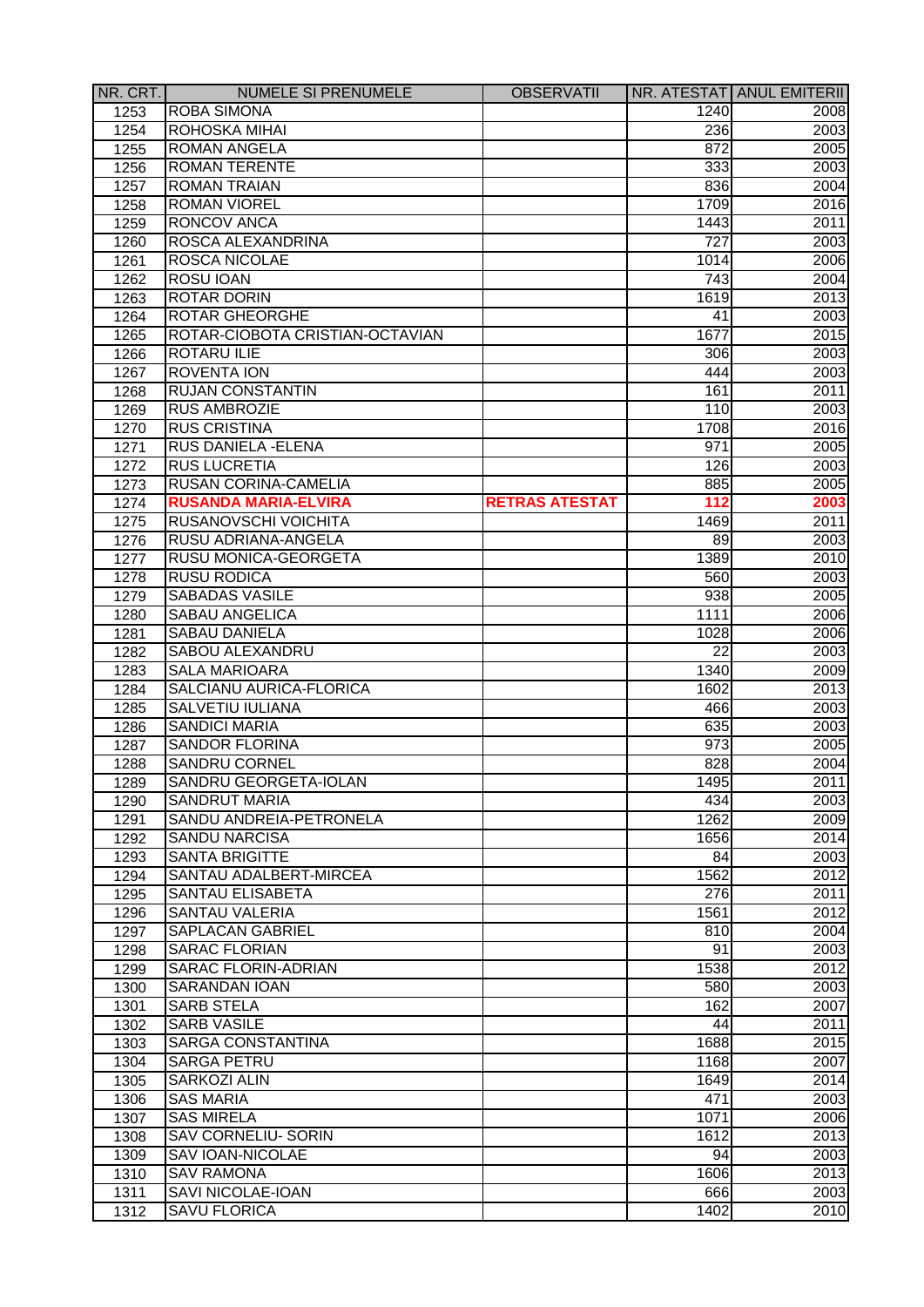| NR. CRT. | <b>NUMELE SI PRENUMELE</b>     | <b>OBSERVATII</b> |                  | NR. ATESTAT ANUL EMITERII |
|----------|--------------------------------|-------------------|------------------|---------------------------|
| 1313     | SAVU FLORICA-RODICA            |                   | 187              | 2003                      |
| 1314     | SBIRCEA SORINA-CORNELIA        |                   | 154              | 2003                      |
| 1315     | <b>SCHEIP HOINOLKA</b>         |                   | 779              | 2004                      |
| 1316     | <b>SCHENK ELISABETA</b>        |                   | 235              | 2003                      |
| 1317     | <b>SCHEUL CORNELIA</b>         |                   | 455              | 2003                      |
| 1318     | <b>SCHNEIDER ILDICO</b>        |                   | 264              | 2003                      |
| 1319     | <b>SCHRAMCO GEORGETA</b>       |                   | 459              | 2003                      |
| 1320     | <b>SCURT DORINA-VASILICA</b>   |                   | 855              | 2005                      |
| 1321     | <b>SECHEL IOAN</b>             |                   | 71               | 2003                      |
| 1322     | <b>SECIANSCHI ADRIANA</b>      |                   | 1272             | 2009                      |
| 1323     | <b>SEMCOV AUREL</b>            |                   | 453              | 2003                      |
| 1324     | <b>SEPSI AGNES</b>             |                   | 879              | 2005                      |
| 1325     | SERAFIMCEAN MIHAELA-MONICA     |                   | 1477             | 2011                      |
| 1326     | SERAN-HALIC ANAMARIA-SALONICA  |                   | 1726             | 2017                      |
| 1327     | <b>SERB DOINA-MONA</b>         |                   | 128              | 2003                      |
| 1328     | <b>SERB STEFAN</b>             |                   | 1385             | 2010                      |
| 1329     | <b>SERBAN GHEORGHE</b>         |                   | 316              | 2003                      |
| 1330     | SERBAN ION-RADU                |                   | 1433             | 2010                      |
| 1331     | <b>SERBAN PETRU</b>            |                   | 755              | 2004                      |
| 1332     | <b>SERDEAN TRAIAN-CORNEL</b>   |                   | 1569             | 2012                      |
| 1333     | <b>SEREDAN NELU</b>            |                   | 798              | 2004                      |
|          | <b>SFASIE VASILE</b>           |                   |                  |                           |
| 1334     |                                |                   | 308              | 2003                      |
| 1335     | SFERCOCI OTILIA-CARMEN         |                   | 1623             | 2013                      |
| 1336     | <b>SICLOVAN MARIA</b>          |                   | 548              | 2003                      |
| 1337     | SICORA IOAN-MIHAI              |                   | 1557             | 2012                      |
| 1338     | <b>SICULAN IOAN</b>            |                   | 1664             | 2014                      |
| 1339     | SIDOR DUMITRIANA               |                   | 1209             | 2008                      |
| 1340     | SIGHETE ELENA                  |                   | 1514             | 2012                      |
| 1341     | <b>SILVASAN DOINA</b>          |                   | 1101             | 2006                      |
| 1342     | <b>SIMION CATITA</b>           |                   | 492              | 2003                      |
| 1343     | <b>SIMIONAS SABIN</b>          |                   | 1264             | 2009                      |
| 1344     | <b>SIOL IOAN</b>               |                   | 1166             | 2007                      |
| 1345     | <b>SIRBAN TRAIAN-ANTONIE</b>   |                   | 942              | 2005                      |
| 1346     | <b>SIRBU DOREL</b>             |                   | 358              | 2003                      |
| 1347     | SIRIAN LAVINIA-FLORICA         |                   | 1427             | 2010                      |
| 1348     | <b>SIRIAN ZENOVIA</b>          |                   | 242              | 2003                      |
| 1349     | SOCACIU ROZALIA                |                   | 449              | 2003                      |
| 1350     | <b>SOLOMON VASILE</b>          |                   | $\overline{273}$ | 2003                      |
| 1351     | SOLTESZ IOSIF                  |                   | 815              | 2004                      |
| 1352     | SONERIU ANISOARA               |                   | 758              | 2004                      |
| 1353     | <b>SOPS LUCRETIA</b>           |                   | 675              | 2003                      |
| 1354     | <b>SPANU ELENA</b>             |                   | 661              | 2003                      |
| 1355     | <b>SPIRIDON FLORIN-IOAN</b>    |                   | 1570             | 2012                      |
| 1356     | <b>SPIRIDON LAURENTIU</b>      |                   | 599              | 2003                      |
| 1357     | <b>STAN ALEXANDRU</b>          |                   | 1325             | 2009                      |
| 1358     | <b>STAN CORNELIA</b>           |                   | 946              | 2005                      |
| 1359     | <b>STAN FLORICA</b>            |                   | 1072             | 2006                      |
| 1360     | <b>STAN IOAN</b>               |                   | 345              | 2003                      |
| 1361     | <b>STAN MIHAIL</b>             |                   | 1568             | 2012                      |
| 1362     | <b>STAN MIRCEA</b>             |                   | 1304             | 2009                      |
| 1363     | <b>STAN TEODOR</b>             |                   | 296              | 2003                      |
| 1364     | <b>STANA MARIA</b>             |                   | 822              | 2004                      |
| 1365     | <b>STANCA DOINA</b>            |                   | 910              | 2005                      |
| 1366     | <b>STANCIU CONSTANTIN</b>      |                   | 724              | 2003                      |
| 1367     | STANCIU VIOLETA-MARIANA        |                   | 1722             | 2017                      |
| 1368     | <b>STANILA CRISTIAN ADRIAN</b> |                   | 565              | 2006                      |
| 1369     | <b>STARK ERIKA</b>             |                   | 1422             | 2010                      |
| 1370     | <b>STEF LIVIUS-MIHAI</b>       |                   | 1415             | 2010                      |
| 1371     | <b>STEFANESCU LUCIA</b>        |                   | 1674             | 2014                      |
| 1372     | <b>STEPAN ELENA</b>            |                   | 841              | 2005                      |
|          |                                |                   |                  |                           |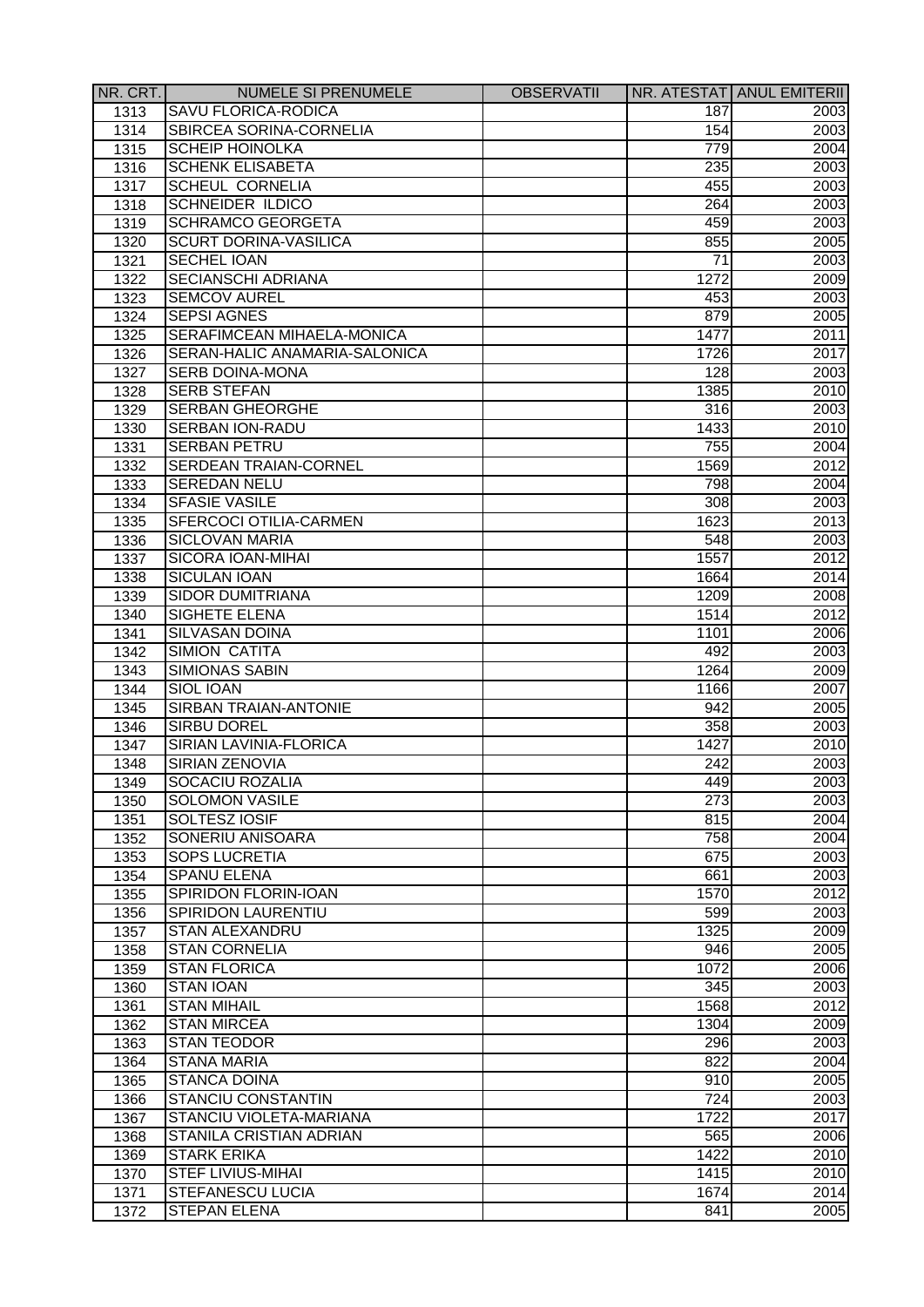| NR. CRT. | <b>NUMELE SI PRENUMELE</b>     | <b>OBSERVATII</b>     |      | NR. ATESTAT ANUL EMITERII |
|----------|--------------------------------|-----------------------|------|---------------------------|
| 1373     | <b>STOIA MIRELA-OLGA</b>       |                       | 145  | 2003                      |
| 1374     | <b>STOIADIN MIHAI</b>          |                       | 1595 | 2013                      |
| 1375     | <b>STOICA ANA</b>              |                       | 706  | 2003                      |
| 1376     | <b>STOICA AUREL</b>            |                       | 180  | 2003                      |
| 1377     | <b>STOICA SIMION</b>           |                       | 1342 | 2009                      |
| 1378     | <b>STRAUT FLORICA</b>          |                       | 1043 | 2006                      |
| 1379     | <b>STRENGAR AURICA</b>         |                       | 863  | 2005                      |
| 1380     | STRIFLER LADISLAU              |                       | 924  | 2005                      |
| 1381     | STURZA OTILIA-IULIANA          |                       | 1697 | 2016                      |
| 1382     | <b>STURZA VALENTIN</b>         |                       | 1558 | 2012                      |
| 1383     | <b>SUBA LILIANA-EMILIA</b>     |                       | 426  | 2003                      |
| 1384     | <b>SUCIGAN NICOLAE</b>         |                       | 58   | 2003                      |
| 1385     | <b>SUCIU DIONISIE</b>          |                       | 35   | 2003                      |
| 1386     | <b>SUCIU DORIN</b>             |                       | 640  | 2003                      |
| 1387     | <b>SUHANI DORINA</b>           |                       | 1090 | 2006                      |
| 1388     | SUHOVERSCHI VALERIA            |                       | 167  | 2003                      |
| 1389     | <b>SULARIA NICOLAE</b>         |                       | 79   | 2003                      |
| 1390     | SULEA NICOLETA-RAMONA          |                       | 1626 | 2014                      |
| 1391     | <b>SUSAN DAN OVIDIU</b>        |                       | 394  | 2003                      |
| 1392     | <b>SUSAN RODICA</b>            |                       | 1397 | 2010                      |
| 1393     | <b>SZABO ADALBERT</b>          |                       | 500  | 2003                      |
| 1394     | <b>SZABO ATTILA</b>            |                       | 1024 | 2006                      |
| 1395     | <b>SZABO ERNESTIN</b>          |                       | 164  | 2011                      |
| 1396     | SZABO GHEORGHE-IOAN            |                       | 182  | 2003                      |
| 1397     | SZABO ILDIKO-PARASCHIVA        |                       | 1153 | 2007                      |
| 1398     | <b>SZABO IOSIF</b>             |                       | 716  | 2003                      |
| 1399     | <b>SZABO IRINA SUSANA</b>      |                       | 1077 | 2006                      |
| 1400     | SZABO OSCAR                    |                       | 57   | 2003                      |
| 1401     | SZABO ROZALIA-COSMINA          |                       | 1355 | 2010                      |
| 1402     | <b>SZABO VALERIA</b>           |                       | 668  | 2003                      |
| 1403     | SZARKA PETRU-PAVEL             |                       |      | 2003                      |
| 1404     | <b>SZEL KLARA</b>              |                       | 1007 | 2006                      |
| 1405     | <b>SZEMAN VASILE-ION</b>       |                       | 1279 | 2009                      |
| 1406     | SZENTGYORGYI MARIA             |                       | 749  | 2004                      |
|          | <b>SZIKORA ALEXANDRU</b>       |                       | 1223 | 2008                      |
| 1407     | <b>SZILVESZTER ESTERA</b>      |                       | 917  |                           |
| 1408     | <b>SZILYER IOSIF</b>           |                       | 1126 | 2005<br>2007              |
| 1409     | <b>TALOS VALENTIN-CRISTIAN</b> |                       | 1358 | 2010                      |
| 1410     |                                |                       |      |                           |
| 1411     | <b>TALPAS CIPRIAN-TIBERIU</b>  |                       | 1380 | 2010<br>2003              |
| 1412     | <b>TAMAS CORNEL</b>            |                       | 90   |                           |
| 1413     | <b>TAMAS NICOLAE</b>           |                       | 383  | 2003                      |
| 1414     | <b>TAMAS PETRU</b>             |                       | 581  | 2003                      |
| 1415     | <b>TAMAS VOICHITA</b>          |                       | 1637 | 2014                      |
| 1416     | <b>TAMASAN AGNETA</b>          |                       | 312  | 2003                      |
| 1417     | <b>TANA IOAN</b>               |                       | 799  | 2004                      |
| 1418     | <b>TANASE PETRE</b>            | <b>RETRAS ATESTAT</b> | 340  | 2003                      |
| 1419     | <b>TANKO MARIANA</b>           |                       | 1721 | 2017                      |
| 1420     | <b>TANTOS MARIA</b>            |                       | 556  | 2003                      |
| 1421     | <b>TAP ELENA</b>               |                       | 428  | 2011                      |
| 1422     | <b>TARCEA ELENA</b>            |                       | 515  | 2003                      |
| 1423     | TARHUNA ALINA-LOREDANA         |                       | 1360 | 2010                      |
| 1424     | <b>TARJOIANU DAN-MARIUS</b>    |                       | 1510 | 2015                      |
| 1425     | <b>TARNICERU DUMITRU</b>       |                       | 595  | 2003                      |
| 1426     | <b>TATAR LILIANA-OLIMPIA</b>   |                       | 1359 | 2010                      |
| 1427     | <b>TATUT ION-VITOMIREL</b>     |                       | 1266 | 2009                      |
| 1428     | <b>TAUTU ELENA</b>             |                       | 759  | 2004                      |
| 1429     | <b>TAUTU MIHAI</b>             |                       | 1468 | 2011                      |
| 1430     | <b>TEBUIE IONEL</b>            |                       | 1696 | 2015                      |
| 1431     | <b>TELEMAN MARIANA</b>         |                       | 509  | 2003                      |
| 1432     | <b>TENCALIEC IOAN</b>          |                       | 698  | 2003                      |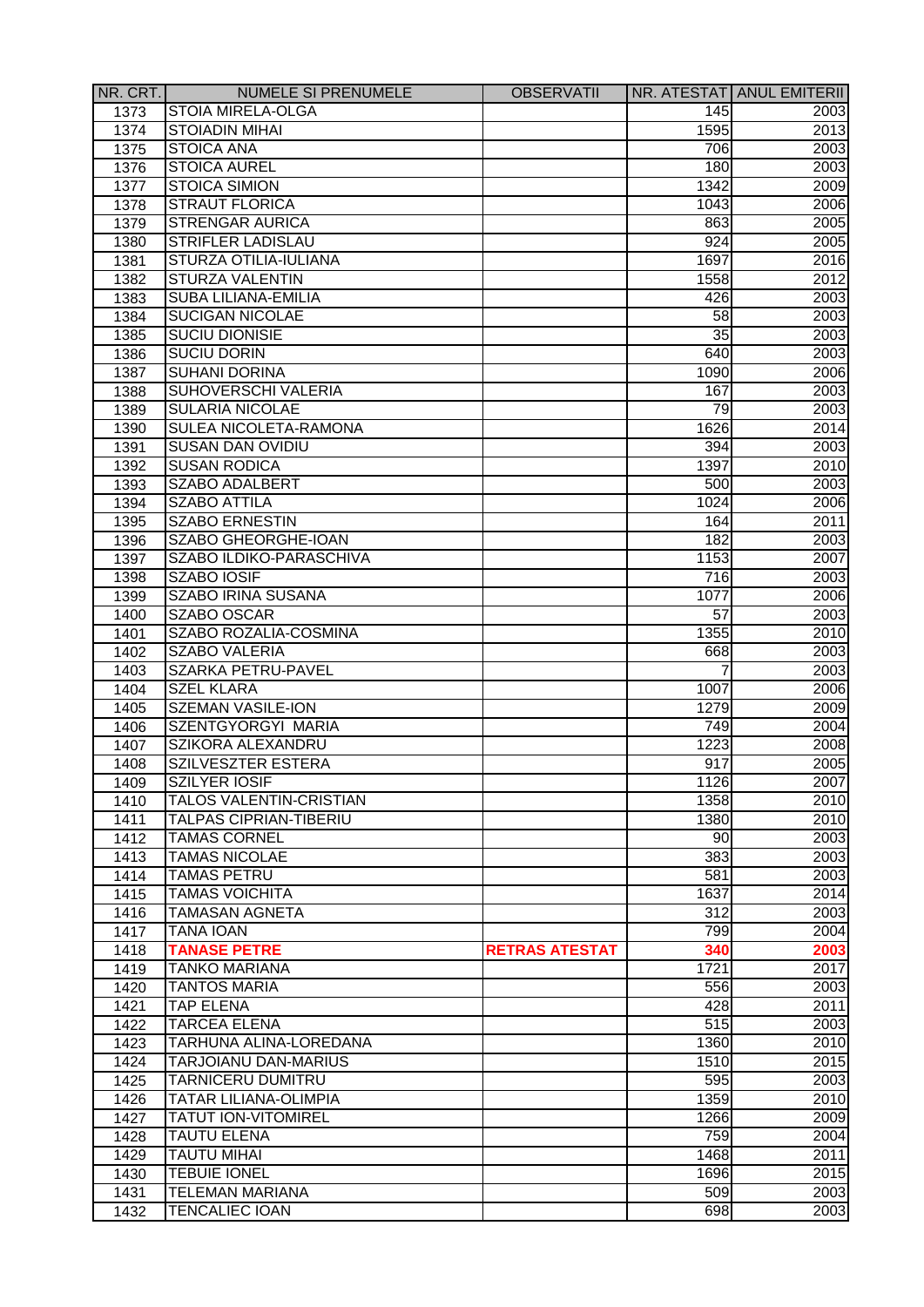| NR. CRT. | NUMELE SI PRENUMELE            | <b>OBSERVATII</b>     |                  | NR. ATESTAT   ANUL EMITERII |
|----------|--------------------------------|-----------------------|------------------|-----------------------------|
| 1433     | <b>TENCALIEC PAULA-MARIA</b>   |                       | 1452             | 2011                        |
| 1434     | <b>TEODOR CONSTANTIN</b>       |                       | 307              | 2003                        |
| 1435     | <b>TERIGAR ELEONORA</b>        |                       | 792              | 2004                        |
| 1436     | <b>TESLARU VIOLETA</b>         |                       | 184              | 2003                        |
| 1437     | <b>TEUDAN FLORICA</b>          |                       | 387              | 2003                        |
| 1438     | <b>TIBA MARIAN-RADU</b>        |                       | 746              | 2004                        |
| 1439     | <b>TINTE VASILIU</b>           |                       | 1006             | 2006                        |
| 1440     | TIRB ALEXANDRU                 |                       | 480              | 2003                        |
| 1441     | <b>TIRCUS RODICA</b>           |                       | 1170             | 2007                        |
| 1442     | <b>TIRLA VERONICA</b>          |                       | 334              | 2003                        |
| 1443     | <b>TISCA ALINA-VERONICA</b>    |                       | 1655             | 2014                        |
| 1444     | <b>TISELITA TEODORA-RAMONA</b> |                       | 1232             | 2008                        |
| 1445     | TISZA ISTVAN-LASZLO            |                       | 230              | 2003                        |
| 1446     | <b>TOADER LAVINIA</b>          |                       | 752              | 2004                        |
| 1447     | <b>TOADER MARIA</b>            |                       | 725              | 2003                        |
| 1448     | <b>TOADER NICOLAE-MIHAI</b>    |                       | 1123             | 2007                        |
| 1449     | <b>TODEA IOANA</b>             |                       | 1235             | 2008                        |
| 1450     | <b>TODEA MARIA</b>             |                       | 1276             | 2009                        |
|          | TODINCA DACIAN-AMBROSIE        |                       | 1040             |                             |
| 1451     | <b>TODOCA TEODOR</b>           |                       |                  | 2006                        |
| 1452     | <b>TOLCSER CRISTIAN-MIHAI</b>  |                       | 197              | 2003                        |
| 1453     |                                |                       | 537              | 2003                        |
| 1454     | <b>TOLE ADINA-ANGELICA</b>     |                       | 1528             | 2012                        |
| 1455     | <b>TOMA CORNELIU</b>           |                       | 559              | 2003                        |
| 1456     | <b>TOMA FLORICA</b>            |                       | 619              | 2013                        |
| 1457     | <b>TOMOIAGA CORNELIA</b>       |                       | 331              | 2003                        |
| 1458     | TOMUTA CORINA VALERIA          |                       | 1695             | 2015                        |
| 1459     | <b>TOMUTA CORNELIA</b>         |                       | 437              | 2003                        |
| 1460     | <b>TOMUTA DANIEL</b>           |                       | 23               | 2003                        |
| 1461     | <b>TOMUTA GABRIEL</b>          | <b>RETRAS ATESTAT</b> | 1125             | 2007                        |
| 1462     | <b>TONTA AURICA</b>            |                       | 1344             | 2009                        |
| 1463     | TOPOR IOSIF                    |                       | 776              | 2004                        |
| 1464     | <b>TORDAI OFELIA-ADRIANA</b>   |                       | 1449             | 2011                        |
| 1465     | <b>TOTH ETELCA</b>             |                       | 243              | 2003                        |
| 1466     | <b>TOTH GAVRIL</b>             |                       | 310              | 2003                        |
| 1467     | <b>TOTH ILDIKO</b>             |                       | 1280             | 2009                        |
| 1468     | TOTH MAGDOLNA-BORBALA          |                       | 1364             | 2010                        |
| 1469     | <b>TOTOR CARMEN</b>            |                       | 69               | 2003                        |
| 1470     | <b>TOTOR MARINELA-AFRODITA</b> |                       | 1283             | 2009                        |
| 1471     | <b>TRANC LAURA</b>             |                       | 732              | 2004                        |
| 1472     | <b>TREMEL IOAN-FRANCISC</b>    |                       | 408              | 2003                        |
| 1473     | <b>TRIF CIPRIAN-FLAVIU</b>     |                       | 1519             | 2012                        |
| 1474     | <b>TRIF LAURA-TEODORA</b>      |                       | 623              | 2003                        |
| 1475     | <b>TRIF MARIA-MAGDALENA</b>    |                       | 1191             | 2008                        |
| 1476     | <b>TRIF MARIANA</b>            |                       | 1489             | 2011                        |
| 1477     | <b>TRIFA PETRU</b>             |                       | 1567             | 2012                        |
| 1478     | <b>TRIFETI GRATIAN</b>         |                       | 721              | 2003                        |
| 1479     | <b>TRIFOI IOAN</b>             |                       | 1323             | 2009                        |
| 1480     | <b>TRIPA RODICA</b>            |                       | 1547             | 2012                        |
| 1481     | <b>TRIPAS MARIA</b>            |                       | $\overline{205}$ | 2003                        |
| 1482     | <b>TRIPON FLORICA</b>          |                       | 265              | 2003                        |
| 1483     | <b>TRIPSA EMIL-DANIEL</b>      |                       | 784              | 2004                        |
| 1484     | <b>TRUT DUMITRU</b>            |                       | 554              | 2003                        |
| 1485     | <b>TUCRA PETRU</b>             |                       | 1324             | 2009                        |
| 1486     | <b>TUCULEA PAULA-GABRIELA</b>  |                       | 1220             | 2008                        |
| 1487     | <b>TUDOR IOAN</b>              |                       | 380              | 2003                        |
| 1488     | <b>TUDOR ROMULUS-EUGEN</b>     |                       | 1447             | 2011                        |
| 1489     | <b>TULCAN IRINA ELISABETA</b>  |                       | 363              | 2003                        |
| 1490     | <b>TURCANU ELENA-RODICA</b>    |                       | 93               | 2003                        |
| 1491     | <b>TURCAS FLOARE</b>           |                       | 1142             | 2007                        |
| 1492     | <b>TURIC ANGELA</b>            |                       | 1183             | 2008                        |
|          |                                |                       |                  |                             |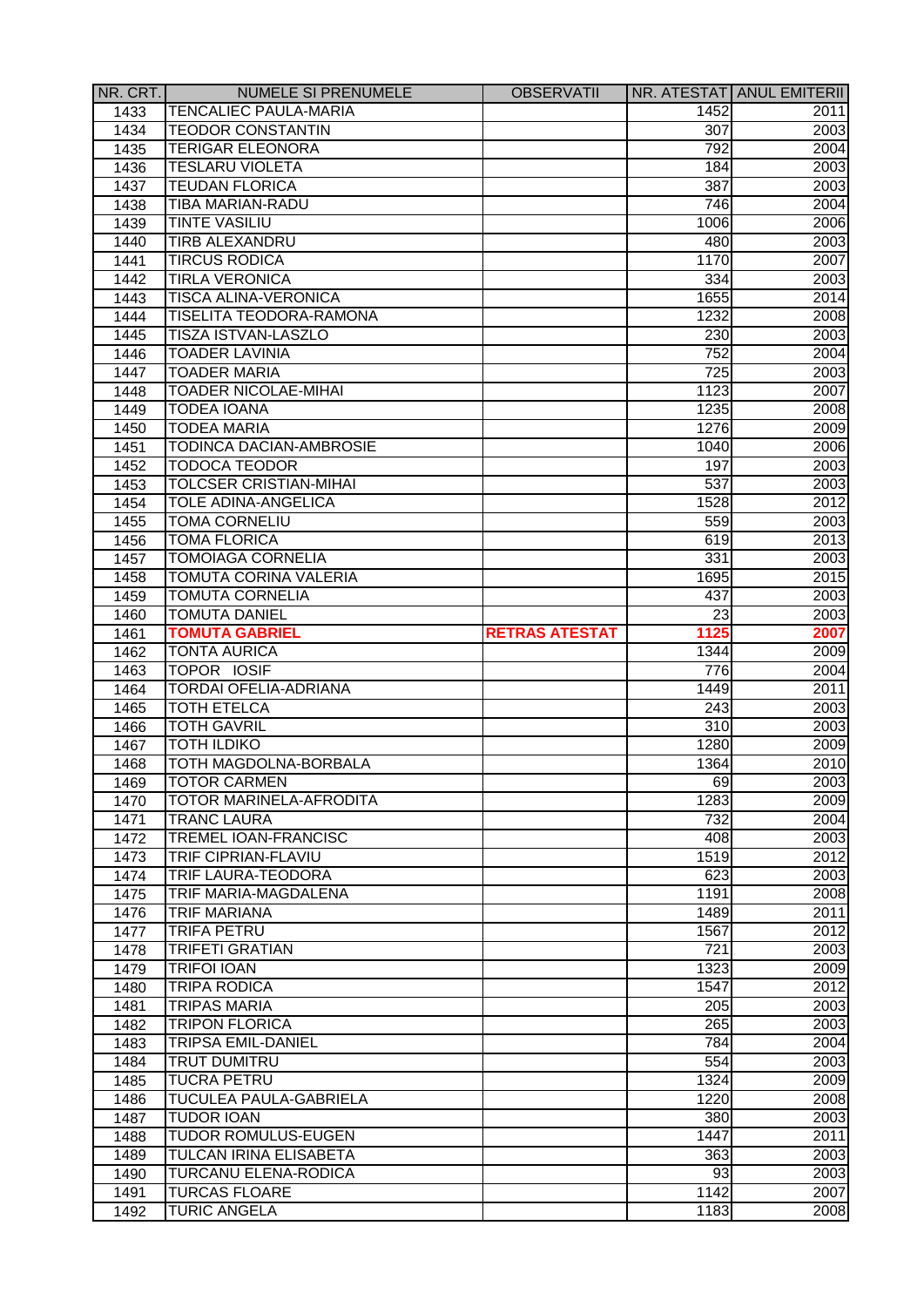| NR. CRT. | <b>NUMELE SI PRENUMELE</b>                              | <b>OBSERVATII</b> |            | NR. ATESTAT ANUL EMITERII |
|----------|---------------------------------------------------------|-------------------|------------|---------------------------|
| 1493     | <b>TUTUIANU STEFAN</b>                                  |                   | 608        | 2003                      |
| 1494     | <b>UDREANU LUCIAN</b>                                   |                   | 335        | 2003                      |
| 1495     | UJVARI ANA MARIA                                        |                   | 545        | 2003                      |
| 1496     | <b>UNDIS SABINA</b>                                     |                   | 193        | 2003                      |
| 1497     | <b>UNGUR IOAN</b>                                       |                   | 972        | 2005                      |
| 1498     | UNGUREAN CLAUDIA LOREDANA                               |                   | 1598       | 2013                      |
| 1499     | UNGUREAN DUMITRU                                        |                   | 421        | 2007                      |
| 1500     | <b>UNGUREAN SILVIA</b>                                  |                   | 1004       | 2006                      |
| 1501     | <b>UNGUREAN VIORICA</b>                                 |                   | 1524       | 2012                      |
| 1502     | <b>UNGUREANU ANA</b>                                    |                   | 349        | 2003                      |
| 1503     | <b>URBAN IOSIF</b>                                      |                   | 751        | 2004                      |
| 1504     | <b>URSACHE SORIN</b>                                    |                   | 648        | 2003                      |
| 1505     | VAGALAU AUREL-PAVEL                                     |                   | 85         | 2003                      |
| 1506     | <b>VAIDEAN BUJOR</b>                                    |                   | 1042       | 2006                      |
| 1507     | VALCAN MIHAELA-MARCELA                                  |                   | 1731       | 2018                      |
| 1508     | <b>VALEA ELENA</b>                                      |                   | 303        | 2003                      |
| 1509     | VALEANU CORNELIA-CARMEN                                 |                   | 1296       | 2009                      |
| 1510     | <b>VANCU IOAN</b>                                       |                   | 142        | 2003                      |
|          | <b>VANCU MARIANA-FLORICA</b>                            |                   | 596        | 2003                      |
| 1511     |                                                         |                   |            |                           |
| 1512     | <b>VASAS ANDREI-ERVIN</b><br><b>VASILIU DANIELA-ANA</b> |                   | 502<br>974 | 2003<br>2005              |
| 1513     |                                                         |                   |            |                           |
| 1514     | <b>VASILIU RHEA-SILVIA</b>                              |                   | 699        | 2003                      |
| 1515     | <b>VATRAN PETRU-MARIUS</b>                              |                   | 1526       | 2012                      |
| 1516     | <b>VEDINAS GAVRIL</b>                                   |                   | 553        | 2003                      |
| 1517     | <b>VERBA EVA</b>                                        |                   | 73         | 2003                      |
| 1518     | <b>VERBA ILONA</b>                                      |                   | 257        | 2003                      |
| 1519     | <b>VERES GHEORGHE</b>                                   |                   | 16         | 2003                      |
| 1520     | <b>VERES MARIA</b>                                      |                   | 1115       | 2007                      |
| 1521     | <b>VERES MELINDA</b>                                    |                   | 641        | 2003                      |
| 1522     | <b>VERESAN MARIA</b>                                    |                   | 302        | 2003                      |
| 1523     | <b>VESA ADRIAN-MIHAI</b>                                |                   | 1241       | 2008                      |
| 1524     | <b>VESA LENUTA-DOINA</b>                                |                   | 1403       | 2010                      |
| 1525     | <b>VESZPREMI TIBERIU-LADISLAU</b>                       |                   | 351        | 2003                      |
| 1526     | <b>VICAR ANA</b>                                        |                   | 682        | 2003                      |
| 1527     | <b>VIDA CONSTANTIN-MARCEL</b>                           |                   | 923        | 2005                      |
| 1528     | <b>VIDA IOAN</b>                                        |                   | 398        | 2003                      |
| 1529     | <b>VIDA STEFANIA</b>                                    |                   | 5          | 2003                      |
| 1530     | VIDINAS LAVINIA-ELENA                                   |                   | 1499       | 2011                      |
| 1531     | VIDU MIHAELA-MIRELA                                     |                   | 202        | 2003                      |
| 1532     | <b>VIJULIE FLORIN-GELU</b>                              |                   | 1129       | 2007                      |
| 1533     | VILIGA NATALIA-MARIANA                                  |                   | 1316       | 2009                      |
| 1534     | <b>VISA ELIGIA-TATIANA</b>                              |                   | 1242       | 2008                      |
| 1535     | <b>VITCA ANA-IONELA</b>                                 |                   | 1218       | 2008                      |
| 1536     | VIZIREANU ROMULUS-CRISTIAN                              |                   | 1592       | 2013                      |
| 1537     | <b>VLAD BOGDAN-MIHAI</b>                                |                   | 1315       | 2009                      |
| 1538     | <b>VLAD HELENA-IOLANDA</b>                              |                   | 1460       | 2011                      |
| 1539     | <b>VLAI DACIAN-EMILIAN</b>                              |                   | 238        | 2003                      |
| 1540     | <b>VLAZAN MARIANA-IOANA</b>                             |                   | 1428       | 2010                      |
| 1541     | <b>VODA SOFIUTA</b>                                     |                   | 83         | 2003                      |
| 1542     | <b>VOIAN ADRIANA</b>                                    |                   | 780        | 2004                      |
| 1543     | <b>VOINEA ELISABETA</b>                                 |                   | 845        | 2005                      |
| 1544     | <b>VOJTILA EMILIA-CORNELIA</b>                          |                   | 800        | 2004                      |
| 1545     | <b>VONEA GHEORGHE</b>                                   |                   | 723        | 2003                      |
| 1546     | <b>VOSTINAR GEORGIANA</b>                               |                   | 1701       | 2016                      |
| 1547     | <b>VOSTINAR LIVIUS</b>                                  |                   | 381        | 2003                      |
| 1548     | <b>VOSTINAR MARIOARA</b>                                |                   | 1445       | 2011                      |
| 1549     | <b>VRAJITORIU EUGENIA</b>                               |                   | 894        | 2005                      |
| 1550     | <b>VULPE IOAN</b>                                       |                   | 121        | 2003                      |
| 1551     | <b>VUSCAN LENUTA</b>                                    |                   | 540        | 2003                      |
|          | <b>VUSDEA VOICA-MARIANA</b>                             |                   | 279        | 2003                      |
| 1552     |                                                         |                   |            |                           |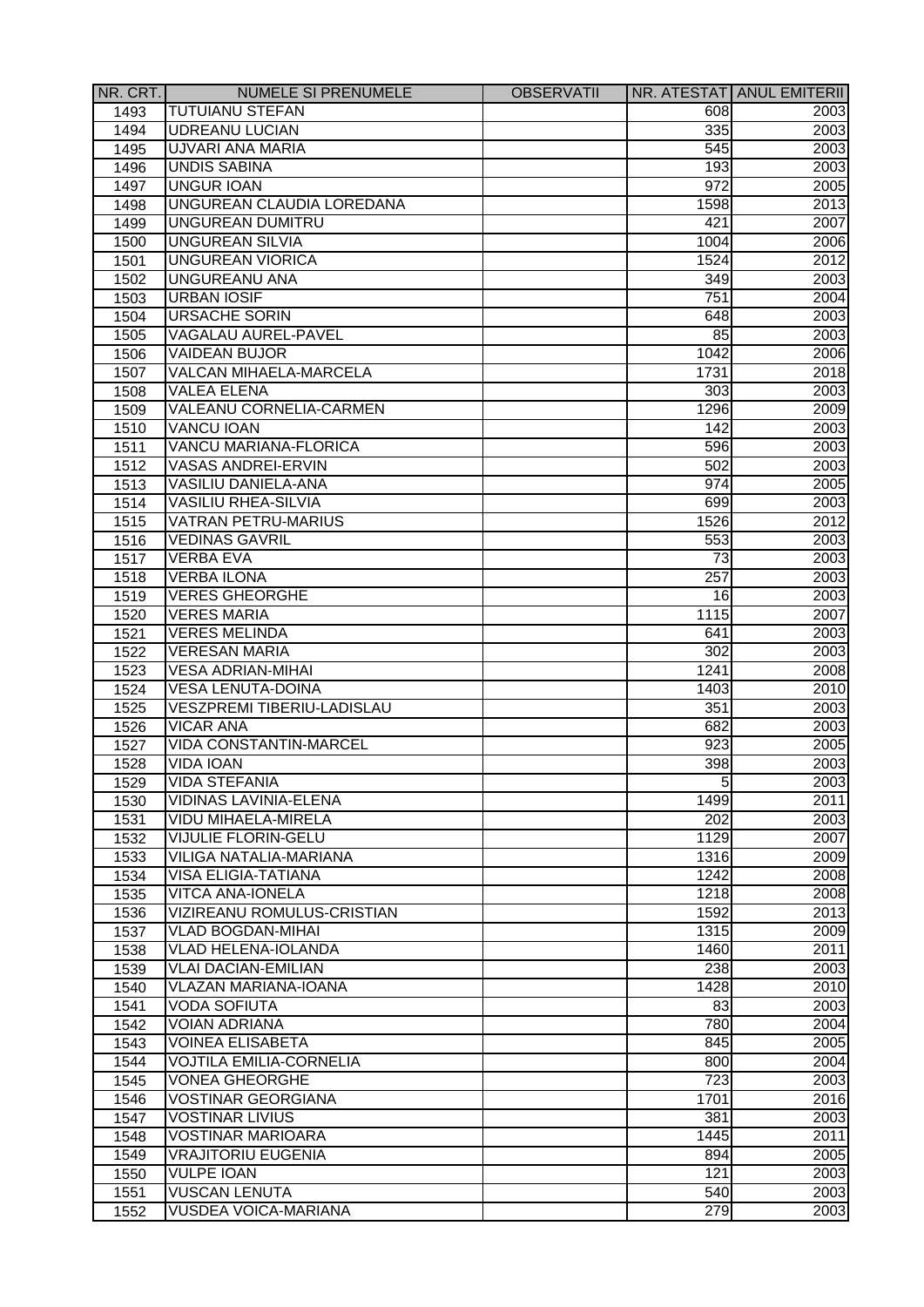| NR. CRT. | <b>NUMELE SI PRENUMELE</b>     | <b>OBSERVATII</b> | NR. ATESTATI | <b>ANUL EMITERII</b> |
|----------|--------------------------------|-------------------|--------------|----------------------|
| 1553     | <b>VUTAN MARIA</b>             |                   | 61           | 2003                 |
| 1554     | WARGA MARINELA-NADIA           |                   | 1501         | 2011                 |
| 1555     | <b>WELTMANN LAURA-CRISTINA</b> |                   | 975          | 2005                 |
| 1556     | <b>WILD ELENA VERONICA</b>     |                   | 246          | 2018                 |
| 1557     | <b>WOLF IOSIF</b>              |                   | 639          | 2003                 |
| 1558     | ZACOI FLOARE                   |                   | 454          | 2011                 |
| 1559     | <b>ZAHARIE GHEORGHITA</b>      |                   | 712          | 2003                 |
| 1560     | <b>ZASLO RADU-AUREL</b>        |                   | 1424         | 2010                 |
| 1561     | <b>ZAVOIANU STEFANIA</b>       |                   | 17           | 2003                 |
| 1562     | <b>ZBAR SAMI</b>               |                   | 1503         | 2011                 |
| 1563     | <b>ZDRANCA MINERVA</b>         |                   | 507          | 2003                 |
| 1564     | <b>ZELENAK AURELIA</b>         |                   | 372          | 2003                 |
| 1565     | <b>ZELENIN VALERIAN</b>        |                   | 353          | 2003                 |
| 1566     | <b>ZETYIK DANIELA</b>          |                   | 932          | 2005                 |
| 1567     | <b>ZGARDEA ANDREEA</b>         |                   | 1440         | 2011                 |
| 1568     | <b>ZGARDEA VIOREL</b>          |                   | 862          | 2005                 |
| 1569     | ZORLENTAN LEONARD DANIEL       |                   | 542          | 2003                 |
| 1570     | <b>ZORLINTAN LIGIA</b>         |                   | 834          | 2004                 |
| 1571     | <b>ZOTESCU VASILE</b>          |                   | 1154         | 2007                 |

Nota:

 Infomatii de contact (numere de telefon) pentru administratorii atestati, care si-au dat acordul in acest sens, pot fi solicitate la Serviciul Informare Cetateni, Tel. 0257-281.850, int. 305.

## **ADMINISTRARE CONDOMINII : COD CAEN - 6832**

\* fara persoanele atestate al caror deces este cunoscut

F-PO-L2.151.13